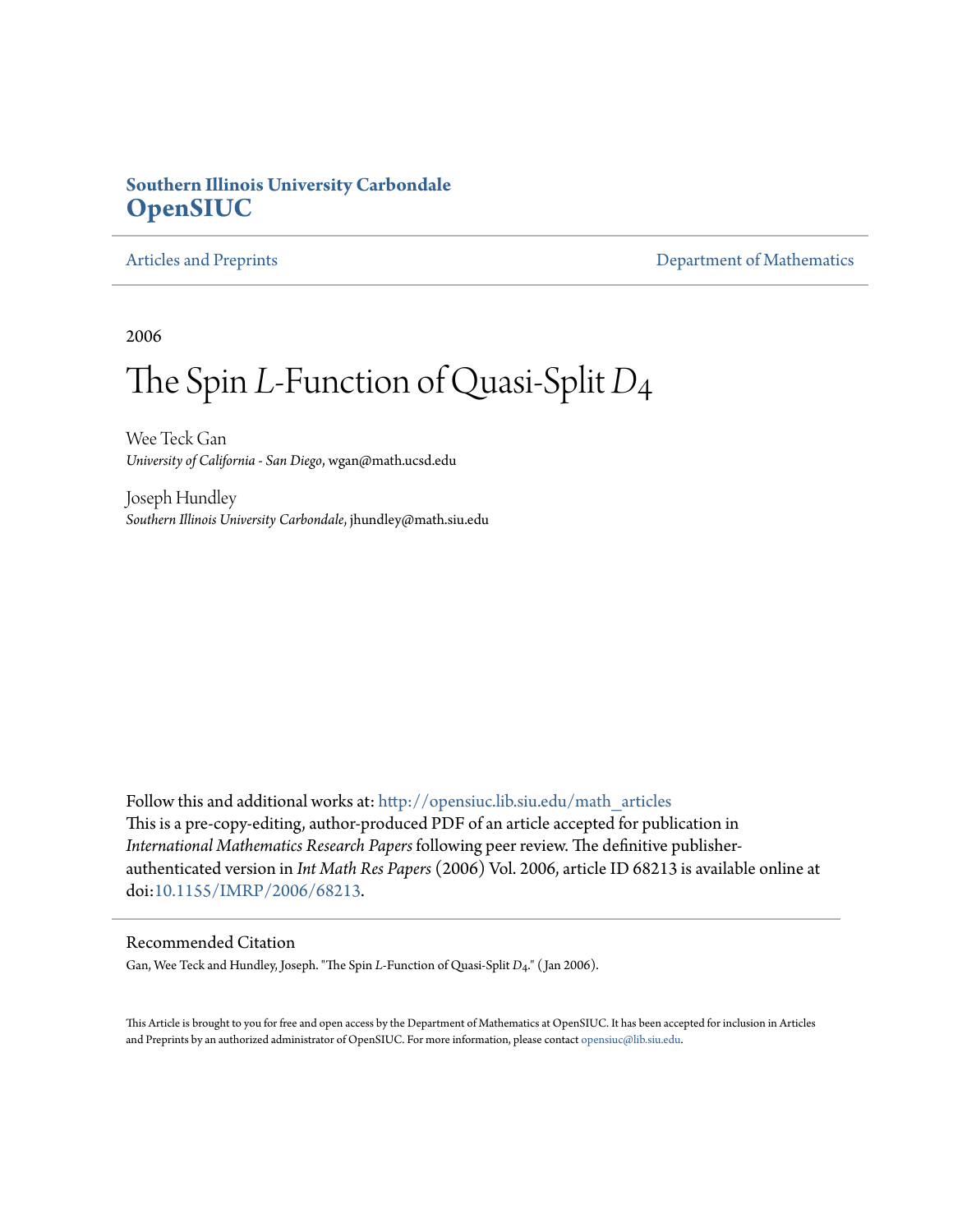#### THE SPIN L-FUNCTION OF QUASI-SPLIT  $D_4$

WEE TECK GAN AND JOSEPH HUNDLEY

#### 1. Introduction

The purpose of this paper is to construct a Rankin-Selberg integral for the Spin L-function  $L(s, \pi, V_{\text{Spin.}E})$  of a generic cuspidal representation  $\pi$  of a *quasi-split* adjoint group  $G_E$  of type  $D_4$ . Let us formulate our results more precisely.

1.1. **Étale cubic algebras.** Let  $F$  be a number field with adele ring  $A$  and absolute Galois group Gal( $\overline{F}/F$ ). An étale cubic algebra is an F-algebra E such that  $E \otimes_F \overline{F} \cong \overline{F}^3$ . More concretely, an étale cubic  $F$ -algebra is of the form:

$$
E = \begin{cases} F \times F \times F; \\ F \times K, \text{ where } K \text{ is a quadratic field extension of } F; \\ \text{a cubic field.} \end{cases}
$$

Since the split algebra  $F \times F \times F$  has automorphism group  $S_3$  (the symmetric group on 3 letters), the isomorphism classes of étale cubic algebras  $E$  over  $F$  are naturally classified by the set of conjugacy classes of homomorphisms

$$
\rho_E : \operatorname{Gal}(\overline{F}/F) \longrightarrow S_3.
$$

By composing the homomorphism  $\rho_E$  with the sign character of  $S_3$ , we obtain a quadratic character (possibly trivial) of Gal( $\overline{F}/F$ ) which corresponds to an étale quadratic algebra  $K_E$ . We call  $K_E$  the *discriminant algebra* of  $E$ . To be concrete,

$$
K_E = \begin{cases} F \times F, \text{ if } E = F^3 \text{ or a cyclic cubic field;} \\ K, \text{ if } E = F \times K; \\ \text{the unique quadratic subfield in the Galois closure of } E \text{ otherwise.} \end{cases}
$$

We shall let  $\chi_{K_E}$  denote the quadratic idele class character associated to  $K_E$ .

1.2. Twisted form of  $S_3$ . Fix an étale cubic F-algebra E. Then, via the associated homomorphism  $\rho_E$ , Gal( $\overline{F}/F$ ) acts on  $S_3$  (by inner automorphisms) and thus defines a twisted form  $\Gamma_F$  of the finite constant group scheme  $S_3$ . For any commutative F-algebra A, we have

$$
\Gamma_E(A) = \mathrm{Aut}_A(E \otimes_F A).
$$

1.3. Quasi-split groups of type  $D_4$ . Because  $S_3$  is the outer automorphism group of  $PGSO_8$  (the split adjoint group of type  $D_4$ ), associated to E is a quasi-split adjoint group  $G_E$  of type  $D_4$ . The outer automorphism group of  $G_E$  is precisely the finite group scheme  $\Gamma_E$ .

The Langlands dual group of  $G_E$  is the simply-connected complex Lie group

$$
G_E^{\vee} = Spin_8(\mathbb{C}).
$$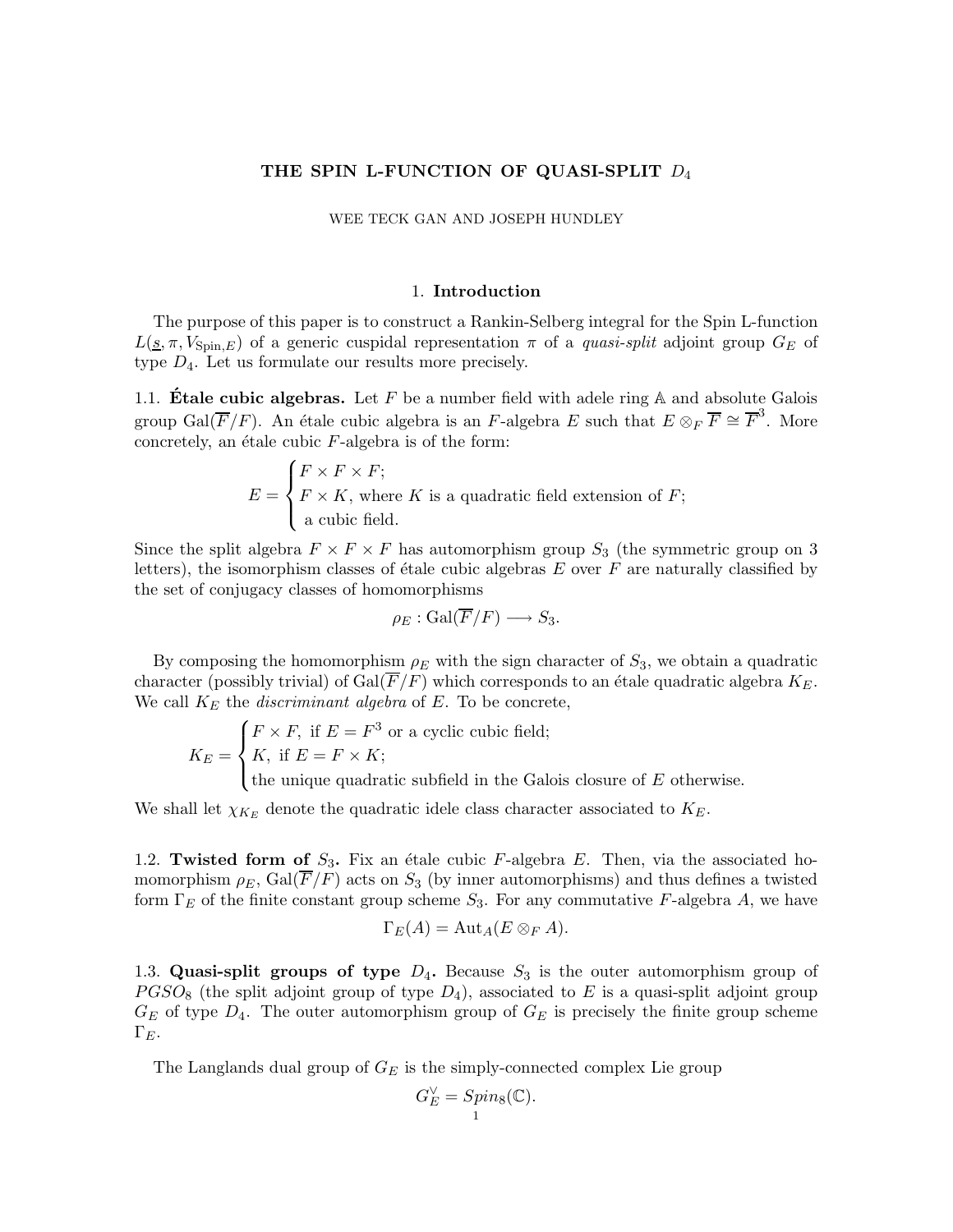This has 3 irreducible 8-dimensional representations  $V_{\mu_i}$ , whose highest weights  $\mu_i$  (i = 1, 2 or 3) are the three fundamental weights associated to the three satellite vertices in the Dynkin diagram of type  $D_4$ . These 3 representations are permuted by the outer automorphism group  $S_3$ , and the sum

$$
V_{Spin}=V_{\mu_1}\oplus V_{\mu_2}\oplus V_{\mu_3}
$$

extends to a faithful irreducible representation of  $Spin_8(\mathbb{C}) \rtimes S_3$ . In fact, there are two such extensions which differ from each other by twisting with the sign character of  $S_3$ . So we shall need to specify the extension precisely later (in (2.8)).

The L-group  ${}^L G_E$  is a certain semidirect product of  $Spin_8(\mathbb{C})$  with  $Gal(\overline{F}/F)$ . More precisely, the action of  $Gal(\overline{F}/F)$  on  $Spin_8(\mathbb{C})$  is via the homomorphism  $\rho_E$ . Thus there is a natural map

$$
{}^L G_E \longrightarrow Spin_8(\mathbb{C}) \rtimes S_3,
$$

whose restriction to Gal( $\overline{F}/F$ ) is  $\rho_E$ . Via this map, we may view  $V_{Spin}$  as a representation of  ${}^L G_E$ . We denote this representation by  $V_{\text{Spin},E}$  and call this the **Spin representation** of  ${}^L G_F$ . Note that  $V_{\text{Spin }E}$  is reducible unless E is a field.

1.4. The Spin L-function. Now let  $\pi = \otimes_v \pi_v$  be a cuspidal automorphic representation of  $G_E(\mathbb{A})$ . For almost all v, the representation  $\pi_v$  is unramifed and gives rise to a semisimple conjugacy class  $t_{\pi_v} \in {}^L G_E$  (its Satake parameter). We may thus define the partial Spin L-function associated to  $\pi$ :

$$
L^{S}(s,\pi,V_{\text{Spin},E}) = \prod_{v \notin S} \frac{1}{\det(1 - q_v^{-s} t_{\pi_v} | V_{\text{Spin},E})}
$$

where S is a finite set of places, including the archimedean ones, such that  $\pi_v$  is unramified for all  $v \notin S$ . This Euler product converges when  $Re(s)$  is sufficiently large.

In fact, since the representation  $V_{\text{Spin},E}$  is reducible when E is not a field, it is natural to define a refinement of the above L-function by introducing a different variable for each irreducible constituent of  $V_{\text{Spin},E}$ . More precisely, we have:

• If  $E = F \times F \times F$ , we set  $\underline{s} = (s_1, s_2, s_3)$  and

$$
L^{S}(\underline{s}, \pi, V_{\text{Spin}, E}) = \prod_{v \notin S} \frac{1}{\det(1 - q_v^{-s_1} t_{\pi_v} | V_{\mu_1}) \cdot \det(1 - q_v^{-s_2} t_{\pi_v} | V_{\mu_2}) \cdot \det(1 - q_v^{-s_3} t_{\pi_v} | V_{\mu_3})}.
$$

• If  $E = F \times K$ , we may assume without loss of generality that the two fundamental weights  $\mu_2$  and  $\mu_3$  are permuted by the Galois action, so that  $V_{\mu_1}$  and  $V_{\mu_2} \oplus V_{\mu_3}$  are the two irreducible constituents of  $V_{\text{Spin},E}$ . Setting  $s = (s_1, s_{23}, s_{23})$ , we then define

$$
L^{S}(\underline{s}, \pi, V_{\text{Spin}, E}) = \prod_{v \notin S} \frac{1}{\det(1 - q_v^{-s_1} t_{\pi_v} | V_{\mu_1}) \cdot \det(1 - q_v^{-s_2} t_{\pi_v} | V_{\mu_2} \oplus V_{\mu_3})}.
$$

• if E is a field, then  $\underline{s} = (s, s, s)$  and  $L^S(\underline{s}, \pi, V_{\text{Spin},E})$  is as originally defined.

1.5. The refined zeta function of E. Likewise, since E is the product of fields  $E_i$ , the zeta function  $\zeta_E(s)$  decomposes as the product of zeta functions of these fields. It is natural to define a refinement  $\zeta_E(\underline{s})$ , with  $\underline{s}$  defined as above in the three different cases. Thus, for example,

$$
\zeta_{F \times K}(\underline{s}) = \zeta_F(s_1) \cdot \zeta_K(s_{23}).
$$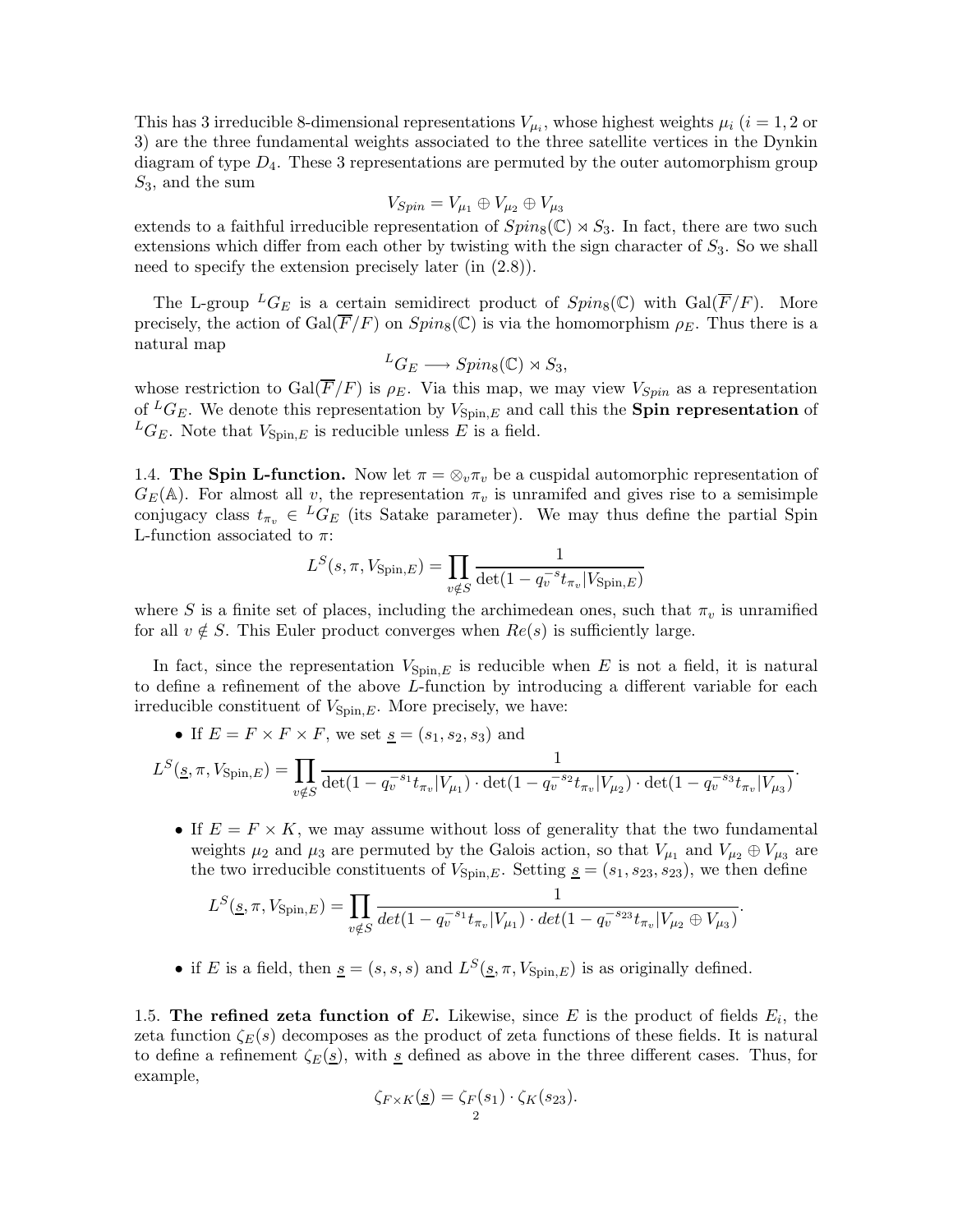In addition, we define another refinement of the zeta function of E:

$$
\hat{\zeta}_E(\underline{s}) = \begin{cases} \zeta(s_1 + s_2 - s_3) \cdot \zeta(s_2 + s_3 - s_1) \cdot \zeta(s_3 + s_1 - s_2), & \text{if } E = F^3; \\ \zeta(2s_{23} - s_1) \cdot \zeta_K(s_1), & \text{if } E = F \times K; \\ \zeta_E(s), & \text{if } E \text{ is a field.} \end{cases}
$$

This may seem somewhat artificial at first, but note that if one sets all the variables  $s_i$ equal to s, one recovers  $\zeta_E(s)$ . In fact, this refined function arises naturally in the normalizing factor of the Eisenstein series in our Rankin-Selberg integral. In any case, one can simply regard it as a shorthand for the rather convoluted function it represents.

1.6. The Rankin-Selberg integral. The goal of this paper is to construct a Rankin-Selberg integral for  $L(s, \pi, V_{\text{Spin},E})$  when  $\pi$  is globally generic, i.e. possesses a non-zero Whittaker-Fourier coefficient. The Rankin-Selberg integral we consider is of Shimura type. Thus it involves the integral of a cusp form, an Eisenstein series and a "theta" function:

$$
Z_{E}(\varphi,\Phi,f,\underline{s})=\int_{G_{E}(F)\backslash G_{E}(\mathbb{A})}\varphi(g)\cdot\overline{\theta(f)(g)}\cdot E(\Phi,\underline{s},g)\,dg.
$$

To explain the various notations,

- $\varphi$  is a cusp form in  $\pi$ ;
- $\theta(f)$  is a vector in the minimal representation  $\Pi_E$  of  $G_E(\mathbb{A})$ , which is the analog of the Weil representation of a metaplectic group;
- $E(\Phi, \underline{s}, g)$  is an Eisenstein series on  $G_E(\mathbb{A})$  associated to a standard section  $\Phi_{\underline{s}}$  of a certain principal series  $I_{Q_E}(s)$  of  $G_E$ . This principal series  $I_{Q_E}(s)$  is induced from a character on the (not-necessarily maximal) parabolic subgroup  $Q_E$  whose Levi factor is of semisimple type  $A_1$  corresponding to the middle vertex of the Dynkin diagram of type  $D_4$ .

Our main theorem is then:

1.7. **MAIN THEOREM:** The global zeta integral admits an Euler product. Moreover, we have:

$$
Z_E(\varphi, \Phi, f, \underline{s}) = \frac{L^S(\underline{s}, \pi, V_{\text{Spin}, E})}{\hat{\zeta}_E^S(\underline{s} + \underline{1}) \cdot \zeta_E^S(2\underline{s}) \cdot \zeta^S(|\underline{s}|)} \cdot \left(\prod_{v \in S} Z_{E,v}(\varphi_v, \Phi_v, f_v, \underline{s})\right)
$$

where  $\underline{1} = (1, ..., 1)$  and  $\underline{s}$  denotes the sum of the components of  $\underline{s}$  (so for example,  $\underline{s}$  = 3s if E is a field). Moreover, each local factor for  $v \in S$  admits meromorphic continuation as a function of <u>s</u>. Thus, the Spin L-function  $L^{S}(\underline{s}, \pi, V_{\text{Spin},E})$  can be meromorphically continued.

Our investigation is inspired by the recent paper [GH] of the second author with D. Ginzburg. There, they considered the case when the group  $G_E$  is split and constructed a multi-variable Rankin-Selberg integral which is inherently asymmetric: it gives the Lfunctions associated to two of the degree 8 representations (say  $V_{\mu_1}$  and  $V_{\mu_2}$ ), with one of them obtained two times (say  $V_{\mu_1}$ ). The Rankin-Selberg integral we consider here is motivated by the  $S_3$ -symmetry of  $D_4$ , and has the advantage that it extends in a self evident fashion to all the quasi-split forms. More importantly, when  $E$  is a field, the Spin  $L$ -function is one which cannot be analyzed by the Langlands-Shahidi method.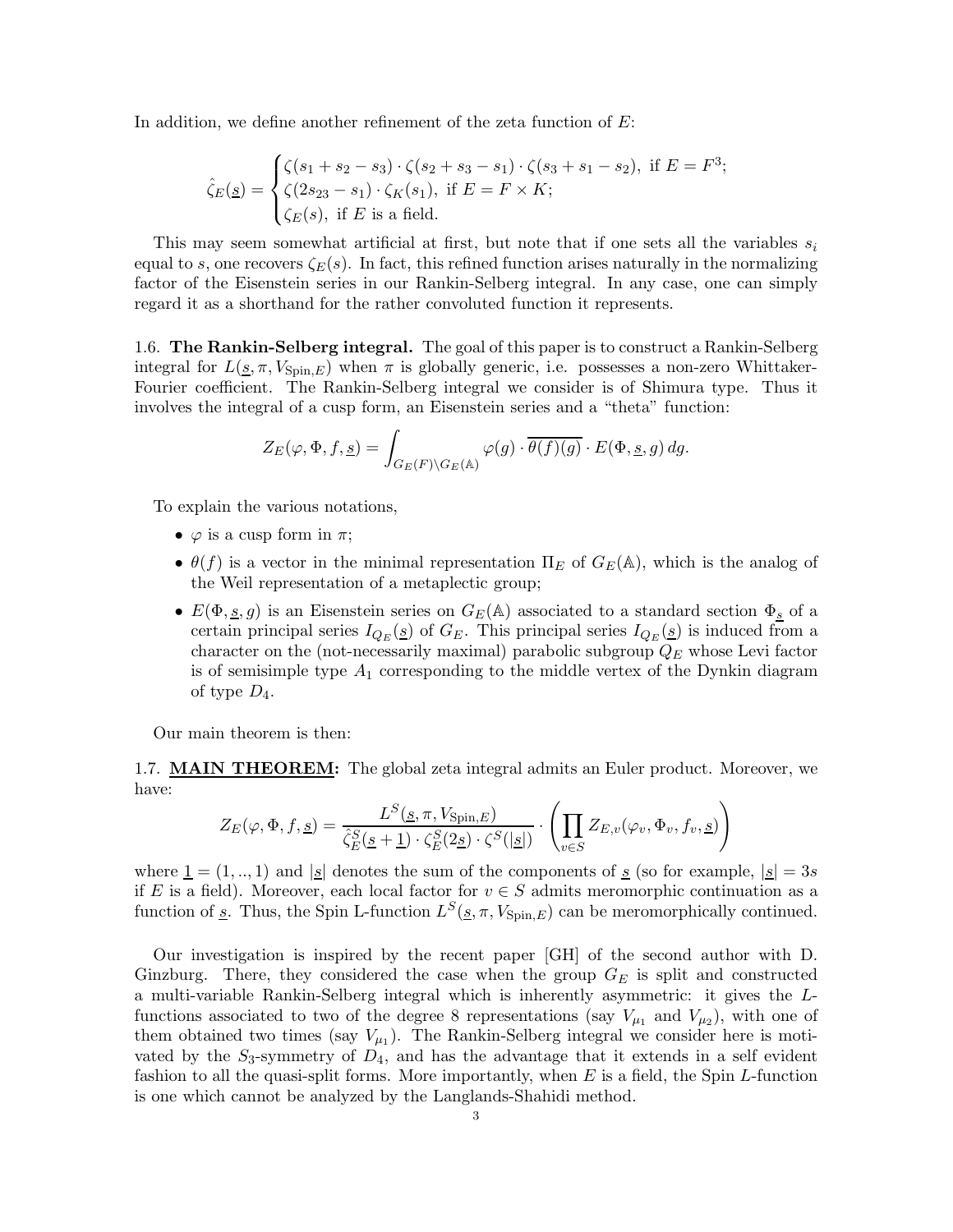Acknowledgments: Part of this work was done when the first author visited the University of Maryland for the Fall semester of 2005 and the second author visited there to give a seminar talk. We thank the department at Maryland for providing a stimulating environment. The first author's research is partially supported by a Sloan Research Fellowship and NSF grant DMS-0500781.

#### 2. Preliminaries

We begin by establishing some notations and introducing some background results.

2.1.  $D_4$  root system. We fix a Borel subgroup  $B_E$  of  $G_E$  and a Levi subgroup  $T_E$  which is a maximal torus, both defined over  $F$ . Let  $V_E$  denote the unipotent radical of  $B_E$ . Over the algebraic closure  $\overline{F}$ , the choice of  $(T_E, B_E)$  gives a set  $\Delta$  of simple absolute roots for the set  $\Psi$  of absolute roots of  $T_E$  in  $G_E$ . Using the standard realization of the root system of type  $D_4$ , we label these simple roots by

$$
\begin{cases} \alpha_1=\epsilon_1-\epsilon_2 \\ \alpha_0=\epsilon_2-\epsilon_3 \\ \alpha_2=\epsilon_3-\epsilon_4 \\ \alpha_3=\epsilon_3+\epsilon_4, \end{cases}
$$

where  $\{\epsilon_i\}$  is the standard basis of  $\mathbb{R}^4$ . In particular,  $\alpha_0$  is the branch (or middle) vertex in the Dynkin diagram of type  $D_4$ . We let

$$
\beta_0 = \alpha_1 + \alpha_2 + \alpha_3 + 2\alpha_0
$$

denote the highest root in Ψ. Here is the Dynkin diagram:



For each absolute root  $\gamma$ , we let  $U_{\gamma}$  be the associated root subgroup; it may not be defined over F. Indeed, the absolute Galois group  $Gal(\overline{F}/F)$  acts naturally on  $\Psi$  and  $U_{\gamma}$  is defined over F iff  $\gamma$  is fixed by the Galois action. We also let  $w_{\gamma}$  denote the element of the Weyl group corresponding to the reflection in  $\gamma$ .

If E is a cubic field, then  $Gal(\overline{F}/F)$  permutes the roots  $\alpha_1$ ,  $\alpha_2$  and  $\alpha_3$  transitively. If  $E = F \times K$  with K a quadratic field, then without loss of generality, we assume that  $\alpha_1$  is fixed, whereas  $\alpha_2$  and  $\alpha_3$  are exchanged by the Galois action. If E is the split algebra, the Galois action on  $\Psi$  is trivial.

Let  $\omega_i$  be the fundamental weight so that

$$
\langle \omega_i, \alpha_j^{\vee} \rangle = \delta_{ij},
$$

and let  $\mu_i$  be the fundamental coweight so that

$$
\langle \alpha_j, \mu_i \rangle = \delta_{ij}.
$$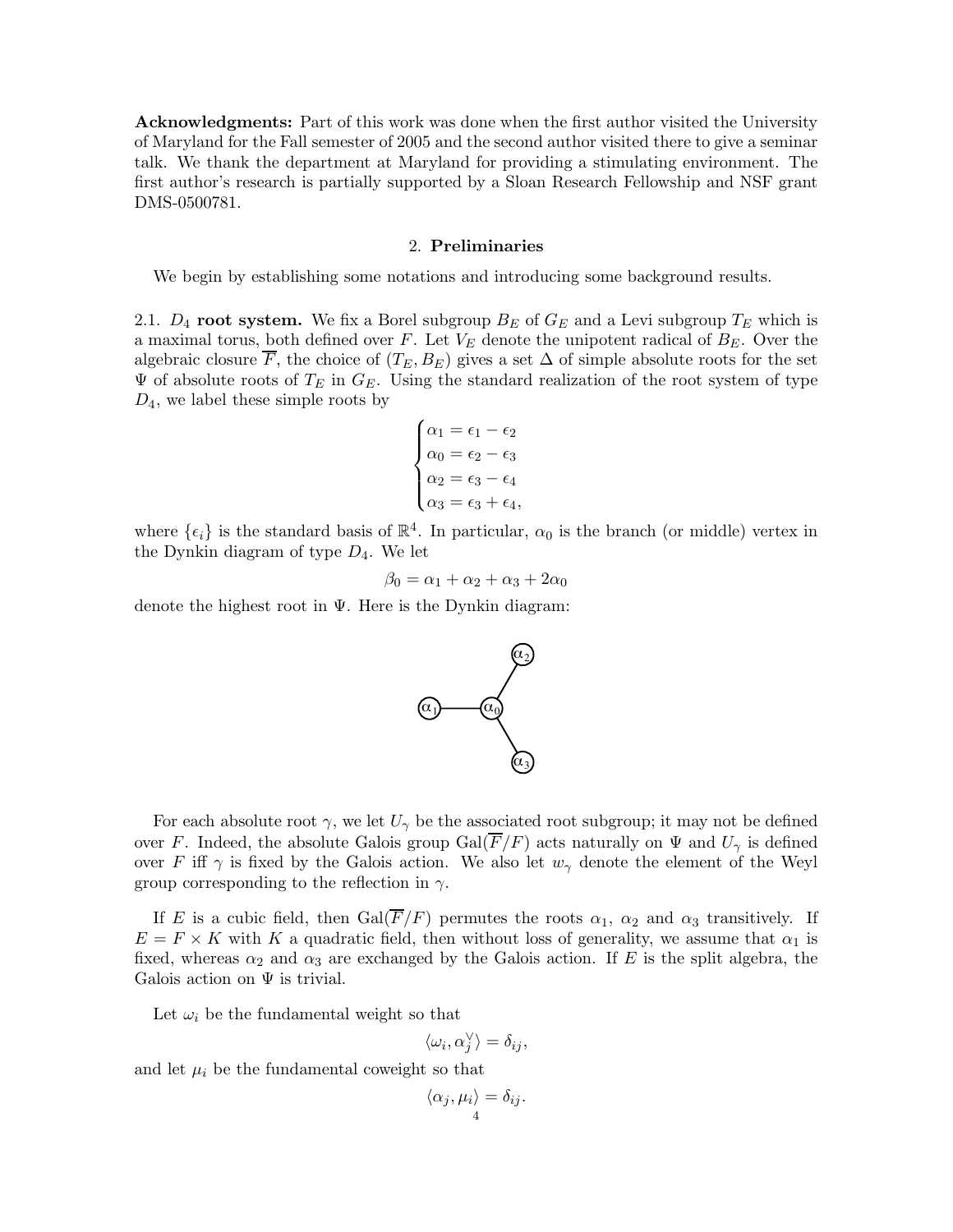In terms of the basis  $\{\epsilon_i^*\}$  dual to  $\{\epsilon_i\}$ , the fundamental coweights are given by:

$$
\begin{cases} \mu_1 = \epsilon_1^*, \\ \mu_0 = \epsilon_1^* + \epsilon_2^* \\ \mu_2 = (\epsilon_1^* + \epsilon_2^* + \epsilon_3^* - \epsilon_4^*)/2 \\ \mu_3 = (\epsilon_1^* + \epsilon_2^* + \epsilon_3^* + \epsilon_4^*)/2. \end{cases}
$$

Because  $G_E$  is adjoint, the set  $\{\mu_i\}$  is a basis for the cocharacter group

$$
X_*(T_E) = \text{Hom}_{\overline{F}}(\mathbb{G}_m, T_E).
$$

2.2.  $G_2$  root system. We have already fixed the pair  $(T_E, B_E)$ . If we further fix a Chevalley-Steinberg system of épinglage relative to this pair, then we have a compatible system of isomorphisms  $U_{\gamma} \cong \mathbb{G}_a$  defined over  $\overline{F}$  which are permuted by  $Gal(\overline{F}/F)$ . This gives a splitting of the outer automorphism group

$$
\Gamma_E \hookrightarrow Aut(G_E).
$$

The subgroup scheme of  $G_E$  fixed pointwise by  $\Gamma_E$  is independent of the choice of the épinglage relative to  $(T_E, B_E)$ , and is isomorphic to the split exceptional group of type  $G_2$ .

Observe that  $B = G_2 \cap B_E$  is a Borel subgroup of  $G_2$  and  $T = T_E \cap G_2$  is a maximal split torus of  $G_2$ . The torus T is such that

$$
X_*(T) = \langle \mu_0, \mu_1 + \mu_2 + \mu_3 \rangle.
$$

Via the adjoint action of T on  $G_E$ , we obtain the root system  $\Psi_{G_2}$  of  $G_2$ , so that

$$
\Psi_{G_2} = \Psi|_T.
$$

Here is a diagram of the root system of type  $G_2$ .



We denote the short simple root of this  $G_2$  root system by  $\alpha$  and the long simple root by  $\beta$ . Then

$$
\beta = \alpha_0|_T
$$
 and  $\alpha = \alpha_1|_T = \alpha_2|_T = \alpha_3|_T$ .

Thus, the short root spaces have dimension 3, whereas the long root spaces have dimension 1. For each root  $\gamma \in \Psi_{G_2}$ , the associated root subgroup  $U_{\gamma}$  is defined over F and the Chevalley-Steinberg system of épinglage gives isomorphisms:

$$
U_{\gamma} \cong \begin{cases} \text{Res}_{E/F} \mathbb{G}_a, \text{ if } \gamma \text{ is short;} \\ \mathbb{G}_a, \text{ if } \gamma \text{ is long.} \end{cases}
$$

When E is a cubic field, T is in fact the maximal F-split torus of  $G_E$  and  $\Psi_{G_2}$  is the relative root system of  $G_E$ .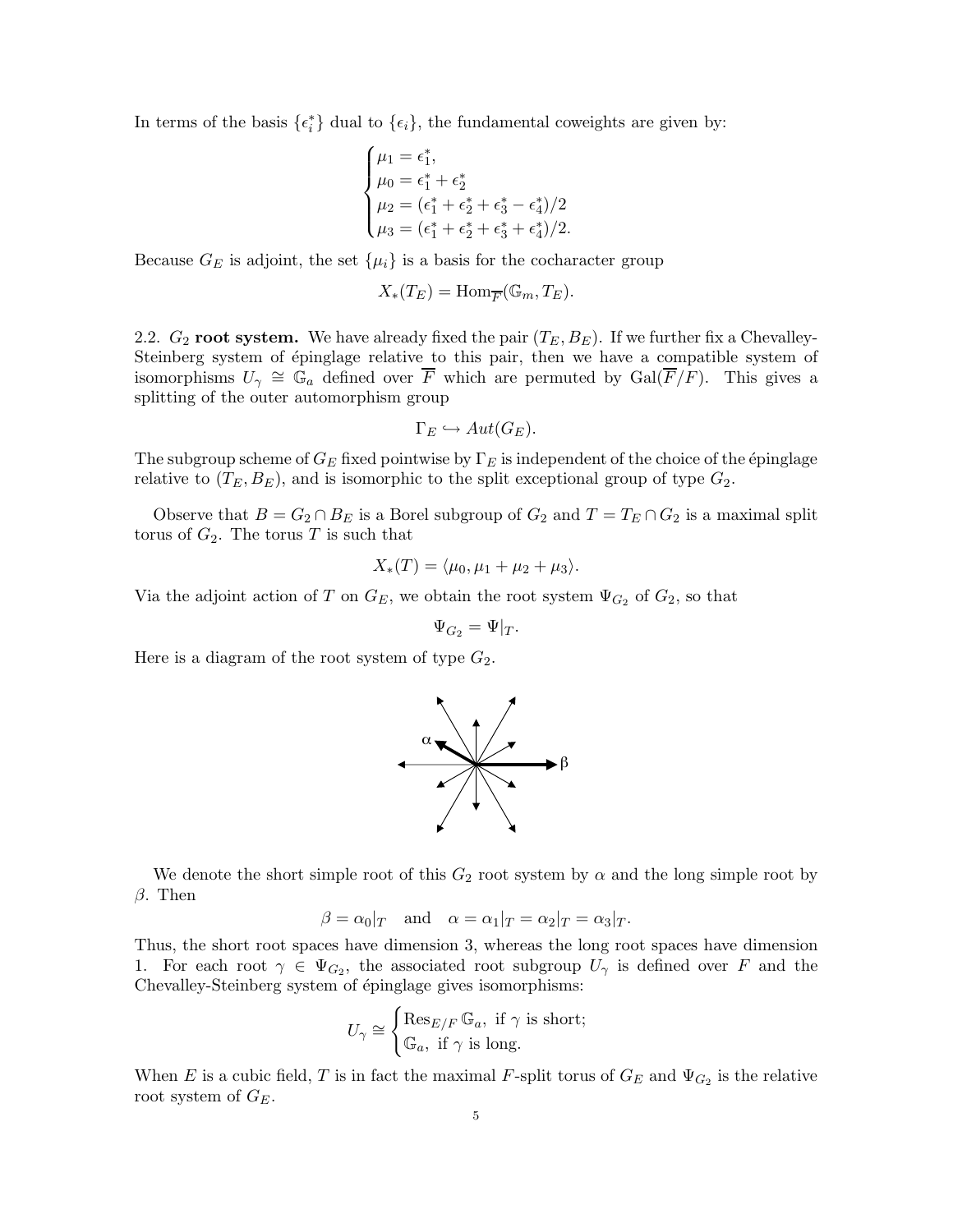For each  $\gamma \in \Psi_{G_2}$ , we shall also let  $N_{\gamma}$  denote the root subgroup of  $G_2$  corresponding to  $\gamma$ . In particular,

$$
N_{\gamma} = U_{\gamma} \cap G_2.
$$

Because the highest root  $\beta_0$  of the  $D_4$ -root system restricts to that of the  $G_2$ -root system, we shall let  $\beta_0$  denote the highest root of the  $G_2$ -root system also. This should not cause confusion.

2.3. Two parabolic subgroups. The  $G_2$  root system gives rise to 2 parabolic subgroups of  $G_E$ . One of these is a maximal parabolic  $P_E = M_E N_E$  known as the Heisenberg parabolic. Its unipotent radical  $N_E$  is a Heisenberg group and its Levi subgroup  $M_E$  is spanned by the 3 satellite vertices in the Dynkin diagram. The other parabolic  $Q_E = L_E U_E$  is a notnecessarily-maximal parabolic; its Levi subgroup  $L<sub>E</sub>$  is spanned by the branch vertex  $\alpha_0$  and its unipotent radical  $U_E$  is a 3-step unipotent group. We shall need to examine the structure of these 2 parabolics more carefully.

2.4. The Heisenberg parabolic  $P_E$ . Let us begin with the Heisenberg parabolic  $P_E$  =  $M_E N_E$ . Its unipotent radical is a Heisenberg group with center  $Z = U_{\beta_0}$ . Moreover,

$$
N_E/Z = U_{\beta} \times U_{\beta + \alpha} \times U_{\beta + 2\alpha} \times U_{\beta + 3\alpha} \cong F \times E \times E \times F.
$$

Note that  $P_E \cap G_2$  is the Heisenberg maximal parabolic  $P = MN$  of  $G_2$ , with

$$
M = G_2 \cap M_E \cong GL_2 \quad \text{and} \quad N = G_2 \cap N_E.
$$

Let  $\Omega_E(F)$  denote the minimal non-zero  $M_E(F)$ -orbit on

$$
\overline{N}_E(F)/\overline{Z}(F) = U_{-\beta} \times U_{-\beta-\alpha} \times U_{-\beta-2\alpha} \times U_{-\beta-3\alpha} \cong F \times E \times E \times F.
$$

It is the orbit of a highest weight vector and its Zariski closure is a cone. A non-zero element  $(a, x, y, d)$  lies in  $\Omega_E$  iff

$$
\begin{cases} xy = ad \\ x^{\#} = ay \\ y^{\#} = dx. \end{cases}
$$

Here

$$
\# : E \longrightarrow E
$$

is the canonical quadratic map with the property that  $x \cdot x^{\#} = \mathbb{N}(x)$ , where  $\mathbb{N}(x)$  denotes the norm of x. So, for example, the element  $a \cdot (1, x, y, d)$ , with  $a \in F^{\times}$ , lies in  $\Omega_E(F)$  iff

$$
y = x^{\#}
$$
 and  $d = \mathbb{N}(x)$ .

Observe that there is a natural map  $\overline{N}_E/\overline{Z} \longrightarrow \overline{N}/\overline{Z}$  given by

$$
(a, x, y, d) \mapsto (a, Tr(x), Tr(y), d)
$$

where  $Tr(x)$  denotes the trace of x. Given any element  $\chi \in \overline{N}/\overline{Z}$ , we let  $\Omega_{E,\chi}$  denote the fiber of this map over  $\chi$ . For example, if E is a field and  $\chi = (1, 0, 0, 0)$ , then  $\Omega_{E,\chi} = \{(1, 0, 0, 0)\}$ since the only  $x \in E$  with  $\mathbb{N}(x) = 0$  is  $x = 0$ .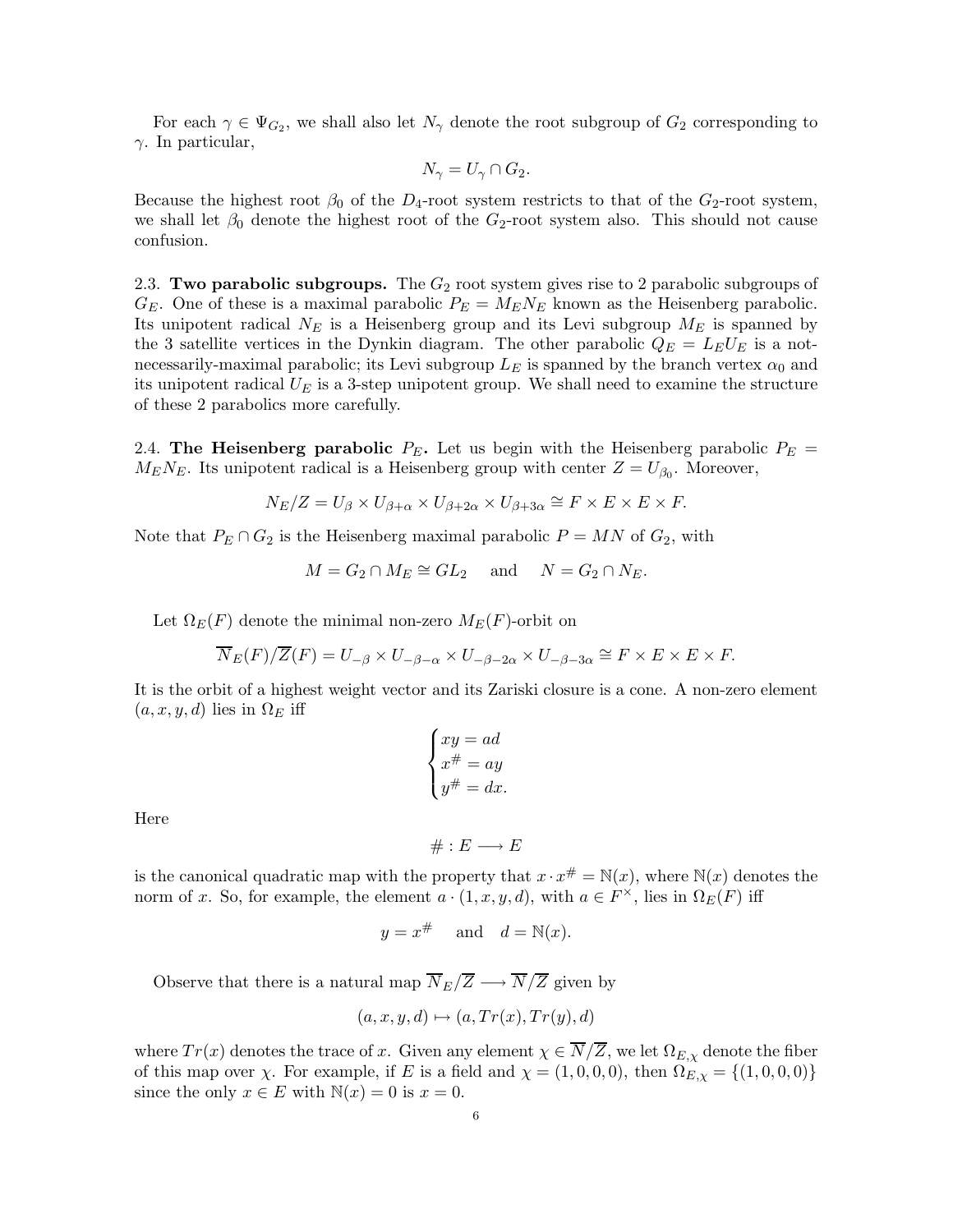2.5. The 3-step parabolic  $Q_E$ . Now we come to the parabolic  $Q_E$ . The unipotent radical  $U_E$  has a filtration

 ${1} \subset U_E^{(1)} \subset U_E^{(2)} \subset U_E$ 

such that

$$
U_E^{(1)} = U_{\beta_0} \times U_{\beta_0 - \beta}
$$

is the center of  $U_E$ . Further,

$$
U_E^{(2)} = [U_E, U_E] = U_{\beta_0} \times U_{\beta_0 - \beta} \times U_{2\alpha + \beta}
$$

is the commutator subgroup of  $U_E$  and is abelian. In particular,  $U_E$  is a 3-step unipotent group; hence we call  $Q_E$  the 3-step parabolic. Note that  $Q = G_2 \cap Q_E = L \cdot U$  is the non-Heisenberg maximal parabolic of  $G_2$ , with

$$
L = G_2 \cap L_E \cong GL_2 \text{ and } U = G_2 \cap U_E.
$$

It will be necessary to have a more explicit description of  $L<sub>E</sub>$ . By examining the root datum of  $L<sub>E</sub>$ , one can show that

$$
L_E \cong (GL_2 \times \operatorname{Res}_{E/F} \mathbb{G}_m)/\Delta \mathbb{G}_m.
$$

In terms of this isomorphism, the simple absolute roots of  $G_E$  are given on a torus element

$$
t = \begin{pmatrix} a & 0 \\ 0 & b \end{pmatrix} \times (c_1, c_2, c_3) \in T_E(\overline{F}) \subset L_E(\overline{F})
$$

by:

$$
\alpha_0(t) = \frac{a}{b}
$$
 and  $\alpha_i(t) = \frac{b}{c_i}$ 

for  $i = 1, 2$  or 3.

From the above description, one sees that the center  $Z_{L_E}$  of the Levi subgroup  $L_E$  is such that

$$
X_*(Z_{L_E}) = \langle \mu_1, \mu_2, \mu_3 \rangle.
$$

Moreover, the group  $\text{Hom}_F(L_E, \mathbb{G}_m)$  can be described as follows. For  $1 \leq i \leq 3$ , let us define  $\chi_i \in X^*(L_E)$  by

$$
\chi_i(g, c_1, c_2, c_3) = \frac{det(g) \cdot c_i}{c_1 c_2 c_3}.
$$

Then the elements  $\chi_i$  form a Z-basis of  $X^*(L_E)$ . On restriction to  $T_E$ , we have:

$$
\chi_i = \beta_0 - \alpha_0 - \alpha_i \quad \text{for } i = 1, 2 \text{ or } 3.
$$

Now taking into account the Galois action, we have:

$$
\operatorname{Hom}_F(L_E, \mathbb{G}_m) = \begin{cases} \mathbb{Z}\chi_1 \oplus \mathbb{Z}\chi_2 \oplus \mathbb{Z}\chi_3, \text{ if } E = F \times F \times F; \\ \mathbb{Z}\chi_1 \oplus \mathbb{Z} \cdot (\chi_2 \oplus \chi_3), \text{ if } E = F \times K; \\ \mathbb{Z} \cdot (\chi_1 + \chi_2 + \chi_3), \text{ if } E \text{ is a field.} \end{cases}
$$

Observe that the character

$$
\nu_{L_E} = \chi_1 + \chi_2 + \chi_3
$$

always belong to  $\text{Hom}_F(L_E, \mathbb{G}_m)$ . Moreover, the modulus character of  $Q_E$  is

$$
\delta_{Q_E} = 3 \cdot \nu_{L_E}.
$$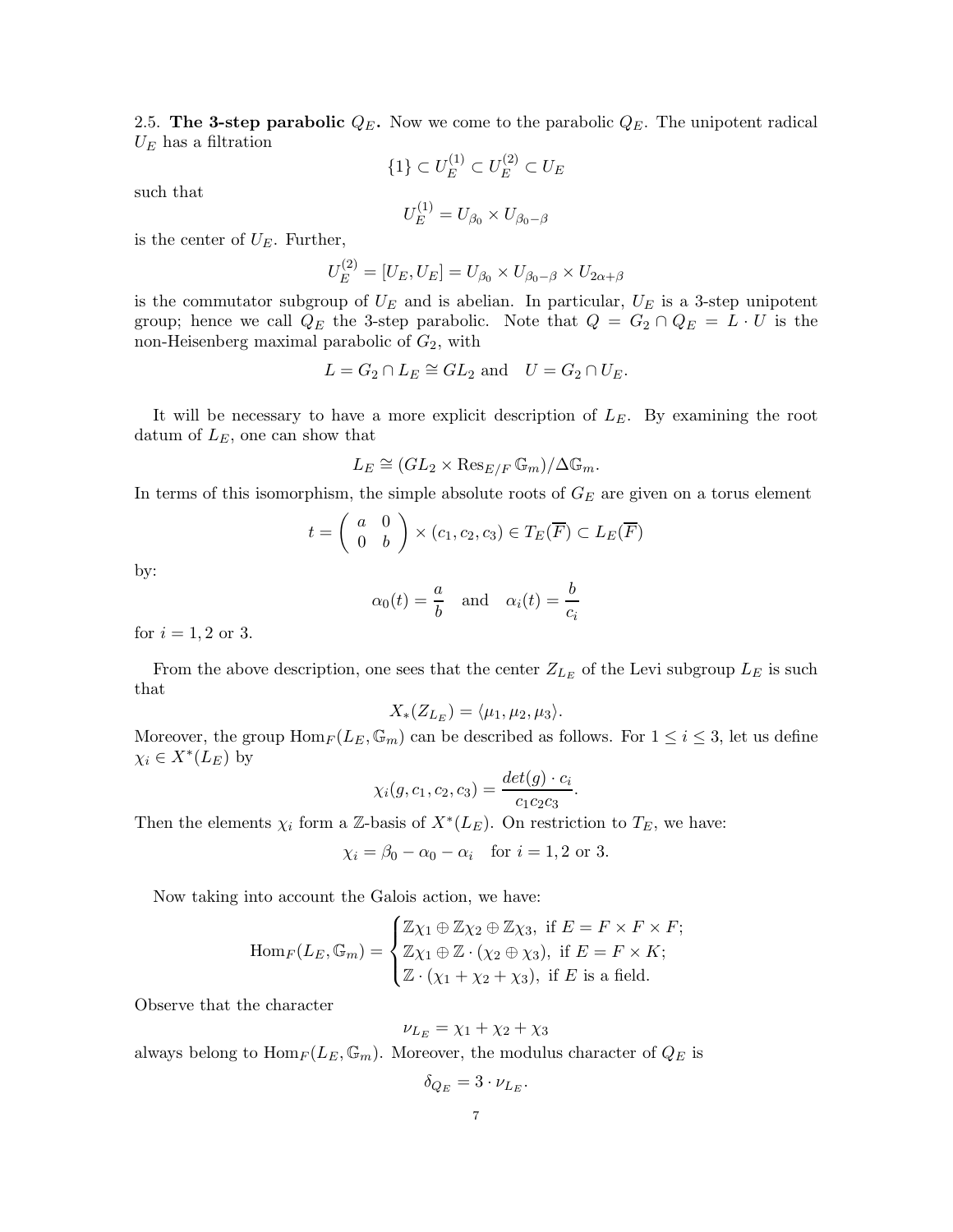2.6. Eisenstein series. With the above description of  $\text{Hom}_F(L_E, \mathbb{G}_m)$ , we can now define an unramified character of  $L_E(F_v)$  or  $L_E(\mathbb{A})$ :

$$
\chi_{\underline{s}} = \begin{cases} |\chi_1|^{1+s_1} \cdot |\chi_2|^{1+s_2} \cdot |\chi_3|^{1+s_3}, \text{ if } E = F^3; \\ |\chi_1|^{1+s_1} \cdot |\chi_2 + \chi_3|^{1+s_23}, \text{ if } E = F \times K; \\ |\chi_1 + \chi_2 + \chi_3|^{1+s}, \text{ if } E \text{ is a field.} \end{cases}
$$

We can then consider the degenerate principal series

$$
I_{Q_E}(\underline{s}) = Ind_{Q_E}^{G_E} \chi_{\underline{s}} \quad \text{(unnormalized induction)}.
$$

The associated Eisenstein series is given by

$$
E(\Phi, \underline{s}, g) = \sum_{\gamma \in Q_E(F) \backslash G_E(F)} \Phi_s(\gamma g)
$$

for a standard section  $\Phi_s \in I_{Q_E}(\underline{s})$ . This sum converges absolutely at  $\underline{s} = (s_1, s_2, s_3)$  if  $s_i + s_{i+1} \gg s_{i+2}$  for  $i = 1, 2, 3$  and where the subscripts are taken modulo 3. We let  $\Omega_R$ denote the region consisting of those <u>s</u> satisfying  $s_i + s_{i+1} - s_{i+2} \ge R$ , for  $i = 1, 2, 3$ .

This Eisenstein series is one of the ingredients in our Rankin-Selberg integral.

2.7. Geomeric description of  $\text{Spin}_8(\mathbb{C})$ . At this point, we should describe precisely what we mean by the representation  $V_{\text{Spin}}$  of  $\text{Spin}_8(\mathbb{C}) \rtimes S_3$ . For this, it is necessary to give a geometric description of the split group  $Spin_8$ . This (very beautiful) description works over an arbitrary field  $k$  and can be found, for example, in the paper [Gr].

Let  $\mathbb O$  be the split octonion algebra over k. Then  $\mathbb O$  comes equipped with

- an anti-involution  $x \mapsto \bar{x}$ ;
- a (quadratic) norm form  $N : \mathbb{O} \longrightarrow k$  such that  $N(x) = x \cdot \bar{x} = \bar{x} \cdot x;$
- a (linear) trace form  $Tr: \mathbb{O} \longrightarrow k$  such that  $Tr(x) = x + \bar{x}$ .

In particular, we may consider the special orthogonal group  $SO(\mathbb{O}, N)$ .

Though the multiplication in  $\mathbb{O}$  is not associative, the symbol  $Tr(xyz)$  is well-defined and satisfies

$$
Tr(xyz) = Tr(yzx) = Tr(zxy).
$$

Now the group  $Spin_8$  over k can be described by:

$$
Spin_8 = \{ (g_1, g_2, g_3) \in SO(0, N)^3 : Tr((g_1x)(g_2y)(g_3z)) = Tr(xyz) \text{ for all } x, y, z \in \mathbb{O} \}.
$$

How does  $S_3$  act on Spin<sub>8</sub>? A naive guess is that it acts on an element  $(g_1, g_2, g_3)$  by permuting its three components. However, this is not the case. By the above, it is true that cyclic permutations of  $(g_1, g_2, g_3)$  do preserve the group  $Spin_8$  so that the 3-cycles in  $S_3$  act in the natural way. A transposition, on the other hand, acts as follows:

$$
\sigma : (g_1, g_2, g_3) \mapsto (\hat{g_2}, \hat{g_1}, \hat{g_3})
$$

where

$$
\hat{g}: x \mapsto g(\bar{x}).
$$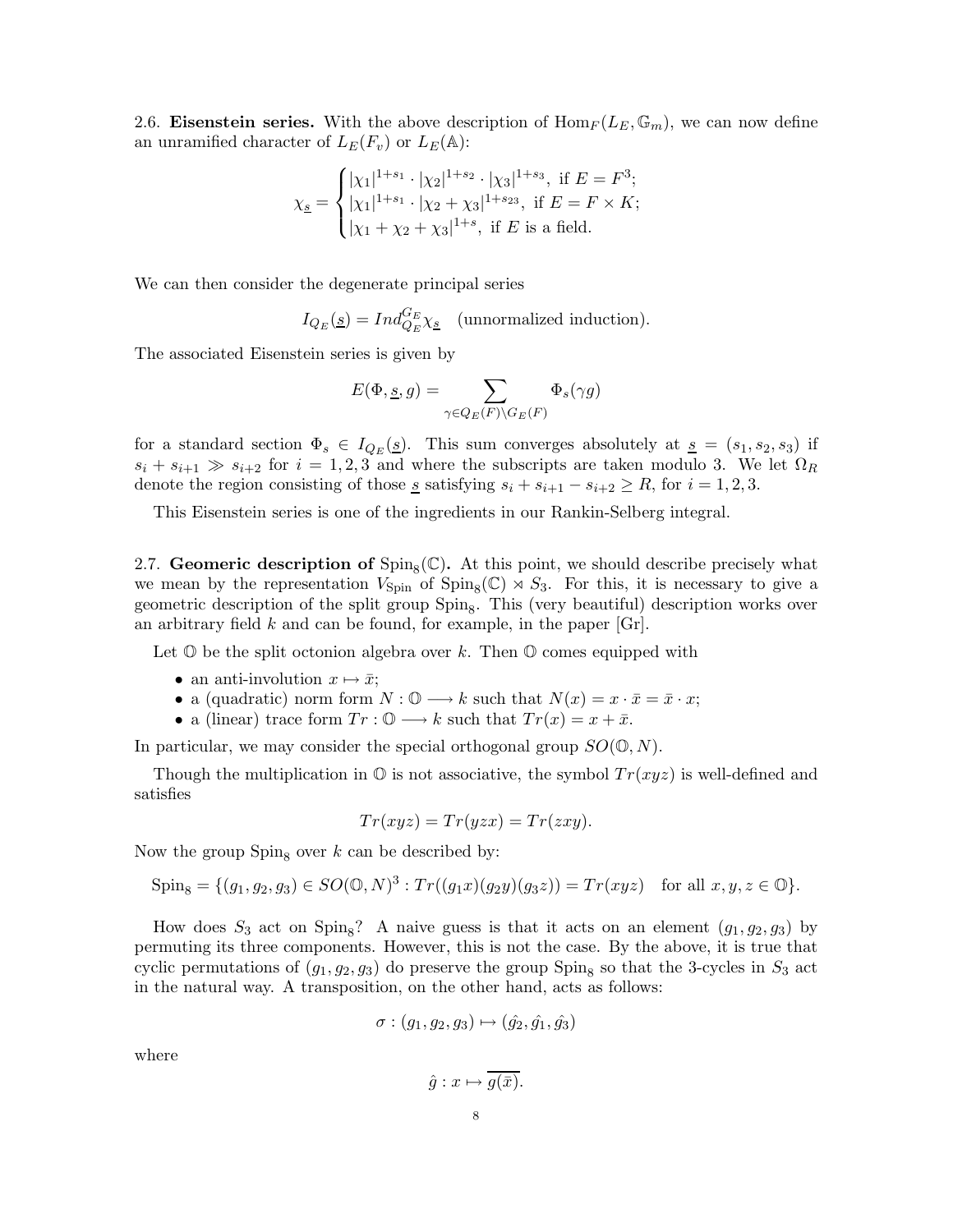2.8. The representation  $V_{\text{Spin}}$ . By the above description of  $\text{Spin}_8$ , one sees that  $\text{Spin}_8$ acts on  $\mathbb{O} \oplus \mathbb{O} \oplus \mathbb{O}$ . The action preserves each factor of  $\mathbb{O}$  and gives the three irreducible representations of dimension 8. We can now describe the extension of this action to the semidirect product  $Spin_8 \rtimes S_3$ . Not surprisingly, the 3-cycles in  $S_3$  acts on  $\mathbb{O} \oplus \mathbb{O} \oplus \mathbb{O}$  by cyclic permutation. The action of the transposition  $\sigma$ , however, is given by:

$$
\sigma:(x,y,z)\mapsto(\bar{y},\bar{x},\bar{z}).
$$

It is easy to show that this does define an action of  $\text{Spin}_8 \rtimes S_3$ . This representation  $V_{\text{Spin}}$  is what we use in the definition of the Spin L-function.

We remark that one could consider the twist of  $V_{\text{Spin}}$  by the sign representation of  $S_3$  and thus obtain a different L-function. Though we stated our main theorem in the introduction for  $L(\underline{s}, \pi, V_{\text{Spin},E})$ , a slight twist of our Rankin-Selberg integral will give an analogous statement for  $L(s, \pi, V_{\text{Spin},E} \otimes (\text{sign})).$ 

#### 3. Minimal Representation

Now we come to another ingredient in our Rankin-Selberg integral. For each local field  $F_v$ , the group  $G_E(F_v)$  has a so-called minimal representation  $\Pi_{E_v}$ , first studied by Kazhdan [K]. It is the analog of the Weil representation of the metaplectic group.

3.1. Local minimal representation. To describe this minimal representation, let  $r : S_3 \rightarrow$  $GL_2(\mathbb{C})$  denote the 2-dimensional irreducible representation of  $S_3$ . Then the composite r  $\circ$  $\rho_{E,v}$  is a 2-dimensional representation of Gal( $\overline{F}_v/F_v$ ). By Jacquet-Langlands, this is the Lparameter of an irreducible admissible representation  $r_{E,v}$  of  $GL_2(F_v)$  given by the following table:

| $E_v$            | $r_{E,v}$                         |
|------------------|-----------------------------------|
| $\overline{F^3}$ | $\pi(1,1)$                        |
| $F_v \times K_v$ | $\pi(1,\chi_{K_v})$               |
| Galois field     | $\pi(\chi_{E_v},\chi_{E_v}^{-1})$ |
| non-Galois field | monomial supercuspidal            |

Here,  $\chi_{K_v}$  and  $\chi_{E_v}$  denote the characters of  $F_v^{\times}$  associated to  $K_v$  and  $E_v$  by local class field theory, and  $\pi(\mu_1, \mu_2)$  denotes the representation of  $GL_2(F_v)$  unitarily induced from the character  $\mu_1 \times \mu_2$  of the diagonal torus. The central character of  $r_{E,v}$  is precisely the quadratic character  $\chi_{K_{E,v}}$ , and we define a representation of

$$
L_E(F_v) \cong (\mathrm{GL}_2(F_v) \times E_v^{\times})/\Delta F_v^{\times}
$$

by:

$$
\sigma_{E,v} = r_{E,v} \boxtimes (\chi_{K_E,v} \circ \mathbb{N}_{E_v/F_v}).
$$

Here and elsewhere,  $\boxtimes$  refers to "outer tensor product".

Now  $\Pi_{E,v}$  is the unique irreducible submodule of the induced representation

$$
Ind_{Q_E}^{G_E} \delta_{Q_{E_v}}^{1/6} \sigma_{E,v}
$$
 (unnormalized induction).

If  $E_v$  is unramified, then  $\Pi_{E_v}$  is a spherical representation.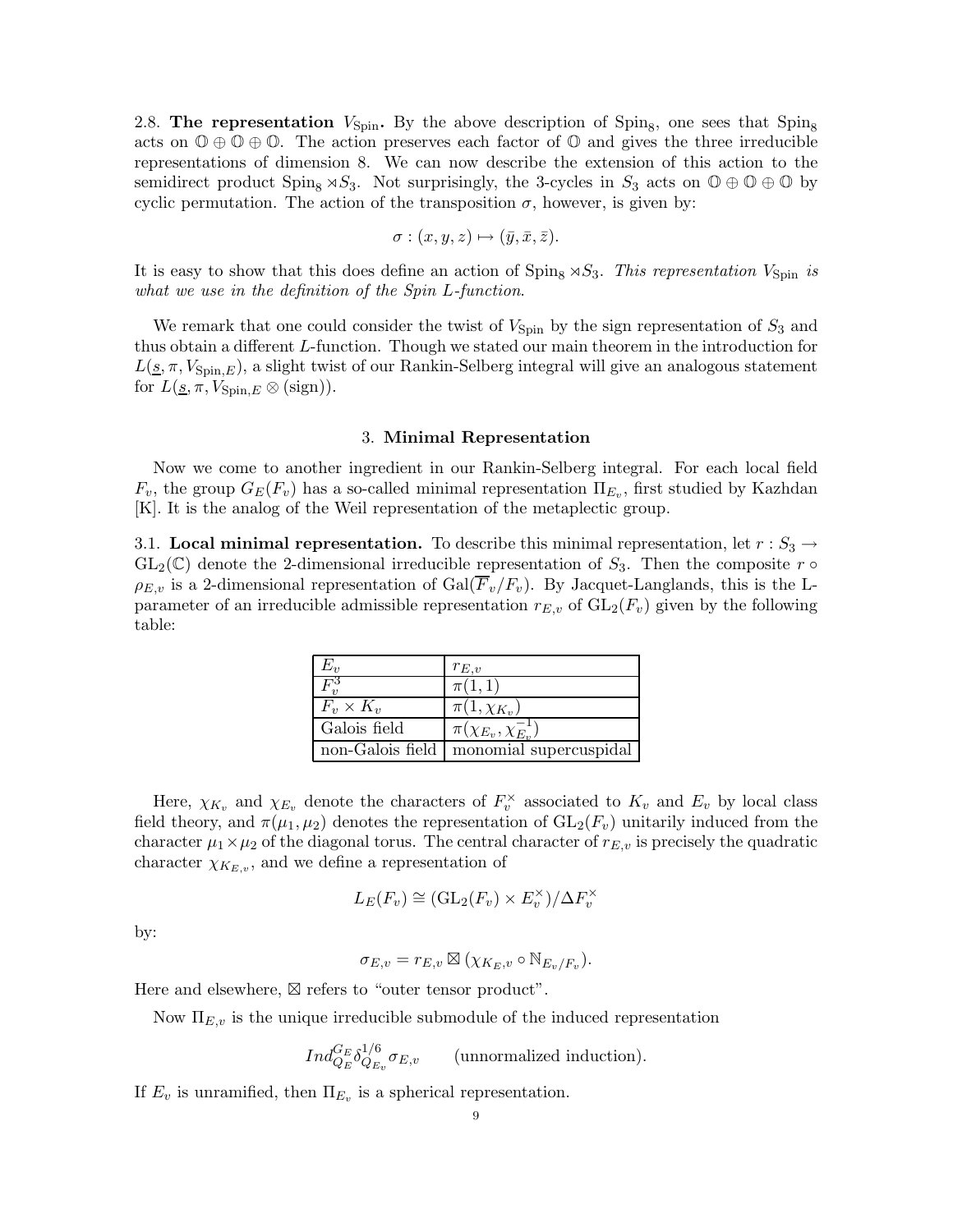3.2. **Automorphic realization.** Let  $\Pi_E = \otimes_v \Pi_{E_v}$  be the global minimal representation of  $G_E(\mathbb{A})$ . It is known (cf. [GGJ]) that there is a unique  $G_E$ -equivariant embedding

$$
\theta:\Pi_E\longrightarrow \mathcal{A}(G_E)
$$

which is constructed using residues of Eisenstein series. We need to know some properties of this minimal representation.

3.3. Fourier coefficients. Fix a non-trivial unitary character  $\psi_v$  of  $F_v$ . Using  $\psi_v$ , the Killing form and the exponential map, the unitary characters of  $N_E(F_v)$  can be parametrized by elements of  $\overline{N}_E(F_v)/\overline{Z}(F_v)$ . Let  $\chi_v$  be a non-trivial unitary character of  $N_E(F_v)$ . Then the key property of  $\Pi_{E_v}$  is that:

$$
\dim \mathrm{Hom}_{N_E(F_v)}(\Pi_{E_v}, \mathbb{C}_{\chi_v}) = \begin{cases} 1, & \text{if } \chi_v \in \Omega_E(F_v); \\ 0, & \text{if not.} \end{cases}
$$

Here  $\Omega_E(F_v)$  is as introduced in (2.4) and parametrizes the minimal non-trivial  $M_E(F_v)$ -orbit of characters of  $N_E(F_v)$ . An element in  $\Omega_E(F_v)$  is the character  $\chi_0$  such that

$$
\chi_0|_{U_{\beta_0-\alpha_0}}=\psi_v
$$

and  $\chi_0|_{U_\gamma}$  is trivial for any other root subgroup  $U_\gamma \subset N_E$ . In terms of the description of  $\Omega_E$ given in  $(2.4)$ ,

$$
\chi_0 = (0, 0, 0, 1).
$$

These local results on  $\text{Hom}_{N_E(F_v)}(\Pi_{E_v}, \mathbb{C}_{\chi_v})$  imply:

**Proposition 3.3.1.** (i) For  $f \in \Pi_E$ , the Fourier expansion of  $\theta(f)$  along  $N_E$  is supported on the (Zariski) closure of the minimal non-trivial  $M_E(F)$ -orbit  $\Omega_E(F)$  of unitary characters of  $N_E(\mathbb{A})$  trivial on  $N_E(F)$ .

(ii) For  $\chi \in \Omega_E(F)$ , the Fourier coefficient  $\theta(f)_{N_E,\chi}$  has an Euler product expansion in terms of the local functionals. Namely, if  $f = \otimes_v f_v$ , then

$$
\theta(f)_{N_E,\chi}(g) = \prod_v L_{\chi_v}(g_v \cdot f_v),
$$

where each  $L_{\chi_v}$  is a non-zero element of the 1-dimensional space  $\text{Hom}_{N_E(F_v)}(\Pi_v, \mathbb{C}_{\chi_v})$ , normalized for almost all v by the requirement that  $L_{\chi_v}(f_v^0) = 1$  if  $f_v^0$  is the normalized spherical vector in  $\Pi_{E,v}$ .

3.4. An explicit formula. Finally, we come to the only new result in this section. We have fixed a Chevalley-Steinberg system of épinglage for  $G_E$  over F. For almost all finite places v of F, this system of épinglage gives  $G_E$  an  $\mathcal{O}_{F_v}$ -structure such that  $G_E(\mathcal{O}_{F_v})$  is a hyperspecial maximal compact subgroup of  $G_E(F_v)$ .

Fix such a non-archimedean place v, and let  $L_{\chi_0}$  be a non-zero element of the 1-dimensional space  $\text{Hom}_{N_E}(\Pi_{E_v}, \mathbb{C}_{\chi_0})$ . We have the following explicit formula:

**Proposition 3.4.1.** Assume that v is a finite place such that  $G_E(\mathcal{O}_{F_v})$  is hyperspecial (so that  $E_v$  is unramified) and let  $f_0$  be a non-zero  $G_E(\mathcal{O}_{F_v})$ -spherical vector in  $\Pi_{E_v}$ . For  $t \in T_E(F_v)$ , let us set

$$
k_0(t) = ord(\beta_0(t)/\alpha_0(t)).
$$

If  $\chi_0$  has conductor zero (with respect to the  $\mathcal{O}_{F_v}$ -structure on  $N_E(F_v)$ ), then

$$
L_{\chi_0}(tf_0) = 0 \quad \text{if } k_0(t) < 0.
$$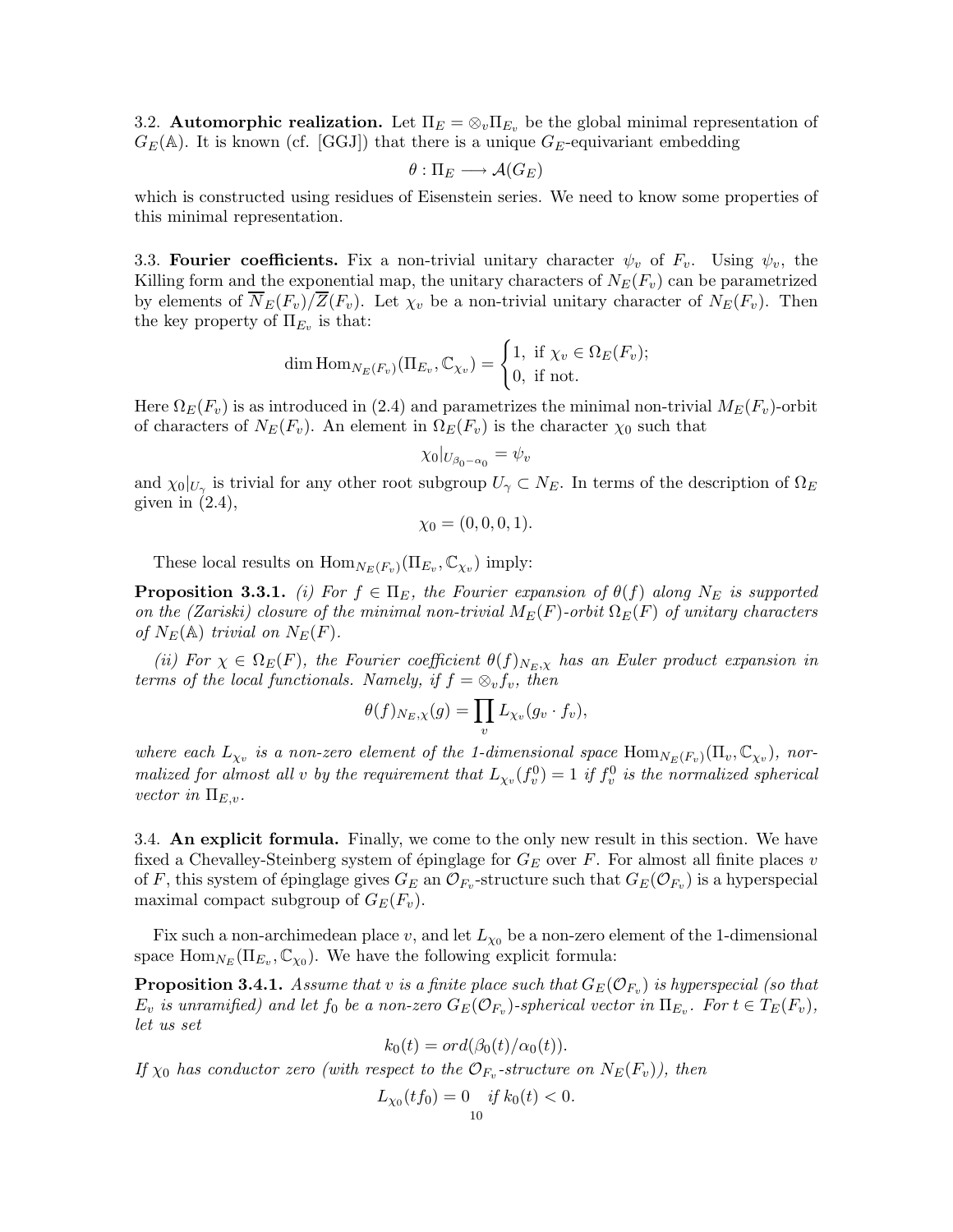However,  $L_{\chi_0}$  is non-zero on  $f_0$ , so that we may normalize  $L_{\chi_0}$  by setting  $L_{\chi_0}(f_0) = 1$ . Then, if  $k_0(t) \geq 0$ , we have:

(i) If  $E_v = F_v^3$ , then

 $L_{\chi_0}(t \cdot f_0) = |\beta_0(t)| \cdot (k_0(t) + 1)$ .

(ii) If  $E_v = F_v \times K_v$ , then

$$
L_{\chi_0}(t \cdot f_0) = \chi_{K_v}(\beta_0(t)) \cdot |\beta_0(t)| \cdot \epsilon_2(k_0(t) + 1)
$$

where  $\epsilon_2(\cdot)$  is the Legendre symbol  $\left(\frac{\cdot}{2}\right)$  (with  $\epsilon_2(0) = 0$ ).

(iii) If E is the unramified cubic field extension of  $F_v$ , then

$$
L_{\chi_0}(t \cdot f_0) = |\beta_0(t)| \cdot \epsilon_3(k_0(t) + 1),
$$

where  $\epsilon_3(\cdot)$  is the Legendre symbol  $\left(\frac{\cdot}{3}\right)$  (with  $\epsilon_3(0) = 0$ ).

Proof. In the split case, this is a result of Kazhdan-Polishchuk [KP]. We give a different proof which covers the non-split case as well.

Choose a representative in  $G_E(\mathcal{O}_{F_n})$  of the Weyl group element  $w_\alpha$ ; we denote this representative by  $w_{\alpha}$  also. Then  $w_{\alpha}$  normalizes  $N_E$  and it will be more convenient to replace  $\chi_0$ and  $L_{\chi_0}$  by  $\chi'_0 = w_\alpha \chi_0$  and  $L' = w_\alpha L_{\chi_0}$ . Let us give an explicit construction of  $L'$ .

By definition, the linear functional L' factors through the quotient  $(\Pi_{E_v})_{N_E,\chi'_0}$  which is 1-dimensional. The root subgroup  $U_{\alpha}(F_v)$  normalizes  $N_E(F_v)$  and fixes the character  $\chi'_0$ . It thus acts on  $(\Pi_{E_v})_{N_E, \chi'_0}$  and this action is in fact trivial. Thus, we see that L' factors as:

$$
\Pi_{E_v} \longrightarrow (\Pi_{E_v})_{U_E} \xrightarrow{l_{\psi_v}} \mathbb{C}
$$

where

$$
l_{\psi_v} \in \text{Hom}_{U_{\beta}}((\Pi_{E_v})_{U_E}, \mathbb{C}_{\psi_v}).
$$

Now we recall that  $\Pi_{E,v}$  is the unique irreducible submodule of

$$
Ind_{Q_E}^{G_E}\delta_{Q_{E_v}}^{1/6}\sigma_{E,v}.
$$

By Frobenius reciprocity, there is a natural  $Q_{E_v}$ -equivariant map

$$
p:\Pi_{E_v}\longrightarrow \delta_{Q_{E_v}}^{1/6}\otimes \sigma_{E,v}
$$

which is simply given

$$
p(f) = f(1) \quad \text{ for } f \in \Pi_{E_v}.
$$

Thus L' is the composite of p with the unique Whittaker functional  $l_{\psi_v}$  of  $\sigma_{E,v}$ .

Now take a torus element

$$
t = \left( \left( \begin{array}{cc} a & 0 \\ 0 & b \end{array} \right), x \right) \in T_E(F_v) \subset L_E(F_v) = (GL_2(F_v) \times E_v^{\times})/\Delta F_v^{\times}.
$$

Then

$$
L'(t \cdot f_0) = l_{\psi_v}(f_0(t)) = \delta_{Q_{E_v}}(t)^{1/6} \cdot l_{\psi_v}(\sigma_{E,v}(t)(f_0(1)))
$$

$$
= \frac{|ab|^{3/2}}{|{\mathbb N}(x)|} \cdot \chi_{K_E}({\mathbb N}(x)) \cdot W_{\psi_v}\left(\begin{array}{cc} a & 0 \\ 0 & b \end{array}\right)
$$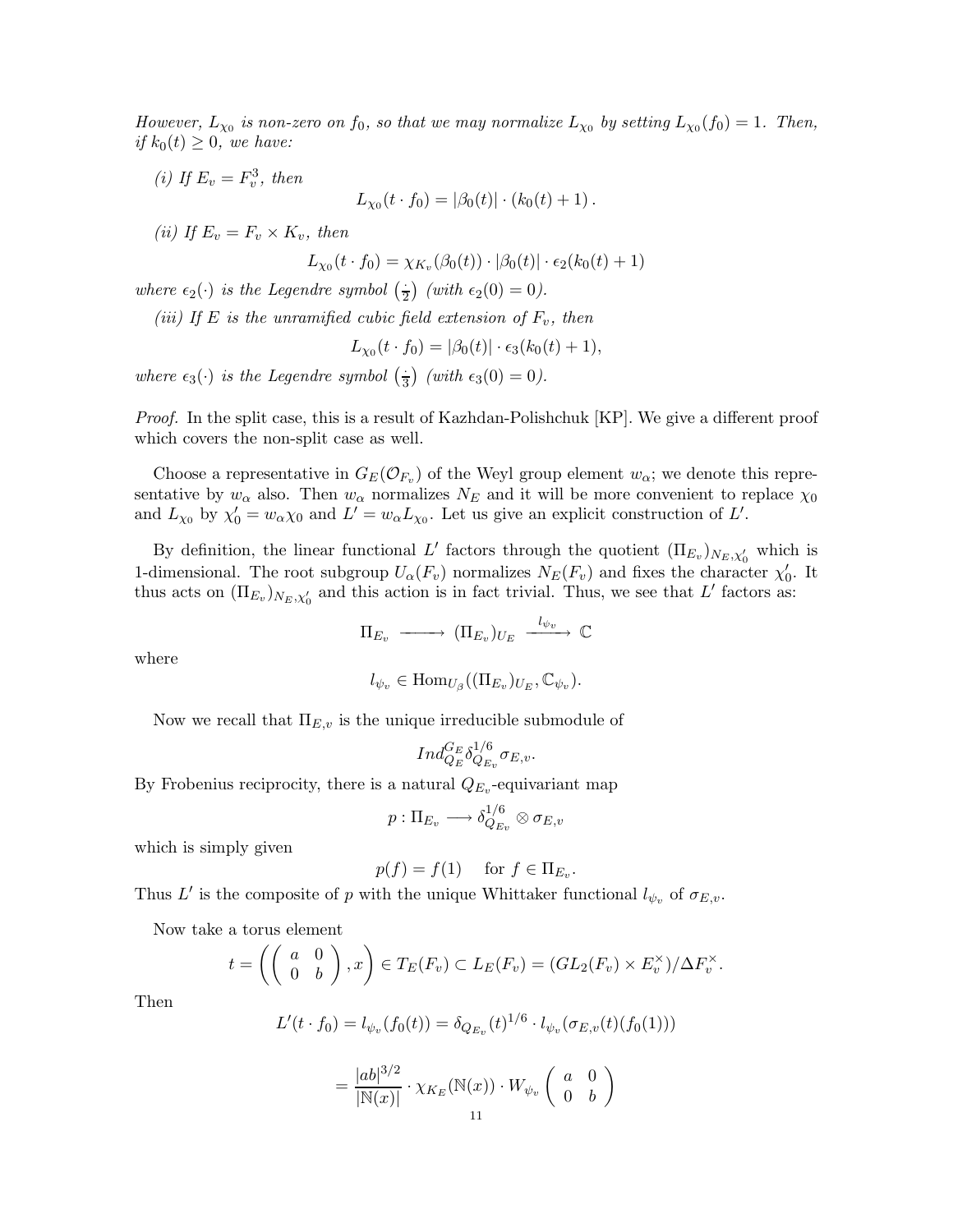where  $W_{\psi_v}$  is the normalized spherical Whittaker function of the representation  $r_{E,v}$  of  $GL_2(F_v)$ . The formula for  $W_{\psi_v}$  on a torus element is well-known:

$$
|a/b|^{-1/2} \cdot W_{\psi_v} \left( \begin{array}{cc} a & 0 \\ 0 & b \end{array} \right) = \chi_{K_E}(b) \cdot \epsilon(ord(a/b))
$$

where

$$
\epsilon(k) := \begin{cases} k+1, \text{ if } E_v = F_v^3; \\ \epsilon_2(k+1), \text{ if } E_v = F_v \times K_v; \\ \epsilon_3(k+1), \text{ if } E_v \text{ is the unramified cubic field.} \end{cases}
$$

Thus, we deduce that

$$
L'(t \cdot f_0) = \frac{|a^2b|}{|\mathbb{N}(x)|} \cdot \chi_{K_E}(b \cdot \mathbb{N}(x)) \cdot \epsilon(\text{ord}(a/b)) = |\beta_0(t)| \cdot \chi_{K_E}(\beta_0(t)) \cdot \epsilon(\text{ord}(\alpha_0(t)).
$$

Conjugating back by  $w_{\alpha}$  gives the desired result, since  $w_{\alpha}$  fixes  $\beta_0$  and sends  $\alpha_0$  to  $\beta_0 - \alpha_0$ .<br>The proposition is proved The proposition is proved.

For a general vector  $f \in \Pi_E$ , the above construction of the linear functional  $L_{\chi_0}$  allows one to obtain the asymptotics of the function  $(t, k) \mapsto L_{\chi_0}(tk \cdot f)$  on  $T_E(F_v) \times K_v$ . This is needed in Section 9; see Lemma 9.2.2. Further, in Lemma 9.5.1, we shall give another description of the functional  $L_{\chi_0}$  by means of a local Fourier-Jacobi map.

#### 4. A Rankin-Selberg Integral

We are now ready to write down our Rankin-Selberg integral. Let  $\pi$  be a globally generic cuspidal representation of  $G_E(\mathbb{A})$ . For  $\varphi \in \pi$ ,  $\Phi_s \in I_{Q_E}(s)$  and  $f \in \Pi_E$ , we set

$$
Z_{E}(\varphi,\Phi,f,\underline{s})=\int_{G_{E}(F)\backslash G_{E}(\mathbb{A})}\varphi(g)\cdot\overline{\theta(f)(g)}\cdot E(\Phi,\underline{s},g)\,dg.
$$

The purpose of this section is to unfold this Rankin-Selberg integral of Shimura type.

**Theorem 4.0.2.** Let  $V'_E$  be the maximal unipotent subgroup of  $G_E$  given by

$$
V'_E = w_\alpha V_E w_\alpha^{-1} = N_E \rtimes U_{-\alpha}.
$$

It is the unipotent radical of the Borel subgroup  $B'_E = w_{\alpha} B_E w_{\alpha}^{-1}$ , with associated simple roots  $-\alpha_i$  (i = 1, 2, 3) and  $\beta_0 - \alpha_0$ . Let  $\psi$  be the generic unitary character of  $V'_E(\mathbb{A})$  which is non-trivial on the associated relative simple root subgroups. Then we have:

$$
Z_{E}(\varphi, \Phi, f, \underline{s}) = \int_{V'_{E}(\mathbb{A}) \backslash G_{E}(\mathbb{A})} \varphi_{V'_{E}, \psi}(g) \cdot \overline{\theta(f)_{N_{E}, \chi_{0}}(g)} \cdot \widehat{\Phi_{s}}(g) dg
$$

where

$$
\widehat{\Phi_s}(g) = \int_{U_{-\alpha}(\mathbb{A})} \Phi_s(ug) \cdot \psi(u) \, du.
$$

Proof. Unfolding the Eisenstein series in the range of absolute convergence, we get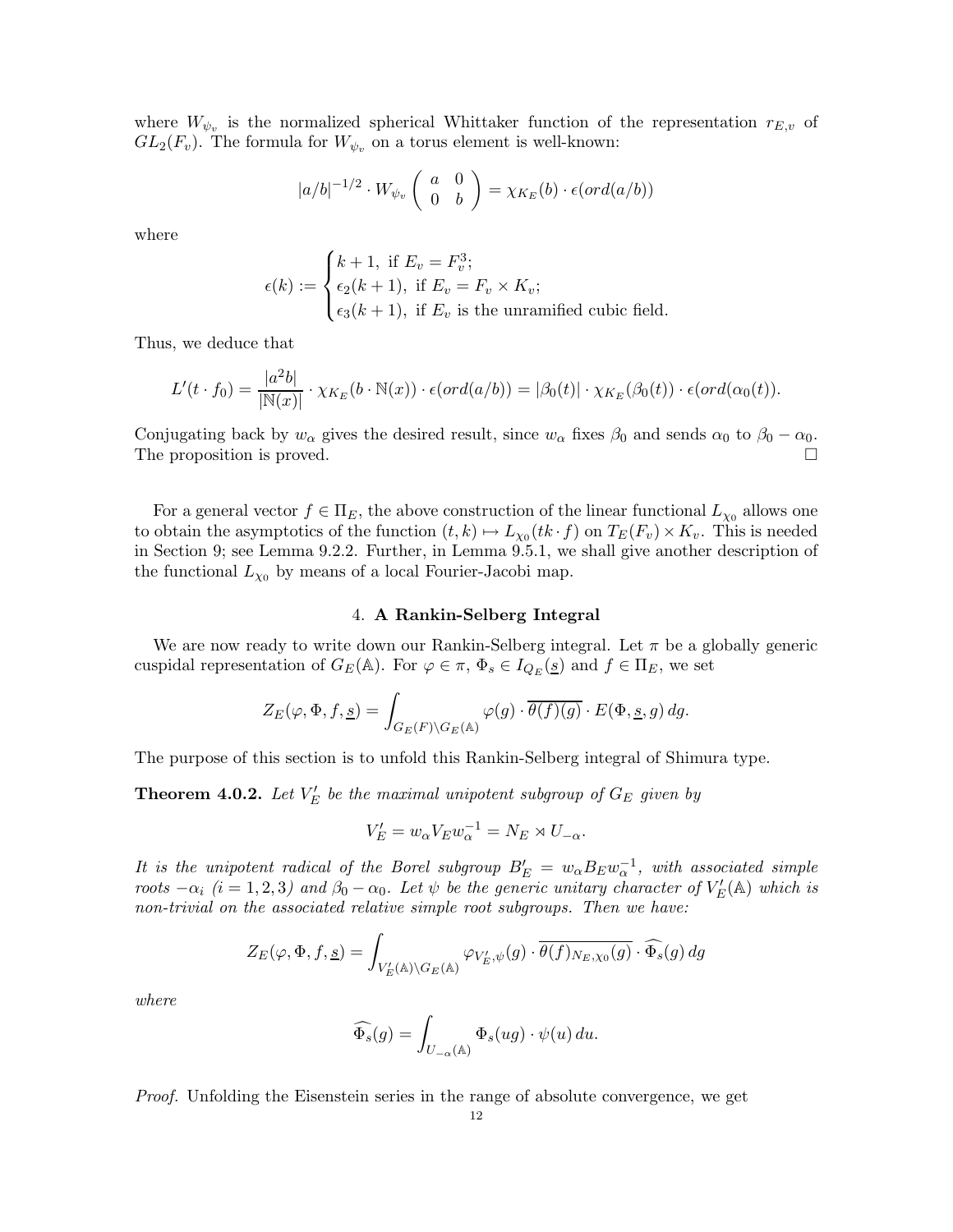$$
\begin{split} &Z_{E}(\varphi,\Phi,f,\underline{s})\\ =&\int_{Q_{E}(F)\backslash G_{E}(\mathbb{A})}\varphi(g)\cdot\overline{\theta(f)(g)}\cdot\Phi_{s}(g)\,dg\\ =&\int_{Q_{E}(F)U_{E}^{(1)}(\mathbb{A})\backslash G_{E}(\mathbb{A})}\Phi_{s}(g)\cdot\left(\int_{U_{E}^{(1)}(F)\backslash U_{E}^{(1)}(\mathbb{A})}\varphi(zg)\cdot\overline{\theta(f)(zg)}\,dz\right)\,dg\\ =&\int_{Q_{E}(F)U_{E}^{(1)}(\mathbb{A})\backslash G_{E}(\mathbb{A})}\Phi_{s}(g)\cdot\varphi_{U_{E}^{(1)}}(g)\cdot\overline{\theta(f)}_{U_{E}^{(1)}(g)}\,dg\\ &+\int_{Q_{E}(F)U_{E}^{(1)}(\mathbb{A})\backslash G_{E}(\mathbb{A})}\Phi_{s}(g)\cdot\left(\sum_{\chi\neq 1}\varphi_{U_{E}^{(1)},\chi}(g)\cdot\overline{\theta(f)}_{U_{E}^{(1)},\chi}(g)\right)\,dg. \end{split}
$$

#### Lemma 4.0.3. The first term in the last sum is zero.

*Proof.* The argument is easiest when  $E$  is a field and is more complicated in the split case; it ultimately relies on the fact that  $\varphi$  is cuspidal.

We shall only give the argument when  $E$  is a field. Consider the Fourier expansion of  $\theta(f)_{U_E^{(1)}}$  along  $N_E(F)\setminus N_E(\mathbb{A})$ . Because  $\theta(f)_{U_E^{(1)}}$  is left-invariant under  $U_{\beta_0-\alpha_0}(\mathbb{A})$ , this has the form

$$
\theta(f)_{U_E^{(1)}}=\sum_{\chi\in\Omega_E(F):\chi|_{U_{\beta_0-\alpha_0}}=1}\theta(f)_{N_E,\chi}.
$$

In other words, the character  $\chi$  intervening in the above sum is represented by  $(a, x, y, 0) \in$  $\Omega_E(F)$ . But if E is a field, then the only elements of this form in  $\Omega_E(F)$  are  $(a, 0, 0, 0)$  with  $a \in F$ .

Consider first the constant term  $\theta(f)_{N_E}$  in the Fourier expansion, which corresponds to a = 0. By [GGJ, Prop. 5.3(iv)], the restriction of  $\theta(f)_{N_E}$  to  $M_E$  lies in the span of two automorphic characters of  $M_E(\mathbb{A})$ . Since this is the case for any  $f \in \Pi_E$ , we see that  $\theta(f)_{N_E}$ is left-invariant under  $U_{\alpha}(\mathbb{A})$ , and thus under  $U_{E}(\mathbb{A})$ .

Now consider the other terms in the Fourier expansion of  $\theta(f)_{U_E^{(1)}}$ . If  $\psi_a$  is the character associated to  $(a, 0, 0, 0) \in \Omega_E(F)$  with  $a \neq 0$ , then  $U_\alpha(\mathbb{A})$  normalizes  $N_E(\mathbb{A})$  and fixes the character  $\psi_a$ . Thus the Fourier coefficient  $\theta(f)_{N_E,\psi_a}$  is left-invariant under  $U_\alpha(\mathbb{A})$  (we have used the local analog of this fact in the proof of Prop. 3.4.1). Hence  $\theta(f)_{N_E,\psi_a}$  is also left-invariant under  $U_E(\mathbb{A})$ . Hence we have:

$$
\begin{split} & \int_{Q_E(F)U_E^{(1)}(\mathbb{A})\backslash G_E(\mathbb{A})} \Phi_s(g) \cdot \varphi_{U_E^{(1)}}(g) \cdot \left( \sum_{a \in F} \overline{\theta(f)_{N_E, \psi_a}(g)} \right) dg \\ = & \int_{L_E(F)U_E(\mathbb{A})\backslash G_E(\mathbb{A})} \Phi_s(g) \cdot \left( \sum_{a \in F} \overline{\theta(f)_{N_E, \psi_a}(g)} \right) \cdot \left( \int_{U_E(F) \backslash U_E(\mathbb{A})} \varphi(ug) \, du \right) \, dg \\ = & 0 \end{split}
$$

since  $\varphi$  is cuspidal. This proves the lemma when E is a field.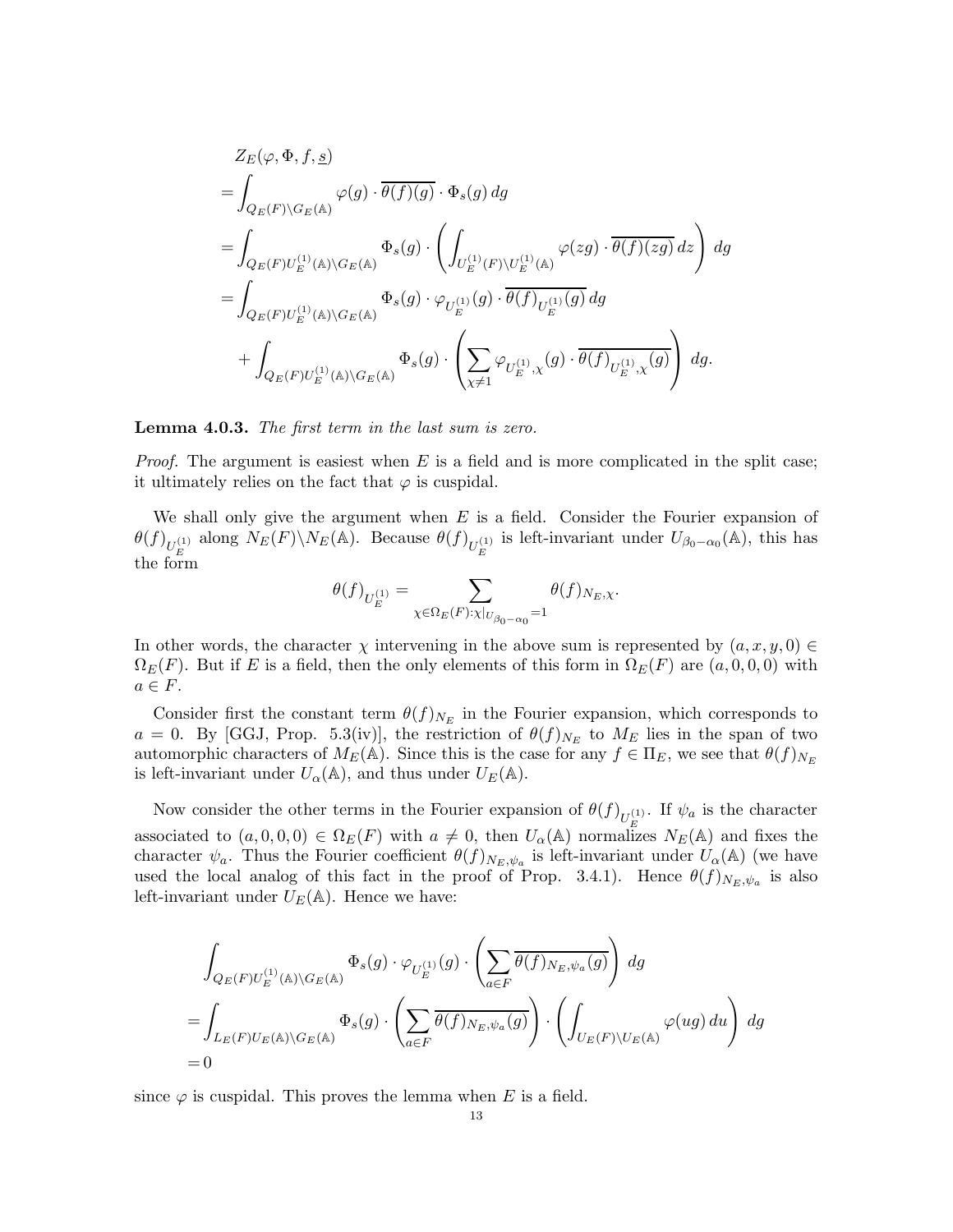When  $E$  is not a field, there will be more terms intervening in the Fourier expansion of  $\theta(f)_{U_E^{(1)}}$ . Thankfully, there are also more F-rational standard parabolics in  $G_E$ . These other terms in the Fourier expansion ultimately lead to the constant terms of  $\varphi$  along these other parabolics. We omit the details.

On the other hand, the non-trivial characters of  $U_E^{(1)}(\mathbb{A})$  in the second term are permuted transitively by  $Q_E(F)$ . If we let  $\chi_0$  denote the character which is trivial on  $U_{\beta_0}$  and nontrivial on  $U_{\beta_0-\alpha_0}$ , then the stabilizer of  $\chi_0$  in  $Q_E(F)$  is the subgroup  $A_EV_E$  where  $A_E$  is the 3-dimensional torus in  $T_E$  such that

$$
X_*(A_E) = \langle \mu_1 - \mu_0, \mu_2 - \mu_0, \mu_3 - \mu_0 \rangle.
$$

In view of this, we have:

$$
\begin{split} &Z_{E}(\varphi,\Phi,f,\underline{s})\\ &=\int_{Q_{E}(F)U_{E}^{(1)}(\mathbb{A})\backslash G_{E}(\mathbb{A})}\Phi_{s}(g)\cdot\left(\sum_{\gamma\in A_{E}(F)V_{E}(F)\backslash Q_{E}(F)}\varphi_{U_{E}^{(1)},\chi_{0}}(\gamma g)\cdot\overline{\theta(f)}_{U_{E}^{(1)},\chi_{0}}(\gamma g)\right)\,dg\\ &=\int_{A_{E}(F)V_{E}(F)U_{E}^{(1)}(\mathbb{A})\backslash G_{E}(\mathbb{A})}\Phi_{s}(g)\cdot\varphi_{U_{E}^{(1)},\chi_{0}}(g)\cdot\overline{\theta(f)}_{U_{E}^{(1)},\chi_{0}}(g)\,dg\\ &=\int_{A_{E}(F)U_{\alpha}(F)N_{E}(\mathbb{A})\backslash G_{E}(\mathbb{A})}\Phi_{s}(g)\cdot\left(\int_{N_{E}(F)U_{E}^{(1)}(\mathbb{A})\backslash N_{E}(\mathbb{A})}\varphi_{U_{E}^{(1)},\chi_{0}}(ng)\cdot\overline{\theta(f)}_{U_{E}^{(1)},\chi_{0}}(ng)\right)\,dg \end{split}
$$

By Prop.  $3.3.1(i)$ , we see that

$$
\theta(f)_{U_E^{(1)}, \chi_0}(g) = \sum_{x \in E} \theta(f)_{N_E, \psi_x}(g).
$$

Here  $\psi_x$  corresponds to the element

$$
(\mathbb{N}(x), x^{\#}, x, 1) \in \Omega_E(F).
$$

Moreover, the group  $U_{\alpha}(F) \cong E$  acts simply transitively on the set  $\{\psi_x : x \in E\}$ . Note that if  $x = 0$ , then  $\psi_0$  is simply the trivial extension of  $\chi_0$  from  $U_E^{(1)}$  to  $N_E$ . Thus,

$$
Z_{E}(\varphi, \Phi, f, \underline{s}) = \int_{A_{E}(F)U_{\alpha}(F)N_{E}(\mathbb{A})\backslash G_{E}(\mathbb{A})} \Phi_{s}(g) \cdot \left(\sum_{x \in E} \varphi_{N_{E}, \psi_{x}}(g) \cdot \overline{\theta(f)_{N_{E}, \psi_{x}}(g)}\right) dg
$$
  
= 
$$
\int_{A_{E}(F)N_{E}(\mathbb{A})\backslash G_{E}(\mathbb{A})} \Phi_{s}(g) \cdot \varphi_{N_{E}, \psi_{0}}(g) \cdot \overline{\theta(f)_{N_{E}, \psi_{0}}(g)} dg
$$

Now consider the Fourier expansion of  $\varphi_{N_E,\psi_0}$  along  $U_{-\alpha}$ . Because  $\varphi$  is cuspidal, this takes the form:

$$
\varphi_{N_E, \psi_0}(g) = \sum_{\gamma \in A_E(F)} \varphi_{V'_E, \psi}(\gamma g),
$$

where  $\psi$  is a generic character of  $V'_E$ . Substituting this into the last expression for our Rankin-Selberg integral, and using the fact that  $\theta(f)_{N_E,\psi_0}$  is left-invariant under  $U_{-\alpha}(\mathbb{A})$ , we

 $\Box$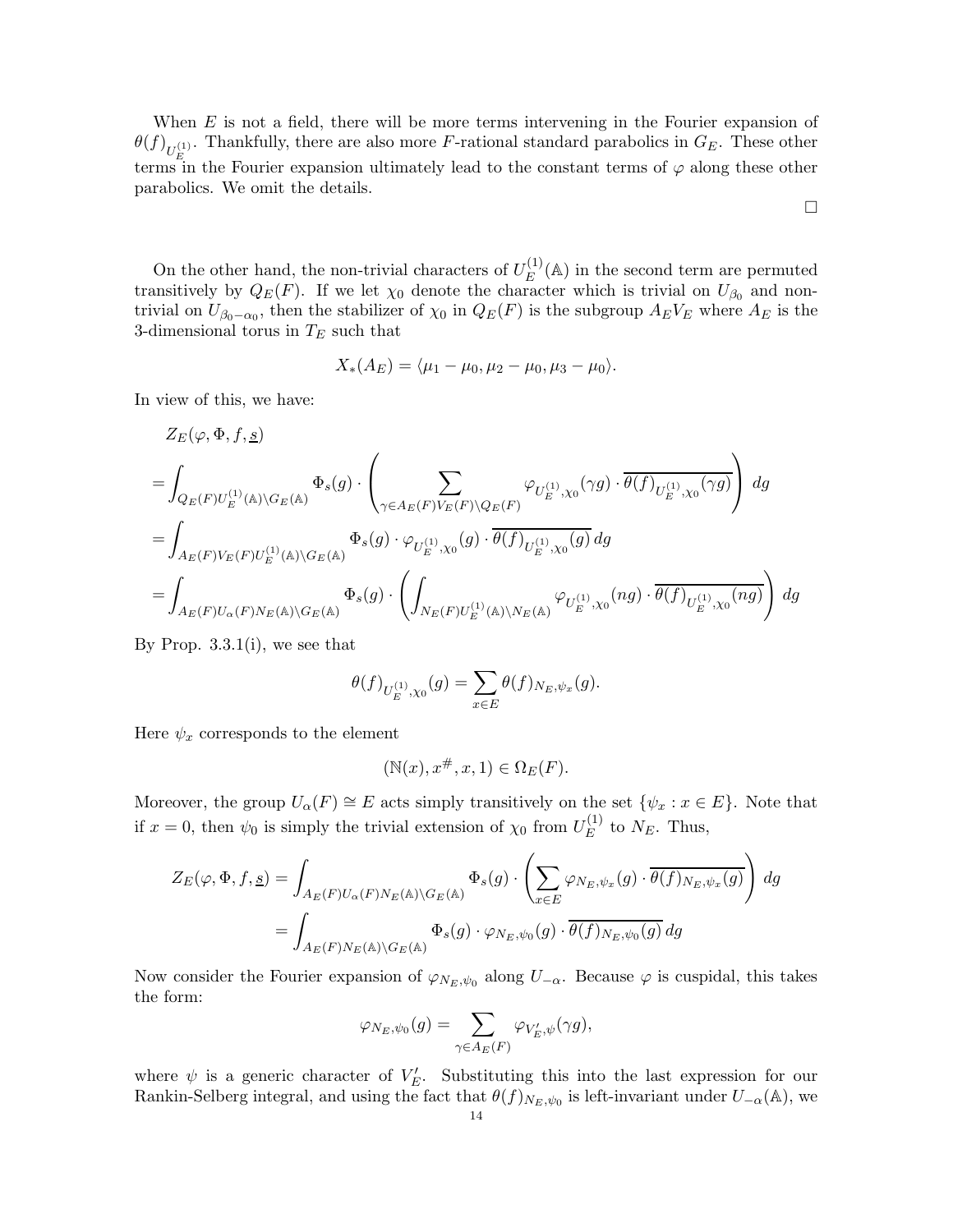obtain:

$$
Z_{E}(\varphi, \Phi, f, \underline{s})
$$
\n
$$
= \int_{A_{E}(F)N_{E}(\mathbb{A})\backslash G_{E}(\mathbb{A})} \Phi_{s}(g) \cdot \overline{\theta(f)_{N_{E}, \psi_{0}}(g)} \cdot \left(\sum_{\gamma \in A_{E}(F)} \varphi_{V'_{E}, \psi}(\gamma g)\right) dg
$$
\n
$$
= \int_{N_{E}(\mathbb{A})\backslash G_{E}(\mathbb{A})} \Phi_{s}(g) \cdot \overline{\theta(f)_{N_{E}, \psi_{0}}(g)} \cdot \varphi_{V'_{E}, \psi}(g) dg
$$
\n
$$
= \int_{V'_{E}(\mathbb{A})\backslash G_{E}(\mathbb{A})} \overline{\theta(f)_{N_{E}, \psi_{0}}(g)} \cdot \left(\int_{U_{-\alpha}(\mathbb{A})} \varphi_{V'_{E}, \psi}(ug) \cdot \Phi_{s}(ug) du\right) dg
$$
\n
$$
= \int_{V'_{E}(\mathbb{A})\backslash G_{E}(\mathbb{A})} \overline{\theta(f)_{N_{E}, \psi_{0}}(g)} \cdot \varphi_{V'_{E}, \psi}(g) \cdot \widehat{\Phi_{s}}(g) dg.
$$

Theorem 4.0.2 is proved.  $\Box$ 

#### 5. Local Zeta Integral

After Theorem 4.0.2, we see that

$$
Z_E(\varphi, \Phi, f, \underline{s}) = \prod_v Z_v(\varphi_v, \Phi_v, f_v, \underline{s})
$$

where

$$
Z_v(\varphi_v, \Phi_v, f_v, \underline{s}) = \int_{V'_E(F_v)\backslash G_E(F_v)} W_{V'_E, \psi}(g \cdot \varphi_v) \cdot \overline{L_{\chi_0}(g \cdot f_v)} \cdot \widehat{\Phi_{s,v}}(g) \, dg.
$$

This integral converges when  $s \in \Omega_R$  (cf. (2.6)) for  $R \gg 0$ , as we shall show in Prop. 9.1.3. The rest of the paper is devoted to the study of this local zeta integral. In particular, we shall compute the local zeta integral explicitly when all the data involved are unramified. The purpose of this section is to provide explicit formulas for the 3 functions appearing in the local integral in the unramified setting.

Assume henceforth that all the data involved in  $Z_v$  are unramified. Then by the Iwasawa decomposition, we have

$$
Z_v(\varphi_v, \Phi_v, f_v, s) = \int_{S_{E_v}(F_v)} W_{V'_E, \psi}(t \cdot \varphi_v) \cdot \overline{L_{\chi_0}(t \cdot f_v)} \cdot \widehat{\Phi_{s,v}}(t) \cdot \delta_{B'_E}(t)^{-1} dt
$$

where  $S_{E_v} \subset T_{E_v}$  is the maximal  $F_v$ -split torus.

Henceforth, since the setting is entirely local, we shall suppress v from the notations.

5.1. A change of system of simple roots. Because we are looking at the Whittaker functional relative to the Borel subgroup  $B'_E$ , it is useful to use the corresponding system of simple roots:

 $\alpha'_0 = \beta_0 - \alpha_0, \qquad \alpha'_i = -\alpha_i, \quad \text{for } i = 1, 2 \text{ and } 3.$ 

For this new system of simple roots, the highest root is still

$$
\beta_0 = 2\alpha'_0 + \alpha'_1 + \alpha'_2 + \alpha'_3
$$

and the modulus character of  $B'_E$  is given by

$$
\delta_{B'_E} = |6(\alpha'_1 + \alpha'_2 + \alpha'_3) + 10\alpha'_0|.
$$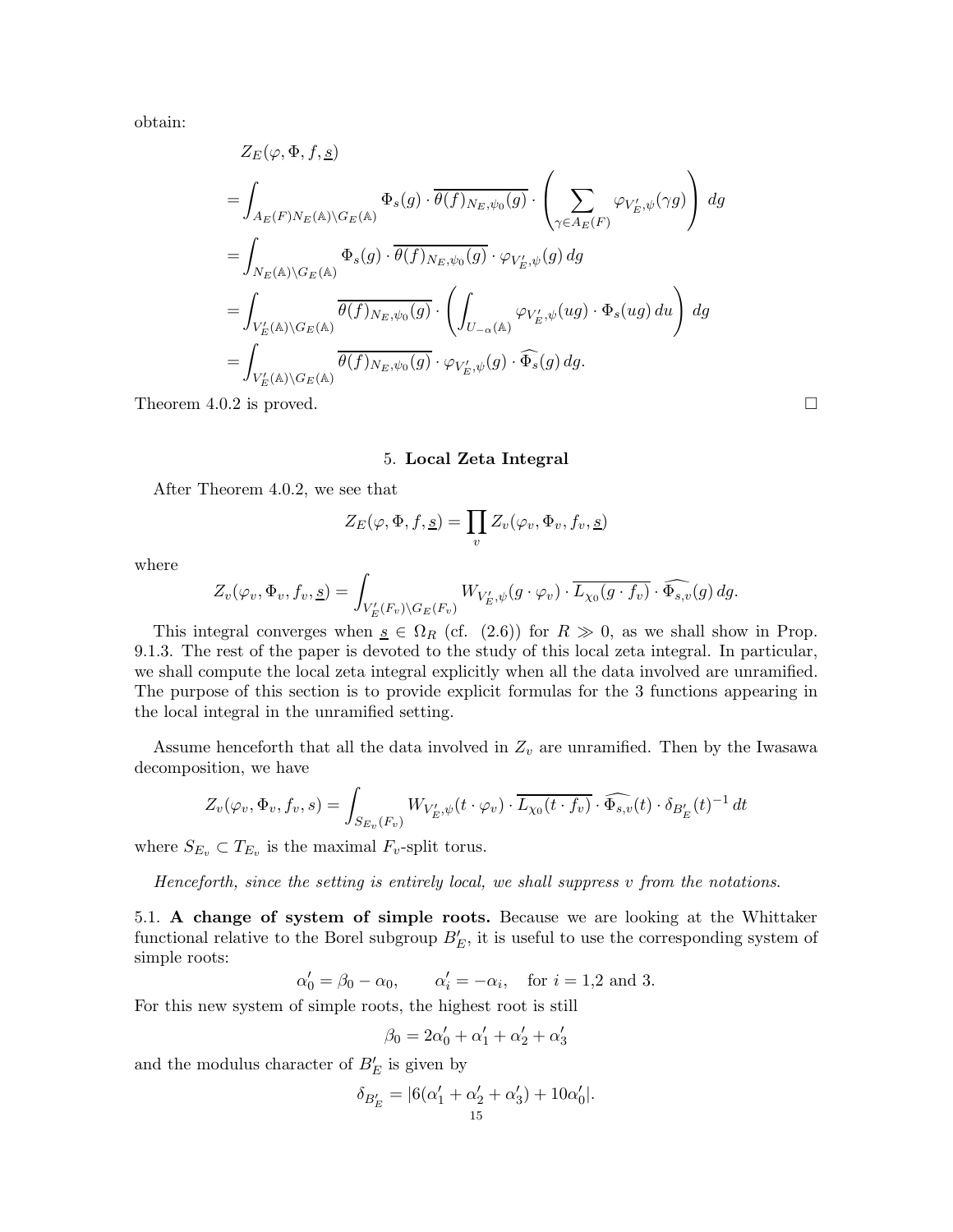The associated fundamental coweights are given by:

$$
\mu'_0 = \mu_0
$$
  $\mu'_i = \mu_0 - \mu_i$  for  $i = 1, 2$  and 3.

As above, let  $S_E \subset T_E$  denote the maximal F-split torus. We consider the 3 different cases:

• if  $E = F \times F \times F$ , then  $S_E = T_E$ . An element of  $S_E(F)$  is of the form

$$
t = \mu'_0(t_0) \cdot \mu'_1(t_1) \cdot \mu'_2(t_2) \cdot \mu'_3(t_3)
$$
, with  $t_i \in F^\times$ .

We shall sometimes write this element as  $t = (t_0, t_1, t_2, t_3)$ .

• if  $E = F \times K$  with K a quadratic field, then

$$
X_*(S_E) = \langle \mu'_0, \mu'_1, \mu'_2 + \mu'_3 \rangle.
$$

An element of  $S_E(F)$  is of the form

$$
t = \mu'_0(t_0) \cdot \mu'_1(t_1) \cdot (\mu'_2 \mu'_3)(t_{23}).
$$

We shall write this element as  $t = (t_0, t_1, t_{23})$ .

• if  $E$  is a cubic field, then

$$
X_*(S_E) = \langle \mu'_0, \mu'_1 + \mu'_2 + \mu'_3 \rangle.
$$

An element of  $S_E(F)$  is of the form

$$
t = \mu'_0(t_0) \cdot (\mu'_1 \mu'_2 \mu'_3)(t_{123}).
$$

We shall write this element as  $t = (t_0, t_{123})$ .

5.2. **Casselman-Shalika formula.** For the value of the Whittaker functional  $W_{V'_{E},\psi}$  on  $S_E(F)$ , one has the well-known Casselman-Shalika formula. Let us state this precisely since it is slightly more subtle when the group  $G_E$  is not split. To the best of our knowledge, the first discussion about the interpretation of the Casselman-Shalika formula in terms of an appropriate dual group in non-split cases is due to Tamir [T]. Our description below is somewhat cleaner than that in [T], since the relative root system involved here is reduced. The description in  $|T|$  works for all relative root systems; indeed the case needed in  $|T|$  is that of the quasi-split unitary groups whose relative root system is of type  $BC_n$ .

For  $t \in S_E(F)$ ,  $W_{V'_E, \psi}(t \cdot \varphi)$  is zero unless  $|t_i| \leq 1$  for all entries  $t_i$  of  $t$ , in which case it depends only on the valuation of the  $t_i$ 's. If we write  $t_i = \varpi^{k_i}$  with  $k_i \geq 0$ , then we denote the corresponding torus element by

$$
t = t(\underline{k}) = t(k_0, k_1, k_2, k_3)
$$
 or  $t(k_0, k_1, k_2)$  or  $t(k_0, k)$ 

in the three respective cases.

Now we need to examine the notion of Satake parameter for a general quasi-split group with reduced relative root system. The Satake parameter  $t_{\pi}$  which was used in the definition of the Spin L-function is a  $G_F^{\vee}$ -conjugacy class in the quotient  $G_E^{\vee} \rtimes Gal(F_{ur}/F)$  of the Lgroup  ${}^L G_E$ , where  $F_{ur}$  is the maximal unramified extension of F in  $\overline{F}$ . In fact,  $t_\pi$  lies in the coset  $G_E^{\vee}$  · Frob of the Frobenius element Frob. Thus we may write

$$
t_{\pi} = (s_{\pi}, \text{Frob}) \in G_E^{\vee} \rtimes \text{Gal}(F_{ur}/F)
$$
  
<sub>16</sub>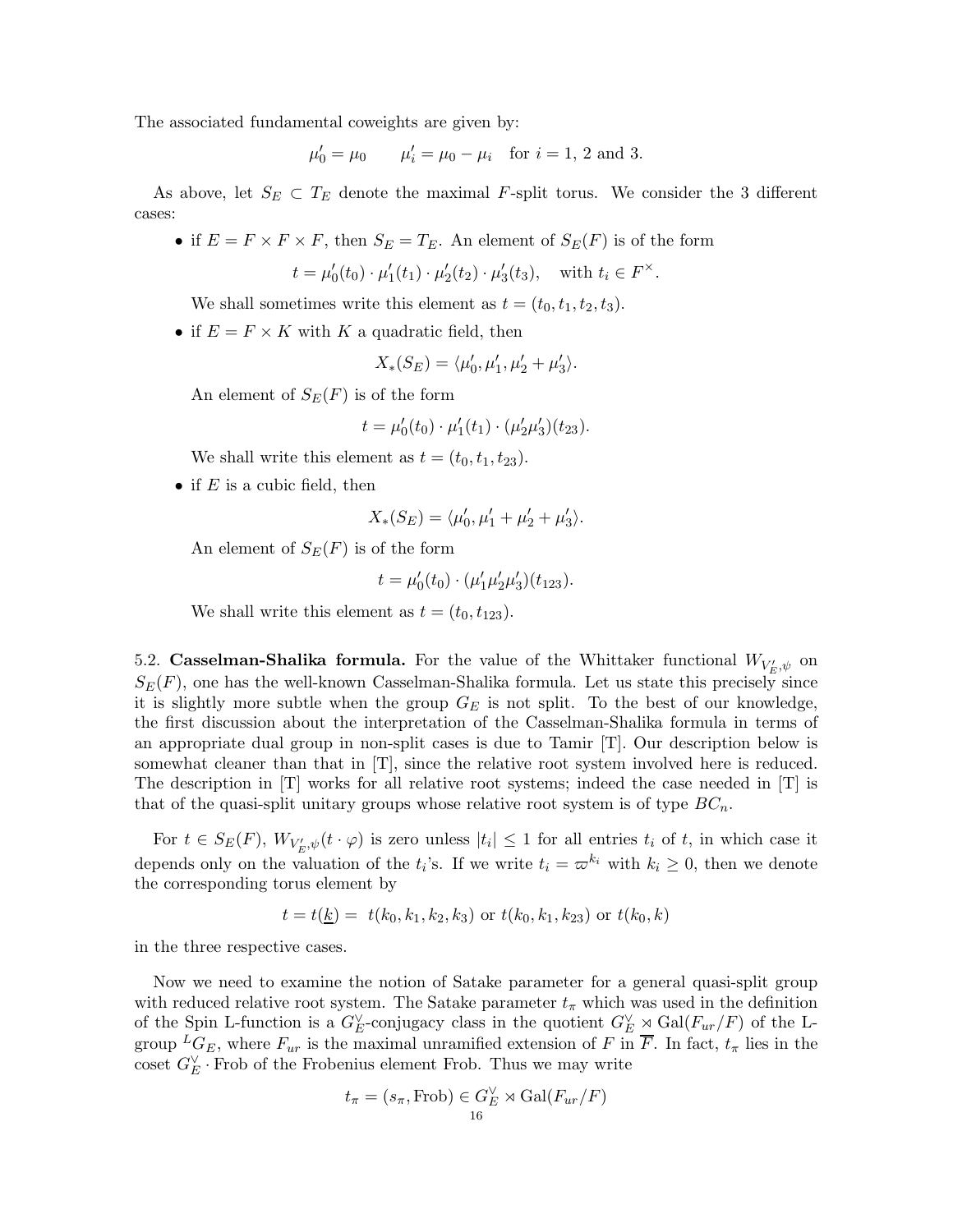where now  $s_{\pi}$  is well-defined up to Frob-conjugacy as an element of  $G_{E}^{\vee}$ . Under Frobconjugation, we may assume further that

$$
s_{\pi} \in H'_{E} := (G_{E}^{\vee})^{\mathrm{Gal}(F_{ur}/F)},
$$

in which case  $s_{\pi}$  is well-defined up to conjugacy in  $H'_{E}$ . Note that

$$
H'_E = \begin{cases} Spin_8(\mathbb{C}), \text{ if } E = F^3; \\ Spin_7(\mathbb{C}), \text{ if } E = F \times K; \\ G_2(\mathbb{C}), \text{ if } E \text{ is a field.} \end{cases}
$$

However, the Casselman-Shalika formula is not interpreted in terms of the element  $t_{\pi}$  or the element  $s_{\pi}$ . Rather, the group  $G_E$  contains a connected F-split subgroup  $H_E$  whose root system is equal to the relative root system of  $G_E$  and whose maximal split torus is the maximal F-split subtorus  $S_E$  of  $T_E$ . In our case,

$$
H_E = \begin{cases} G_E, \text{ if } E = F^3; \\ SO_7, \text{ if } E = F \times K; \\ G_2, \text{ if } E \text{ is a field,} \end{cases}
$$

so that its dual group is

$$
H_E^{\vee} = \begin{cases} \text{Spin}_8(\mathbb{C}), \text{ if } E = F^3; \\ Sp_6(\mathbb{C}), \text{ if } E = F \times K; \\ G_2(\mathbb{C}), \text{ if } E \text{ is a field.} \end{cases}
$$

From the diagram of inclusions

$$
S_E \longrightarrow H_E
$$
  
\n
$$
\downarrow \qquad \qquad \downarrow
$$
  
\n
$$
T_E \longrightarrow G_E
$$

we obtain on the dual side:

$$
T_E^{\vee} \longrightarrow G_E^{\vee}
$$
  

$$
\downarrow^*
$$
  

$$
S_E^{\vee} \longrightarrow H_E^{\vee}
$$

where the horizontal arrows are inclusions but  $\iota^*$  is surjective. Indeed,  $\iota^*$  restricts to an isogeny

$$
(T_E^{\vee})^{\operatorname{Gal}(F_{ur}/F)} \longrightarrow S_E^{\vee}.
$$

As explained by Borel in [Bo,  $\S6$ ], the map  $\iota^*$  induces a bijection

{semisimple Frob-conjugacy classes in  $G_E^{\vee}$ }  $\leftrightarrow$  {semisimple conjugacy classes in  $H_E^{\vee}$ } We set

$$
\overline{s_{\pi}}=\iota^*(s_{\pi}).
$$

It is the element  $\overline{s_{\pi}}$  which intervenes in the Casselman-Shalika formula.

More precisely, the element  $t = t(\underline{k})$  corresponds to an element of  $X_*(S_E) \cong X^*(S_E^{\vee})$  in the dominant chamber and thus gives rise to an irreducible representation  $V_{\underline{k}}$  of  $H_E^{\vee}$ . The Casselman-Shalika formula says: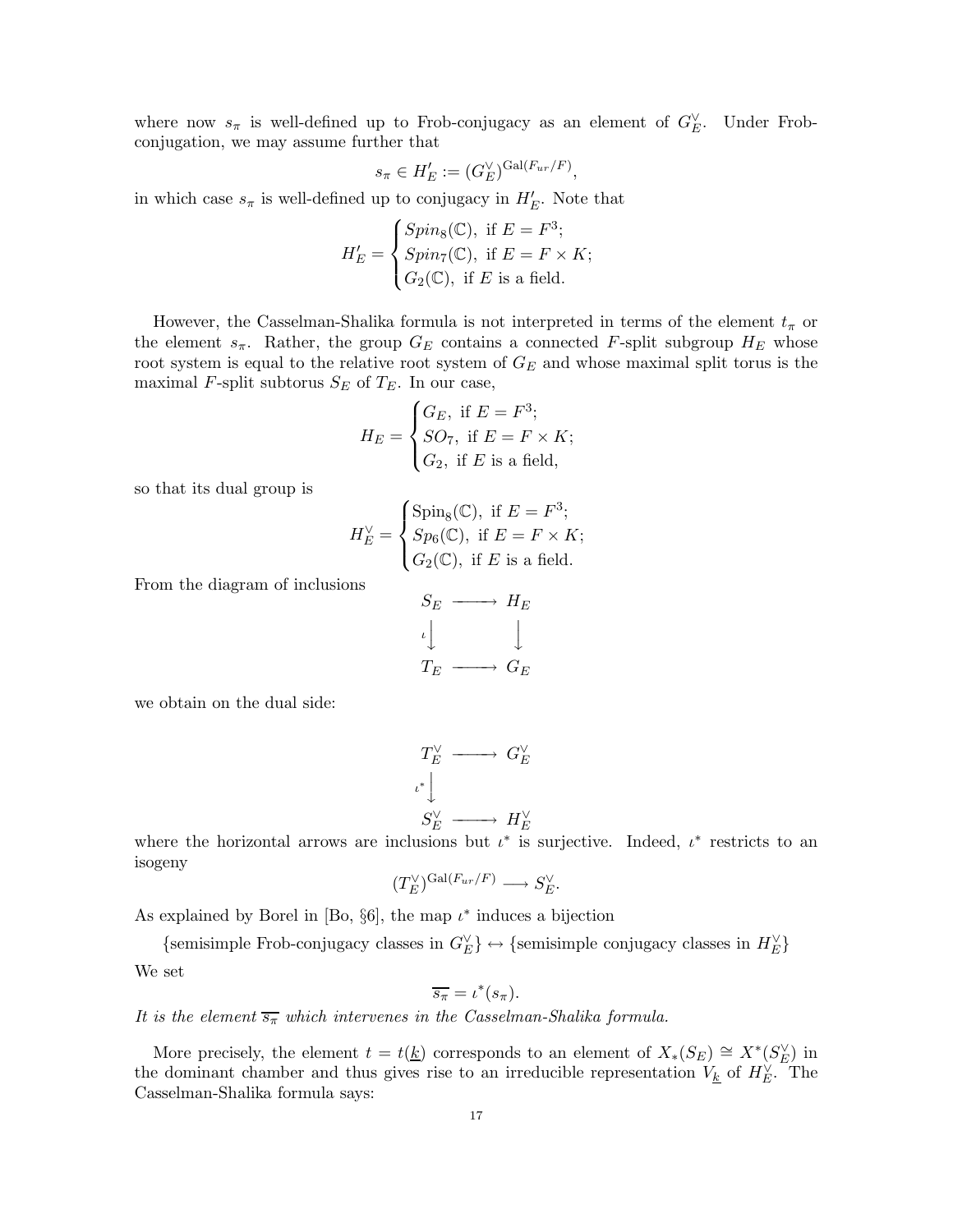Proposition 5.2.1. With the notations introduced above,

$$
\delta_{B'_E}(t(\underline{k}))^{-1/2} \cdot W_{V'_E,\psi}(t(\underline{k}) \cdot \varphi) = Tr(\overline{s_{\pi}}|V_{\underline{k}}).
$$

In our unramified computations in the following sections, we shall state more precisely what the representation  $V_k$  is for each given  $\underline{k}$ .

5.3. The map  $\iota^*$ . For the purpose of calculation, we need to understand the map  $\iota^*$  more explicitly. When  $E = F^3$ , there is nothing to do, since  $\iota$  is the identity map and  $\overline{s_{\pi}} = s_{\pi}$ . We examine the other two cases in turn. Since

$$
X_*(T_E^{\vee}) = X^*(T_E) = \bigoplus_{i=0}^3 \mathbb{Z} \alpha_i',
$$

the element  $s_{\pi} \in T_E^{\vee}$  is of the form

$$
s_{\pi} = \prod_{i=0}^{3} \alpha'_i(t_i).
$$

Indeed, if  $s_{\pi}$  is assumed to lie in  $(T_E^{\vee})^{\text{Gal}(F_{ur}/F)}$ , then we further have  $t_2 = t_3$  (respectively,  $t_1 = t_2 = t_3$ ) when  $E = F \times K$  (respectively when E is a field). On the other hand,

$$
X_*(S_E^{\vee}) = X^*(S_E) \cong \begin{cases} X^*(T_E)/\langle \alpha_2' - \alpha_3' \rangle, & \text{if } E = F \times K; \\ X^*(T_E)/\langle \alpha_1' - \alpha_2', \alpha_2' - \alpha_3' \rangle, & \text{if } E \text{ is a field.} \end{cases}
$$

If we let  $\overline{\alpha}'_i$  denote the image of  $\alpha'_i$  in the quotient lattice above, then a basis of  $X_*(S_E^{\vee})$  is

$$
\begin{cases} \{\overline{\alpha}_0',\overline{\alpha}_1',\overline{\alpha}_2'\}, \text{ if } E = F \times K; \\ \{\overline{\alpha}_0',\overline{\alpha}_1'\}, \text{ if } E \text{ is a field.} \end{cases}
$$

Now we have:

• when  $E = F \times K$ ,

$$
\iota^* : \alpha_0(t_0) \cdot \alpha'_1(t_1) \cdot \alpha'_2(t_2) \cdot \alpha'_3(t_3) \mapsto \overline{\alpha}'_0(t_0) \cdot \overline{\alpha}'_1(t_1) \cdot \overline{\alpha}'_2(t_2 t_3)
$$

• when  $E$  is a field,

$$
\iota^* : \alpha_0(t_0) \cdot \alpha'_1(t_1) \cdot \alpha'_2(t_2) \cdot \alpha'_3(t_3) \mapsto \overline{\alpha}'_0(t_0) \cdot \overline{\alpha}'_1(t_1 t_2 t_3)
$$

5.4. Formula for  $L_{\chi_0}(t \cdot f)$ . On the other hand, Prop. 3.4.1 gives an explicit formula for  $L_{\chi_0}(t \cdot f)$ . For ease of reference, we restate it here:

• when  $E = F^3$ ,  $L_{\chi_0}(t(k_0,k_1,k_2,k_3)\cdot f) = |\beta_0(t)| \cdot (ord(\alpha_0'(t)) + 1) = q^{-(2k_0+k_1+k_2+k_3)} \cdot (k_0+1).$ • when  $E = F \times K$ ,

$$
L_{\chi_0}(t(k_0,k_1,k_{23})\cdot f) = (-1)^{k_1} \cdot q^{-(2k_0+k_1+2k_{23})} \cdot \epsilon_2(k_0+1).
$$

• when  $E$  is a field,

$$
L_{\chi_0}(t(k_0,k_{123})\cdot f) = q^{-(2k_0+3k_{123})}\cdot \epsilon_3(k_0+1).
$$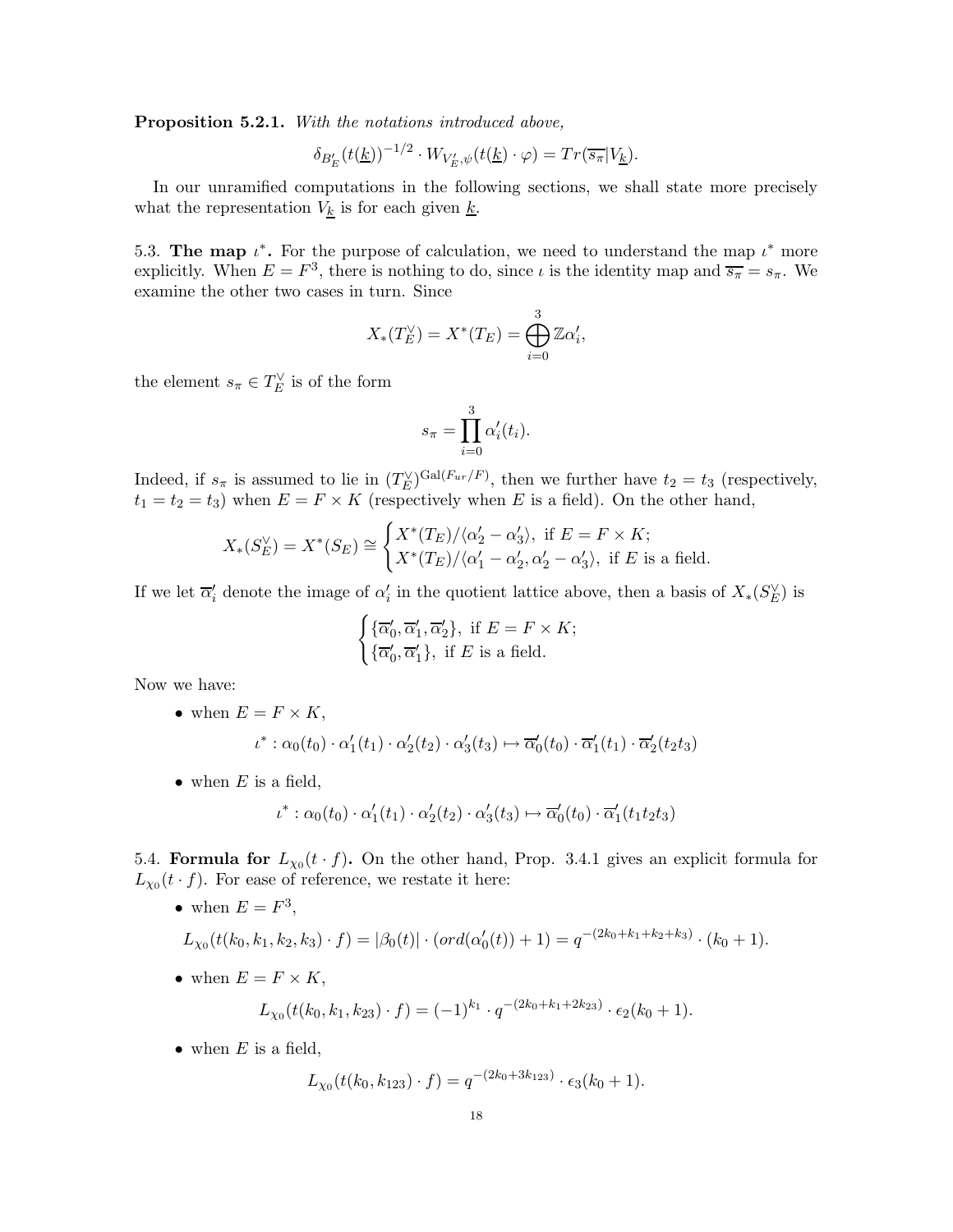5.5. **Formula for**  $\Phi_s(t)$ . Finally, we need a formula for  $\Phi_s(t)$ . We first note the following simple lemma, whose proof we leave to the reader.

**Lemma 5.5.1.** Suppose that  $\Phi$  is the unramified vector in  $Ind_B^{SL_2}\chi_s$  (unnormalized induction), where

$$
\chi_s(\alpha^{\vee}(t)) = |t|^{1+s}
$$

and  $\alpha$  is the positive root of  $SL_2$ . Then

$$
\int_{F_v} \Phi(x_{-\alpha}(r)) \cdot \psi(tr) dr = \frac{\zeta(s)}{\zeta(s+1) \cdot \zeta((ord(t)+1)s)}.
$$

With this lemma, we can calculate  $\widehat{\Phi_s}(t)$ . We shall do so assuming that  $E = F^3$  is split. The other cases are similarly handled. Let

$$
t = \prod_{i=0}^{3} \mu'_i(t_i).
$$

Then

$$
\widehat{\Phi}_{s}(t)
$$
\n
$$
= \int_{F_{v}^{3}} \Phi_{s}(x_{-\alpha_{1}}(r_{1})x_{-\alpha_{2}}(r_{2})x_{-\alpha_{3}}(r_{3})t) \cdot \psi(r_{1} + r_{2} + r_{3}) dr_{1} dr_{2} dr_{3}
$$
\n
$$
= \int_{F_{v}^{3}} \Phi_{s}(t \cdot (\prod_{i=1}^{3} x_{-\alpha_{i}}(t_{i}^{-1}r_{i})) \cdot \psi(r_{1} + r_{2} + r_{3}) dr_{1} dr_{2} dr_{3}
$$
\n
$$
= |t_{1}|^{s_{1}+1} |t_{2}|^{s_{2}+1} |t_{3}|^{s_{3}+1} |t_{0}|^{s_{1}+s_{2}+s_{3}+3} \cdot \int_{F_{v}^{3}} \Phi_{s}(\prod_{i=1}^{3} x_{-\alpha_{i}}(t_{i}^{-1}r_{i})) \cdot \psi(r_{1} + r_{2} + r_{3}) dr_{1} dr_{2} dr_{3}
$$
\n
$$
= |t_{1}|^{s_{1}+2} |t_{2}|^{s_{2}+2} |t_{3}|^{s_{3}+2} |t_{0}|^{s_{1}+s_{2}+s_{3}+3}.
$$
\n
$$
\cdot \int_{F_{v}^{3}} \Phi_{s}(\prod_{i=1}^{3} x_{-\alpha_{i}}(r_{i})) \cdot \psi(t_{1}r_{1}) \cdot \psi(t_{2}r_{2}) \cdot \psi(t_{3}r_{3}) dr_{1} dr_{2} dr_{3}
$$

Now, observing that

 $\Phi_s(\alpha_1^{\vee}(t)) = |t|^{1+s_2+s_3-s_1}$  and so on,

and appealing to Lemma 5.5.1, we obtain the following proposition.

**Proposition 5.5.2.** (i) When  $E = F^3$ ,

$$
\widehat{\Phi_s}(t) =
$$
\n
$$
|t_1|^{s_1+2} |t_2|^{s_2+2} |t_3|^{s_3+2} |t_0|^{s_1+s_2+s_3+3}.
$$
\n
$$
\frac{\zeta(s_2+s_3-s_1)}{\zeta(s_2+s_3-s_1+1) \cdot \zeta((ord(t_1)+1)(s_2+s_3-s_1))}.
$$
\n
$$
\frac{\zeta(s_3+s_1-s_2)}{\zeta(s_3+s_1-s_2+1) \cdot \zeta((ord(t_2)+1)(s_3+s_1-s_2))}.
$$
\n
$$
\frac{\zeta(s_1+s_2-s_3)}{\zeta(s_1+s_2-s_3+1) \cdot \zeta((ord(t_3)+1)(s_1+s_2-s_3))}.
$$

(ii) When  $E = F \times K$ ,

$$
\widehat{\Phi_s}(t) = \frac{19}{}
$$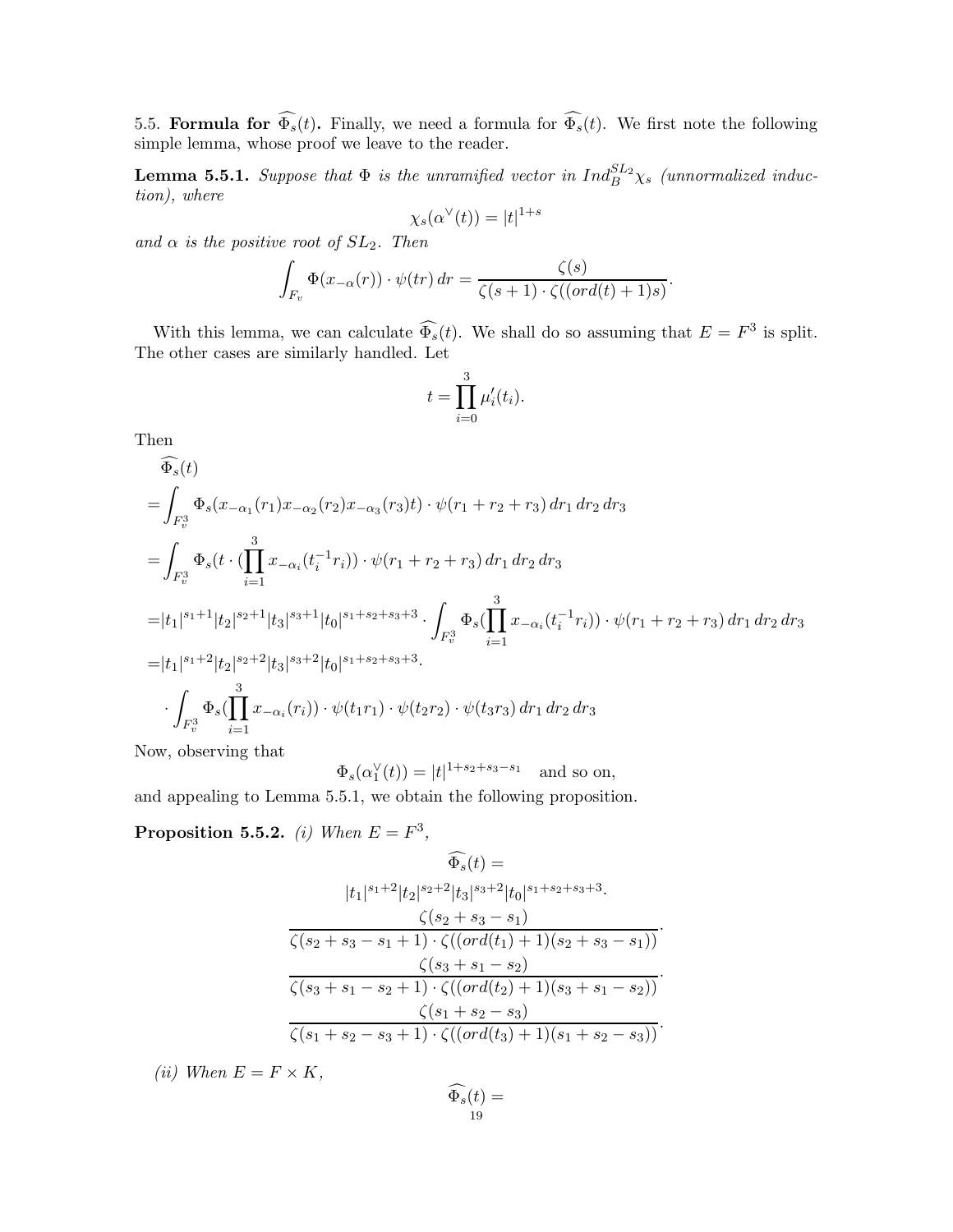$$
|t_1|^{s_1+2}|t_{23}|^{2s_{23}+4}|t_0|^{s_1+2s_{23}+3}.
$$

$$
\frac{\zeta(2s_{23}-s_1)}{\zeta(2s_{23}-s_1+1)\cdot\zeta((ord(t_1)+1)(2s_{23}-s_1))}.
$$

$$
\frac{\zeta_K(s_1)}{\zeta_K(s_1+1)\cdot\zeta_K((ord(t_{23})+1)s_1)}.
$$

(iii) When  $E$  is a field,

$$
\widehat{\Phi_s}(t) = |t_{123}|^{3s+6} |t_0|^{3s+3} \cdot \frac{\zeta_E(s)}{\zeta_E(s+1) \cdot \zeta_E((ord(t_{123})+1)s)}.
$$

We are now ready to begin the unramified computation, Here is the main local theorem to be proved:

#### Theorem 5.5.3. Set

$$
Z^*(\varphi,\Phi,f,s)=\widehat{\zeta}_E(\underline{s+1})\cdot \zeta(|\underline{s}|)\cdot Z(\varphi,\Phi,f,s).
$$

Then

$$
Z^*(\varphi, \Phi, f, s) = \frac{L(\underline{s}, \pi, V_{E, \text{Spin}})}{\zeta_E(2\underline{s})}.
$$

Before diving into the computation, we would like to point out the three main steps in the computation. Hopefully this will make the structure of the computations more transparent.

- (i) (Separation of Variables). Both sides of the identities are functions in the vector  $s$ , but on the RHS, one clearly has a separation of variables. Thus, our first step is to prove that the LHS also has separation of variables. This is the most complicated step and uses the results of [BKW] regarding the decomposition of tensor products of representations of classical groups. Obviously, this step is not necessary if  $E$  is a field.
- (ii) (Replacing  $s_{\pi}$  by  $\overline{s_{\pi}}$ ). Observe that the LHS is expressed in terms of  $\overline{s_{\pi}}$  via the Casselman-Shalika formula, but the RHS is in terms of  $s_{\pi}$ . Thus, the second step is to interpret the RHS in terms of  $\overline{s_{\pi}}$ . Obviously, this step is not necessary if  $E = F^3$ .
- (iii) (Comparison) The final step is the comparision of the two sides. This also requires knowledge of decomposition of the tensor product of two representations. However, one of the representations will be fairly small, and so one can appeal to a more direct technique, such as Brauer's method, as opposed to using [BKW].

#### 6. Unramified Computation:  $E$  a field.

As might be expected, once the subtleties of non-split groups are understood, the computation there turns out to be simpler than the split case. Thus we begin with the case when  $E$  is a field.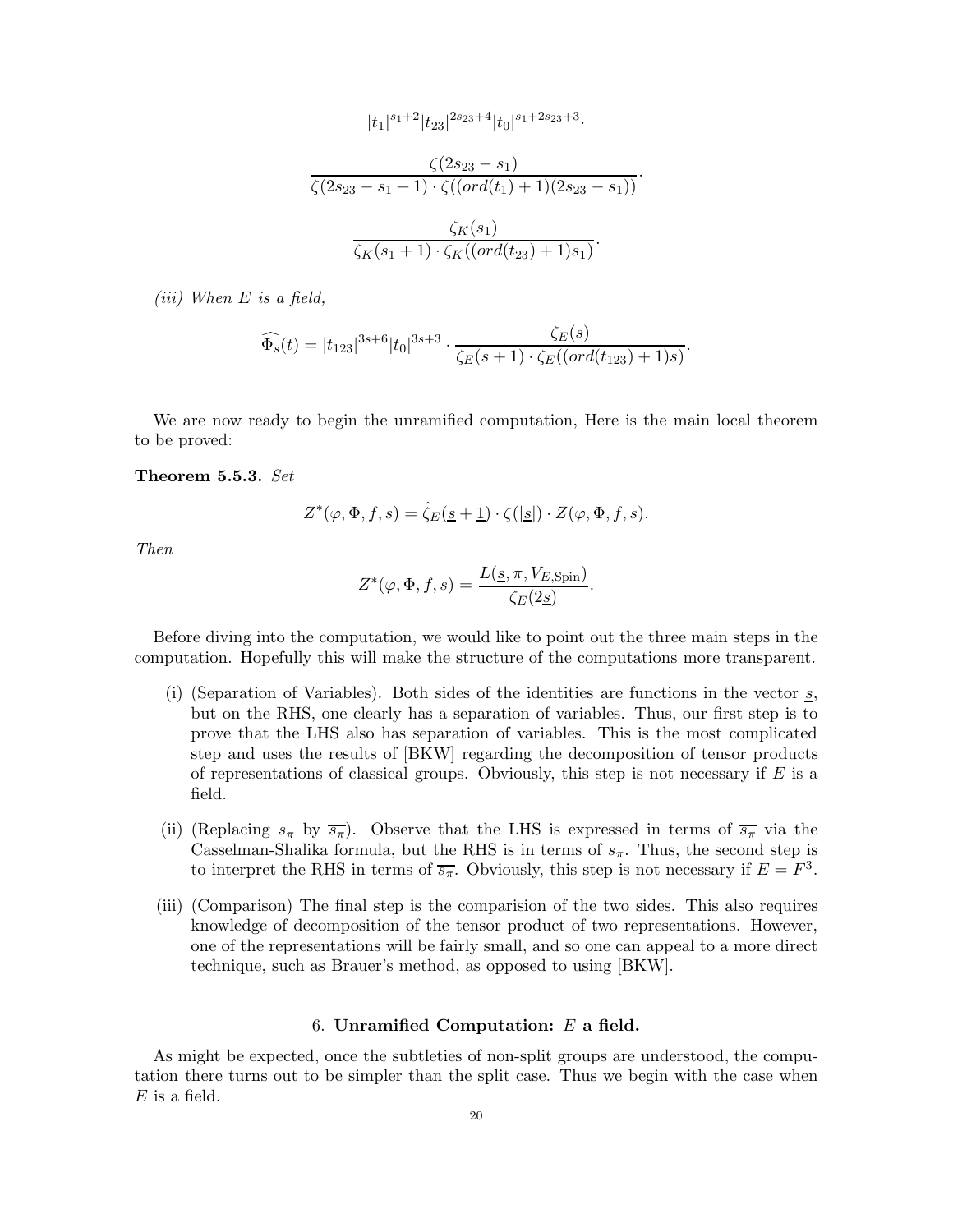6.1. Zeta integral side. Recall that we have the two versions of Satake parameter:

$$
s_{\pi} \in H'_E \cong G_2(\mathbb{C})
$$
 and  $\overline{s_{\pi}} \in H'_E \cong G_2(\mathbb{C}).$ 

If we set

$$
x = q^{-3s},
$$

then the LHS of Theorem 5.5.3 is equal to:

$$
(1-x)^{-1} \cdot \sum_{k_0,k} \epsilon_3(k_0+1) \cdot Tr(\overline{s}_{\pi} | V_{k_0,k}^{H_E^{\vee}}) \cdot x^{k_0+k} \cdot \frac{1-x^{k+1}}{1-x}
$$

$$
= (1-x)^{-1} \cdot \sum_{k_0,k} \sum_{l=0}^k \epsilon_3(k_0+1) \cdot Tr(\overline{s}_{\pi} | V_{k_0,k}^{H_E^{\vee}}) \cdot x^{l+k_0+k}.
$$

Here,  $V_{k_0,k}$  is the irreducible representation of  $H_E^{\vee}$  with highest weight  $(k_0, k)$ , where  $(1, 0)$ stands for the fundamental weight attached to the 7-dim representation of  $H_E^{\vee}$  and  $(0,1)$  that of the adjoint representation.

6.2. L-function side. On the other hand, to explicate the other side of the main theorem, which involves the Spin L-function, we consider the restriction of  $V_{E,Spin}$  to the subgroup  $H'_E \times \text{Gal}(\overline{F}/F)$ . This decomposes as:

$$
V_{E,{\rm Spin}} \cong (V_{1,0}^{H_E'}\oplus \mathbf{1})\boxtimes (\mathbf{1}\oplus \chi_E\oplus \chi_E^{-1})
$$

where  $V_{1,0}^{H'_E}$  is the 7-dimensional fundamental representation of  $H'_E \cong G_2(\mathbb{C})$ . Since  $t_{\pi}$  =  $(s_{\pi}, \text{Frob})$  with  $s_{\pi} \in H'_{E}$ , we see that

$$
\det(1 - q^{-s}t_{\pi}|V_{E,\text{Spin}}) = (1 - q^{-3s}) \cdot \det(1 - q^{-3s}s_{\pi}|V_{1,0}^{H'_{E}}).
$$

Thus the RHS of the identity in Theorem 5.5.3 is equal to

$$
\frac{L(s, \pi, V_{E, Spin})}{\zeta_{E}(2s) \cdot \zeta(3s)}
$$
\n
$$
= (1 - q^{-6s}) \cdot (1 - q^{-3s})^{-1} \cdot det(1 - q^{-3s} s_{\pi}^{3} |V_{1,0}^{H_{E}^{\prime}})^{-1}
$$
\n
$$
= (1 - x)^{-1} \cdot (1 - x^{2}) \cdot \sum_{n} x^{n} \cdot Tr(s_{\pi}^{3} | Sym^{n}(V_{1,0}^{H_{E}^{\prime}}))
$$
\n
$$
= (1 - x)^{-1} \cdot \sum_{n} Tr(s_{\pi}^{3} | V_{n,0}^{H_{E}^{\prime}}) \cdot x^{n}.
$$

In the last equality above, we have used the fact that

$$
Sym^n(V_{1,0}) \cong Sym^{n-2}(V_{1,0}) \oplus V_{n,0}.
$$

For this fact, see the table on [Br, Pg. 13].

6.3. Comparison. We can now attempt to compare the two sides. Unfortunately, one side of the identity is expressed in terms of  $\overline{s_{\pi}}$  while the other in terms of  $s_{\pi}$ . Thus, we need to express the trace of  $s_{\pi}^3$  on  $V_{n,0}^{H'_E}$  in terms of the trace of  $\overline{s_{\pi}}$  on some representation of  $H_E^{\vee}$ . Using the explicit description of the map  $\iota^*$  in (5.3) and the Weyl character formula, we obtain: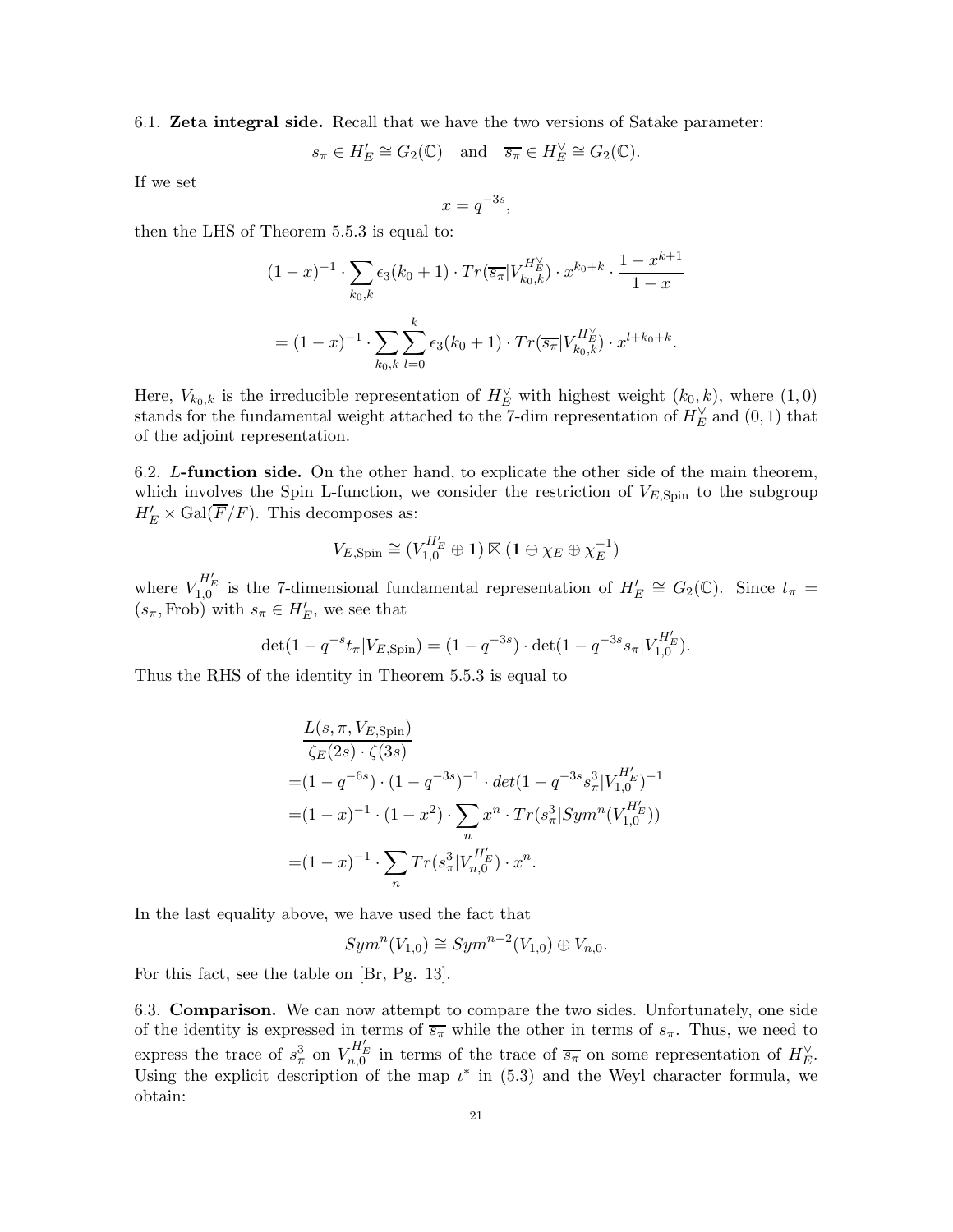Lemma 6.3.1.

$$
Tr(s_{\pi}|V_{n,0}^{H'_{E}}) = \frac{Tr(\overline{s_{\pi}}|V_{2,n}^{H'_{E}})}{Tr(\overline{s_{\pi}}|V_{2,0}^{H'_{E}})}.
$$

If we cancel the factor  $(1-x)^{-1}$  from both sides of the desired identity and compare the coefficient of  $x^n$ , we see that to complete the proof of Theorem 5.5.3 in this case, we need to prove:

#### Proposition 6.3.2.

$$
\frac{Tr(\overline{s_{\pi}}|V_{2,n})}{Tr(\overline{s_{\pi}}|V_{2,0})} = \sum_{k+k_0 \le n \le 2k+k_0} \epsilon_3(k_0+1) \cdot Tr(\overline{s_{\pi}}|V_{k_0,k}).
$$

The rest of this section is devoted to the proof of this proposition.

6.4. Reduction to  $SL_3$ . The long root subgroups of  $G_2(\mathbb{C})$  generate a subgroup of  $G_2$ isomorphic to  $SL_3(\mathbb{C})$ , sharing the same maximal torus  $S_E^{\vee}$ . The roots  $\{\beta, 3\alpha + \beta\}$  of  $G_2$ form a system of simple roots for  $SL_3$ , whose fundamental weights are

$$
\begin{cases} \omega_1 = 2\alpha + \beta \\ \omega_2 = \alpha + \beta. \end{cases}
$$

We write  $W_{a,b}$  for the irreducible representation of  $SL_3(\mathbb{C})$  with highest weight  $a\omega_1 + b\omega_2$ and let  $\chi_{a,b}$  be its character. Henceforth, we shall use the coordinates given by the weights  $\omega_1$  and  $\omega_2$  of  $SL_3$ .

Using the Weyl character formula, one checks that

$$
Tr(s|V_{a,b}) = \frac{Tr(s|W_{a+b+1,b}) - Tr(s|W_{b,a+b+1})}{Tr(s|W_{1,0}) - Tr(s|W_{0,1})}.
$$

Thus the identity of Prop. 6.3.2 is:

(6.4.1)  
\n
$$
(\chi_{n+3,n} - \chi_{n,n+3}) (\chi_{1,0} - \chi_{0,1})
$$
\n
$$
= \left( \sum_{k+k_0 \le n \le 2k+k_0} \epsilon_3(k_0+1) \cdot (\chi_{k+k_0+1,k} - \chi_{k,k+k_0+1}) \right) (\chi_{3,0} - \chi_{0,3}).
$$

We use Brauer's method, which for these purposes is conveniently stated as follows. Let  $\xi$ be any virtual character of  $SL_3(\mathbb{C})$ , given by

$$
\xi(t)=\sum_{\nu}m(\nu)t^{\nu},
$$

with the sum being over the weight lattice,  $m(\nu) \in \mathbb{Z}$  for each  $\nu$ , and  $m(\nu) = 0$  for almost all ν. Note also that, since  $\chi$  is a virtual character,  $m(w\nu) = m(\nu)$  for any weight  $\nu$  and any w in the Weyl group. For  $\lambda$  any weight, let

$$
A_{\lambda}(t) = \sum_{\substack{w \in W_{SL_3} \\ 22}} sgn(w) t^{w\lambda},
$$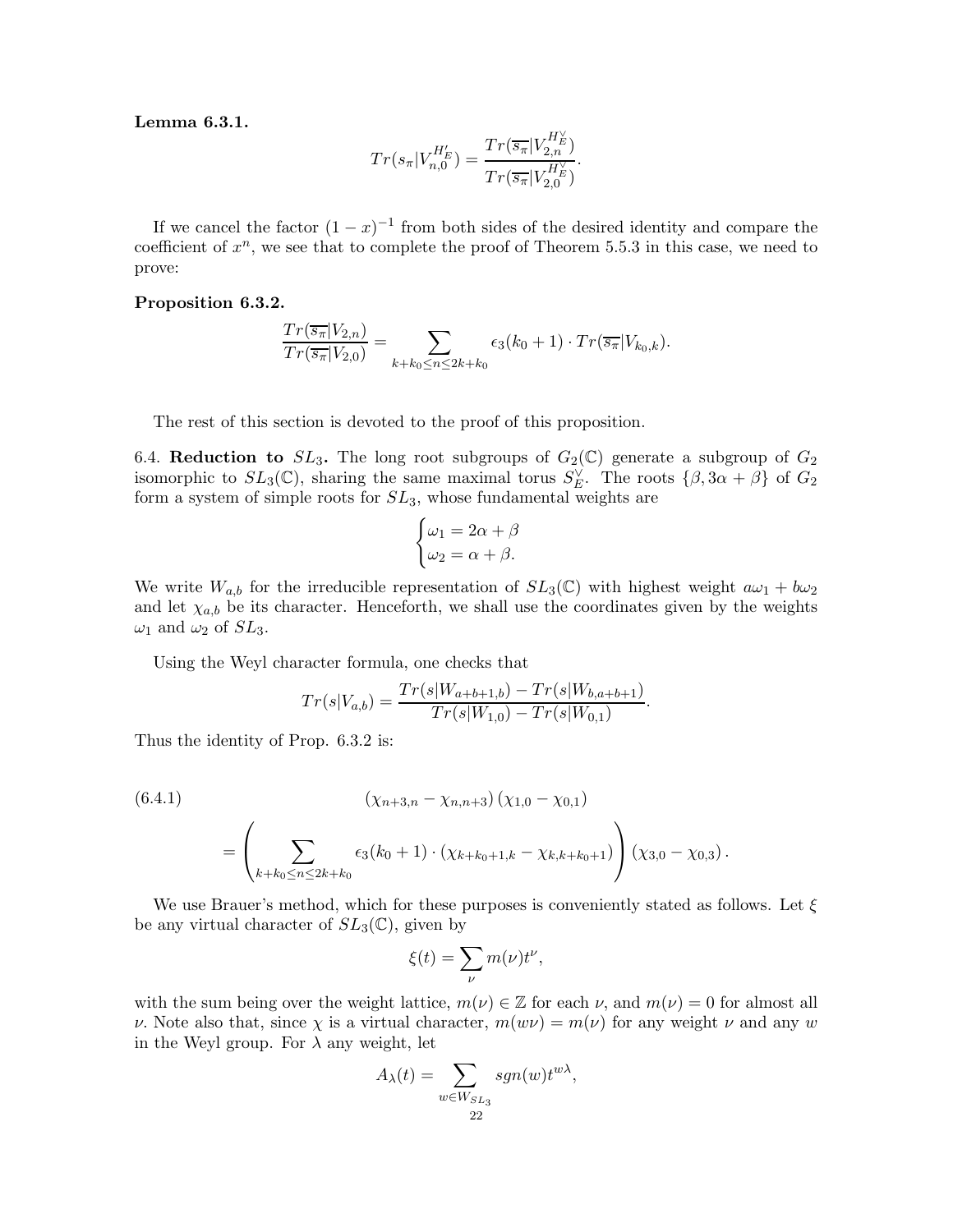and let  $\chi_{\lambda} = A_{\lambda+\rho}/A_{\rho}$ . Then

(6.4.2) 
$$
\xi \chi_{\lambda} = \sum_{\nu} m(\nu) \chi_{\lambda + \nu}.
$$

Observe that  $\chi_{\lambda}$ , so defined, is equal to the character of the irreducible representation with highest weight  $\lambda$  when  $\lambda$  is dominant, and is zero when  $\lambda + \rho$  has a stabilizer in the Weyl group, and that  $\chi_{\lambda} + \chi_{\mu} = 0$  whenever  $\lambda + \rho$  and  $\mu + \rho$  are related by a simple reflection.

We apply (6.4.2) to both sides of (6.4.1), and summarize the answer by a picture of the weight lattice where each node  $\tau$  is labeled with the multiplicity of the corresponding  $\chi_{\tau}$ . As it turns out all multiplicities are 0,1 or -1, and 0's are omitted. The application to the left hand side, with  $\xi = \chi_{1,0} - \chi_{0,1}$ , is straightforward, and for  $n \ge 1$  yields two hexagons of side 1, centered at  $(n+3, n)$  and  $(n, n+3)$  (here, and throughout, weights are expressed in terms of the basis of fundamental weights) with alternating signs. See Figure 1.



FIGURE 1. the LHS of  $(6.4.1)$ .

Next we apply (6.4.2) to the right hand side of (6.4.1) with  $\xi = \chi_{3,0} - \chi_{0,3}$ . The representations  $W_{3,0}$  and  $W_{0,3}$  have nine weights each, but six of them are common to both, and cancel, leaving a hexagon with sides of length three, and signs alternating. As may be expected, the details are a bit different for the first few values of  $n$ . We give an argument which works for  $n \geq 6$ . The reader may find it an enjoyable diversion to work out the remaining cases. Alternatively, one could use the computer package  $Lie$  to verify the cases  $n < 6$ .

Now, we note that

$$
\sum_{k+k_0 \le n \le 2k+k_0} \epsilon_3(k_0+1) \cdot (\chi_{k+k_0+1,k} - \chi_{k,k+k_0+1})
$$
\n
$$
= \sum_{0 \le b < a \le n+1 \le a+b} \epsilon_3(a-b)\chi_{a,b} - \sum_{0 \le a < b \le n+1 \le a+b} \epsilon_3(b-a)\chi_{a,b}
$$
\n
$$
= \sum_{0 \le a,b \le n+1 \le a+b} \epsilon_3(a-b)\chi_{a,b}.
$$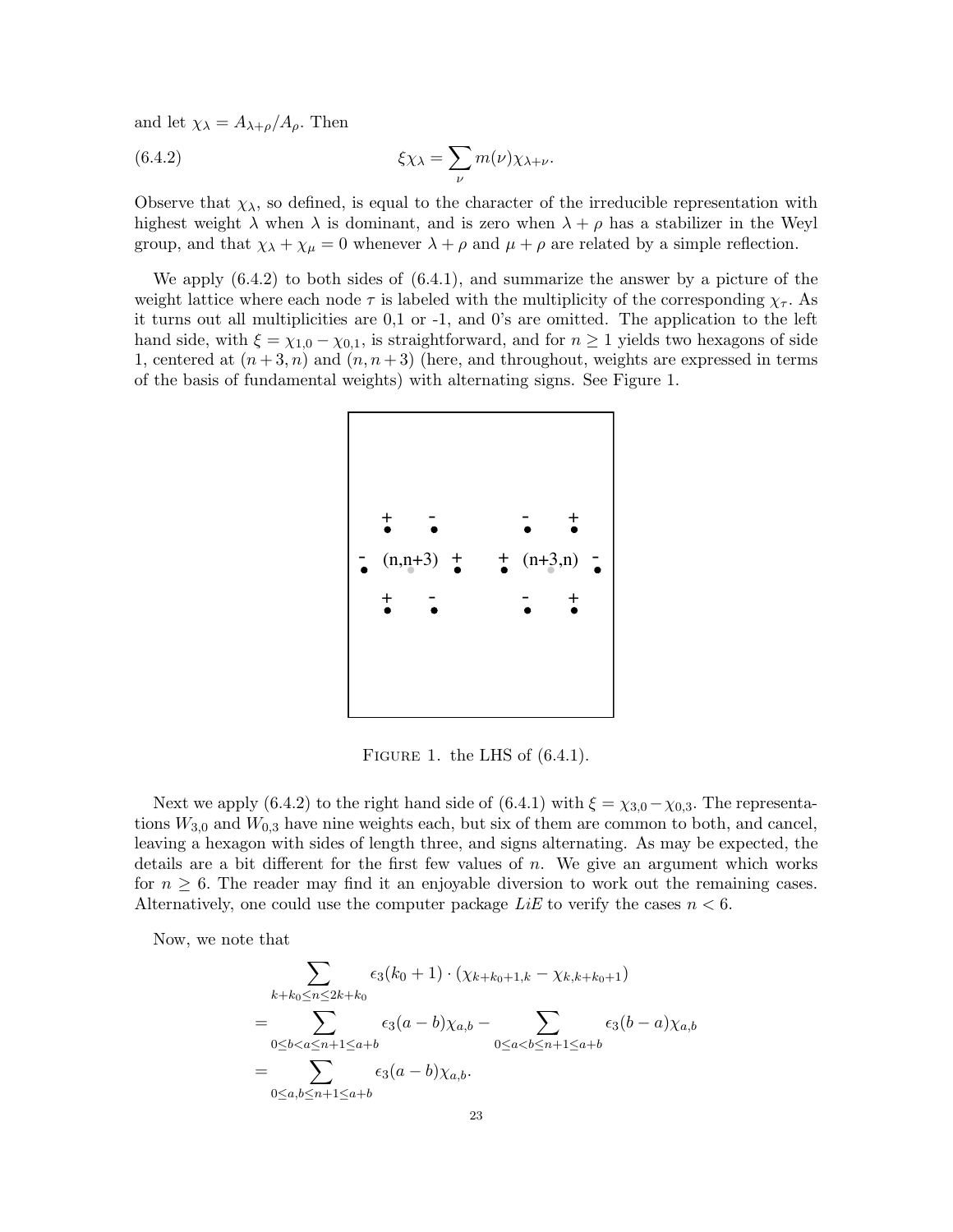

Figure 2

The sum is now over the lattice points contained in the triangle with vertices  $(n+1, 0), (0, n+1)$ and  $(n + 1, n + 1)$ . Let us denote this triangle by  $\Delta_{n+1}$ .

We now multiply the above sum by  $\xi$ , using (6.4.2) on each term. It's clear that  $\chi_{\tau}$  appears in the product with nonzero multiplicity only if  $\tau$  lies in one of the six translates of  $\Delta_{n+1}$  by the weights  $\nu$  such that  $m(\nu) \neq 0$ . Setting

$$
\epsilon_3(\tau) = \epsilon_3(a - b)
$$
 for  $\tau = (a, b)$ ,

observe that

$$
\epsilon_3(\tau) = \epsilon_3(\tau + \nu) \quad \text{ for each such } \nu.
$$

Figure 2 shows  $\Delta_{n+1}$ , along with its six translates, visualized as pointing straight up. With things drawn this way,  $\chi(\tau)$  is constant on vertical lines, and  $\rho$  points straight up. The multiplicity with which  $\chi_{\tau} = \chi_{a,b}$  appears in the product is

$$
\epsilon_3(\tau) \sum_{\nu:\tau-\nu \in \Delta_{n+1}} m(\nu).
$$

Now, we must analyze the cancellation coming from the overlap of the six translates of this triangle.

This is displayed in Figure 3: we first see how many of the translates with  $m(\nu) = 1$  each point lies in, and then how many of the ones with  $m(\nu) = -1$ . Subtracting, we see that the only weights which contribute lie in six rhombi with side 2, one on each side of each vertex of our triangle. (The precise picture is only valid for  $n$  at least 6 but the reader will find that this description holds for  $n$  as small as 2.

We consider the two rhombi near the vertex  $(n+1, n+1)$ . As we see in Figure 4, the points on the long diagonals of our two rhombi do not contribute because  $\epsilon_3(a - b)$  is zero on these lines. The remaining points give precisely the two hexagons of side 1 we saw before, and the signs match.

Next we turn to the four rhombi at the vertices  $(n + 1, 0)$  and  $(0, n + 1)$ . In Figure 5 one of these rhombi is displayed in grey, while its translate by  $\rho$  is shown in black. We see that,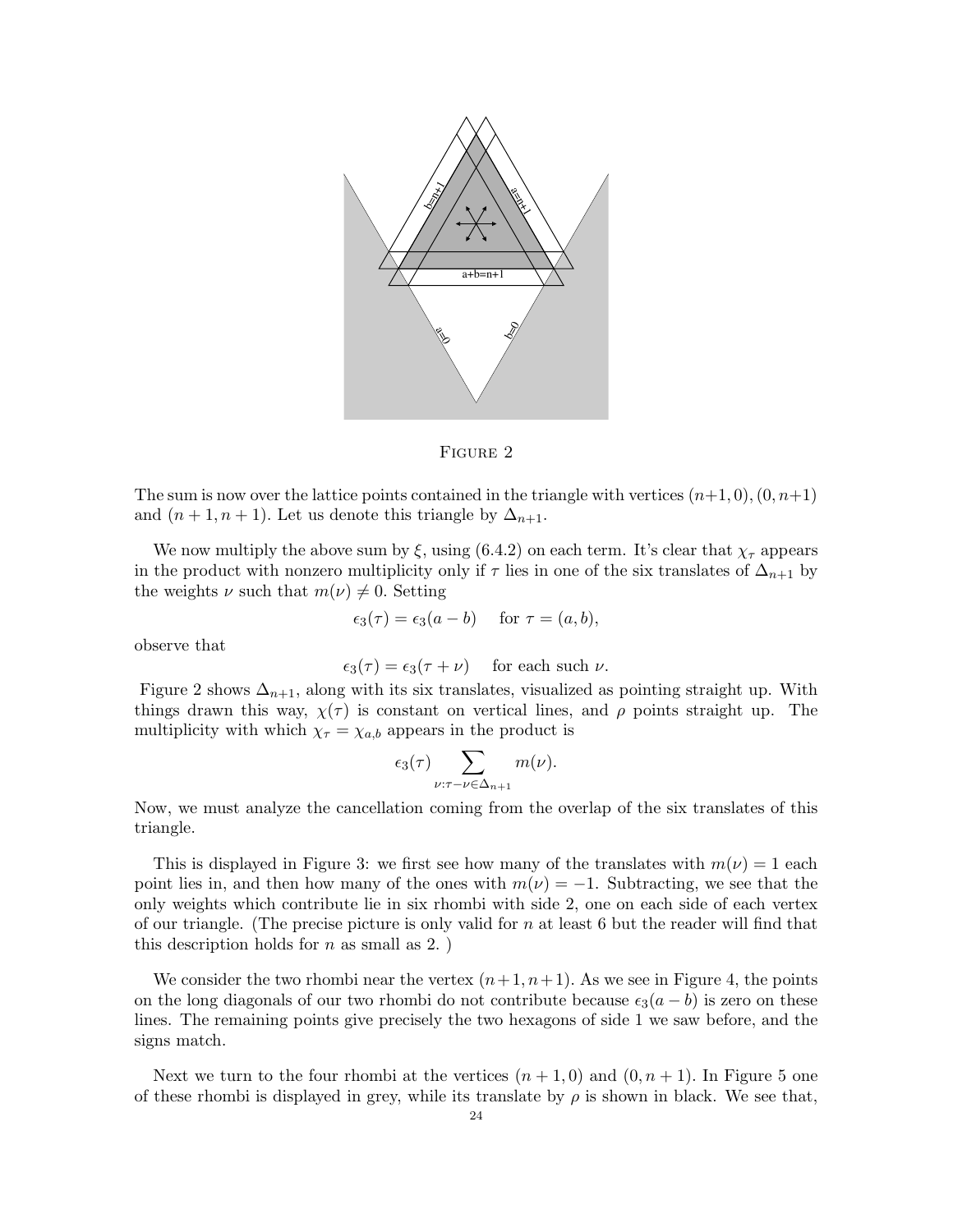

FIGURE 3. Positive and negative translates of  $\Delta_{n+1}$  cancel almost completely.



FIGURE 4. grey numbers indicate  $\epsilon_3$ ; black signs indicate  $m(\nu)$ ; cf Fig. 1.

upon translation by  $\rho$ , the three points on the short diagonal are taken to points which are stabilized by an elementary reflection, so their contributions vanish. The remaining six points are related by this elementary reflection, so their contributions cancel. This last statement relies on the fact that the values of  $\epsilon_3(a - b)$  at corresponding points are equal, which may also be observed from Figure 5.

A similar consideration shows the desired vanishing for the other 3 rhombi. Proposition 6.3.2 is proved.

#### 7. Unramified Computation:  $E = F \times K$

Now we come to the case when  $E = F \times K$ . In this case, the element t of  $S_E(F)$  is of the form

$$
t = \mu'_0(t_0)\mu'_1(t_1)(\mu'_2\mu'_3)(t_{23}) = \mu'_0(\varpi^{k_0})\mu'_1(\varpi^{k_1})(\mu'_2\mu'_3)(\varpi^{k_{23}}).
$$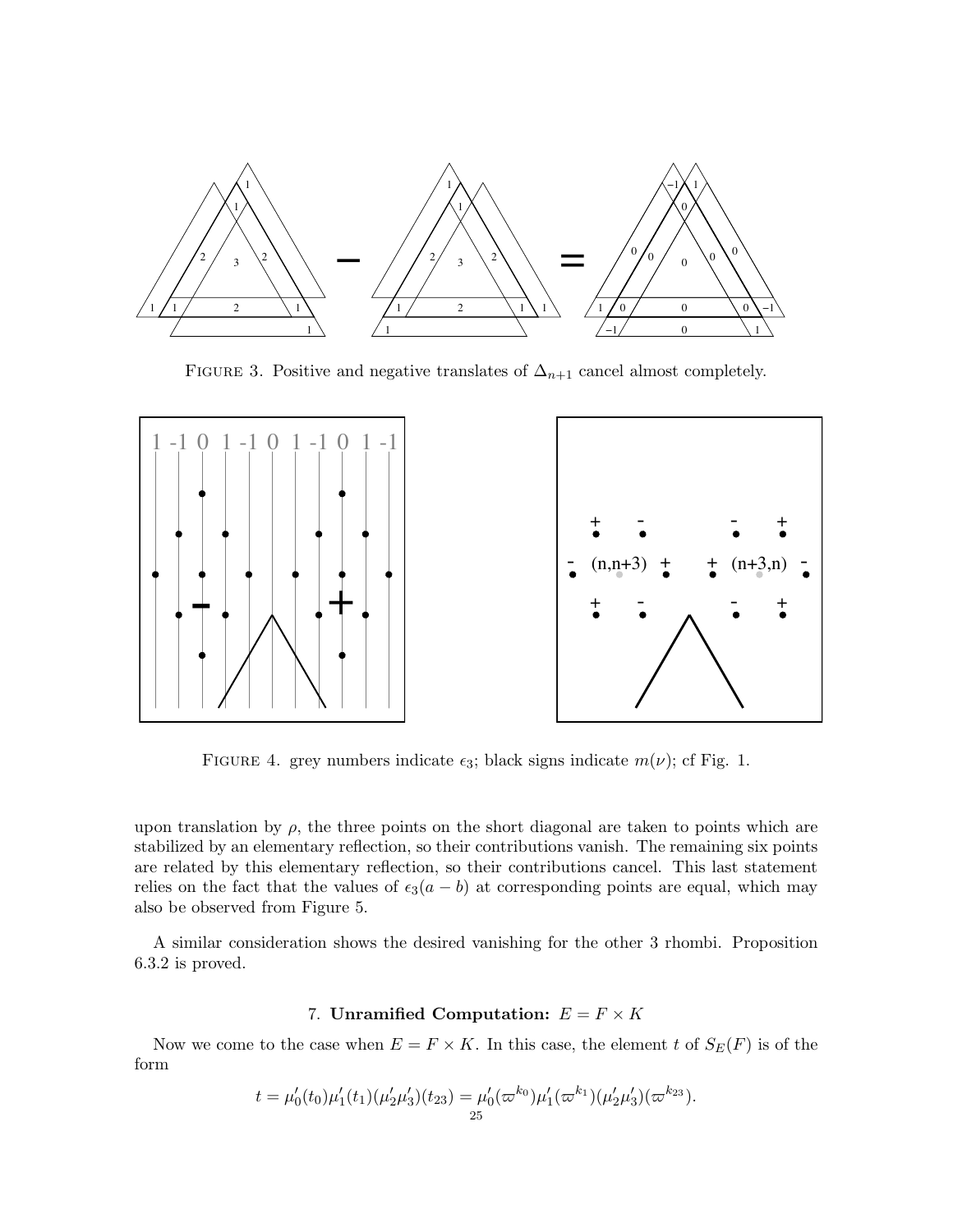

Figure 5

We recall the Casselman-Shalika formula:

$$
\delta_{B'_E}(t)^{-1/2} W_{V'_E, \psi}(t \cdot \varphi) = Tr(\overline{s_{\pi}} | V_{k_1, k_0, k_{23}}^{H'_E}).
$$

Here,  $V_{k_1,k_0,k_{23}}^{H_E^{\vee}}$  denotes the irreducible representation of  $H_E^{\vee} \cong Sp_6(\mathbb{C})$  with highest weight  $k_1\nu_1 + k_0\nu_2 + k_2\nu_3$  where  $\nu_1, \nu_2, \nu_3$  are the fundamental weights of  $Sp_6(\mathbb{C})$  numbered such that  $\nu_1$  corresponds to the standard representation.

7.1. **Zeta integral side.** Let  $x = q^{-s_1}$  and  $y = q^{-2s_2}$ . Then the LHS of Theorem 5.5.3 is:  $(1-xy)^{-1} \cdot \sum^{\infty}$  $k_i=0$  $x^{k_0+k_1}y^{k_0+k_{23}}\epsilon_2(k_0+1)\cdot(-1)^{k_1}\cdot\frac{1-(x^{-1}y)^{k_1+1}}{1-x^{-1}y}$  $1 - x^{-1}y$  $\frac{1-x^{2(k_{23}+1)}}{1-x^2}Tr(\overline{s_{\pi}}|V^{Sp_6}_{k_1,k_0,k_{23}}).$ 

Next we have the following crucial lemma, which gives a separation of variables in the above sum:

Lemma 7.1.1. The LHS of Theorem 5.5.3 is equal to:

$$
\left(\sum_{k=0}^{\infty}(-x)^kTr(\overline{s_{\pi}}|V^{Sp_6}_{k,0,0})\right)\left(\sum_{\ell,m=0}^{\infty}y^{\ell+m}(-1)^{\ell}Tr(\overline{s_{\pi}}|V^{Sp_6}_{\ell,0,m})\right).
$$

So as not to disrupt the flow of the argument, we defer the proof of the lemma to the end of the section.

7.2. L-function side. Now we consider the L-function side of the main theorem, which is a priori expressed in terms of  $t_{\pi} \in {}^L G_E$ . We know that  $V_{E,Spin}$  is reducible as a representation of  ${}^L G_E$ : it decomposes as:

$$
V_{E,\text{Spin}} = V_{\mu_1} \bigoplus (V_{\mu_2} \oplus V_{\mu_3}).
$$

As in the previous section, we consider the restriction of  $V_{E,Spin}$  to the subgroup

$$
H'_{E} \times \text{Gal}(\overline{F}/F) = Spin_{7}(\mathbb{C}) \times \text{Gal}(\overline{F}/F).
$$

It is not difficult to see that:

$$
V_{\mu_1} \cong (V_{1,0,0}^{H'_E} \boxtimes \chi_K) \bigoplus (\mathbf{1} \boxtimes \mathbf{1}),
$$

where  $V_{1,0,0}^{H'_E}$  is the 7-dimensional standard representation of  $Spin_7$ , and

$$
V_{\mu_2} \oplus V_{\mu_3} \cong V_{0,0,1}^{H'_E} \boxtimes (\mathbf{1} \oplus \chi_K),
$$
  
<sub>26</sub>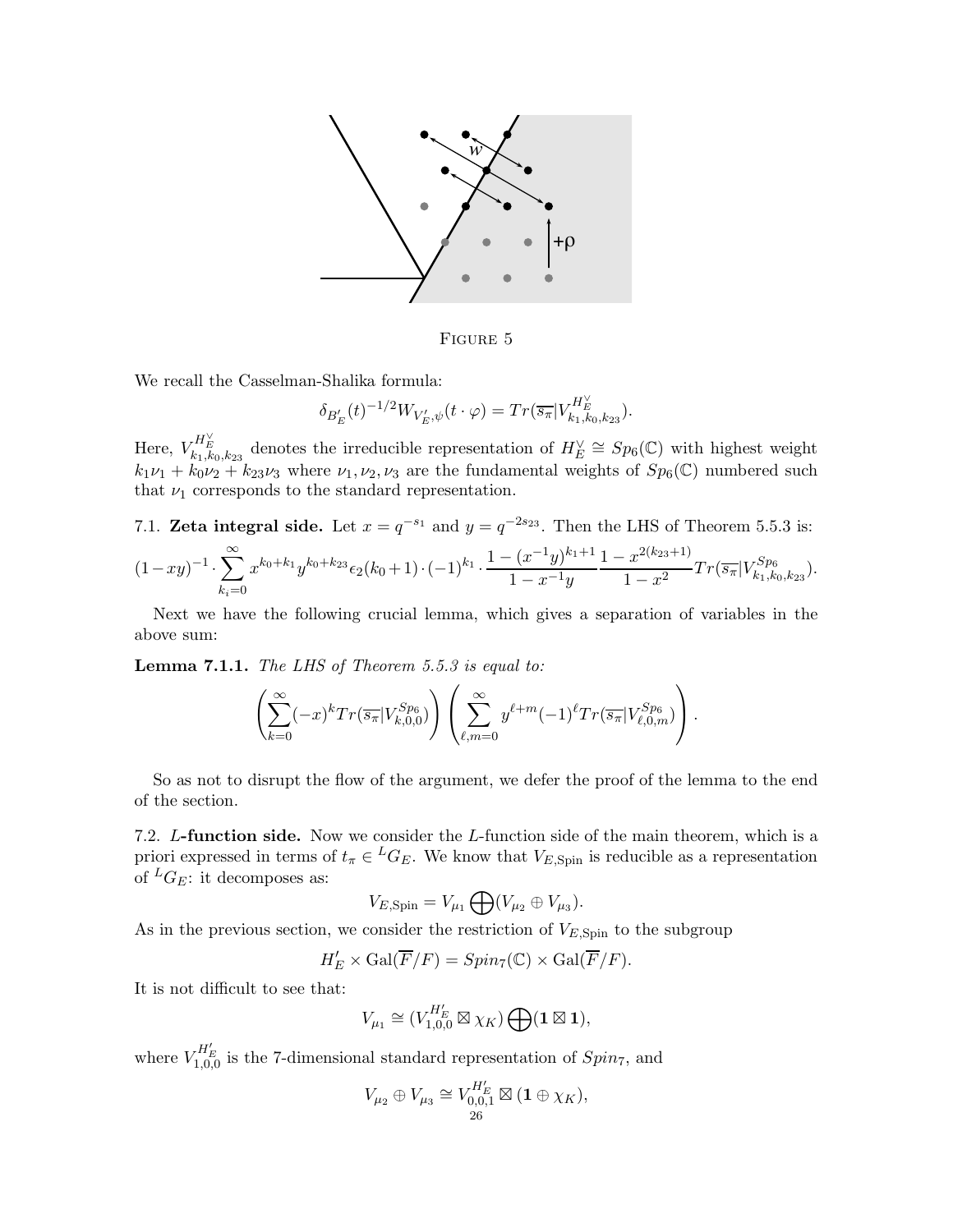where  $V_{0,0,1}^{H'_E}$  is the 8-dimensional Spin representation of  $Spin_7$ . Thus, we obtain:

$$
L(\underline{s}, \pi, V_{E, \text{Spin}}) = \frac{1}{(1 - q^{-s_1})} \cdot \frac{1}{\det(1 + q^{-s_1} s_{\pi} | V_{1,0,0}^{Spin7})} \cdot \frac{1}{\det(1 - q^{-2s_{23}} s_{\pi}^2 | V_{0,0,1}^{Spin7})}.
$$

Next we need to express the above in terms of  $\overline{s_{\pi}}$  rather than  $s_{\pi}$ . For this, we need to know explicitly the map

$$
\iota^*:T_E^\vee\longrightarrow S_E^\vee.
$$

The maximal torus  $T_E^{\vee}$  of  $Spin_8(\mathbb{C})$  is conveniently parametrized by five complex variables  $(u, t_1, t_2, t_3, t_4)$  subject to the relation  $t_1t_2t_3t_4 = u^2$ . With this parametrization, the map to the maximal torus  $S_E^{\vee}$  of  $Sp_6(\mathbb{C})$  is simply

$$
(u, t_1, t_2, t_3, t_4) \mapsto (t_1, t_2, t_3).
$$

From this, it is not hard to see that

$$
\det(1 + q^{-s_1} s_{\pi} | V_{1,0,0}^{Spin7}) = (1 + q^{-s_1}) \cdot \det(1 + q^{-s_1} \overline{s}_{\pi} | V_{1,0,0}^{Sp_6}),
$$

where  $V_{1,0,0}^{Sp_6}$  is the 6-dimensional standard representation of  $Sp_6(\mathbb{C})$ . Thus, we have:

$$
\frac{1}{(1+q^{-s_1})} \cdot \frac{1}{\det(1+q^{-s_1}s_\pi|V_{1,0,0}^{Spin7})}
$$
  
= $\zeta(2s_1) \cdot \sum_{k=0}^{\infty} Tr(\overline{s}_\pi|Sym^k V_{1,0,0}^{Sp_6}) \cdot (-1)^k \cdot q^{-ks_1}$   
= $\zeta(2s_1) \cdot \sum_{k=0}^{\infty} Tr(\overline{s}_\pi|V_{k,0,0}^{Sp_6}) \cdot (-1)^k \cdot q^{-ks_1},$ 

where for the last equality, we have used the well-known fact that

$$
Sym^n(V_{1,0,0}^{Sp_6})=V_{n,0,0}^{Sp_6}
$$

which can be found in the table on [Br, Pg. 13].

On the other hand, by [Br, Pg. 13] again, we see that

$$
det(1 - q^{-2s_{23}} s_{\pi}^2 |V_{0,0,1}^{Spin7})^{-1} = \zeta_K(2s_{23}) \sum_{n=0}^{\infty} q^{-2ns_{23}} Tr(s_{\pi}^2 |V_{0,0,n}^{Spin7}),
$$

where  $V_{0,0,n}^{Spin7}$  denotes the irreducible representation of  $Spin7$  with highest weight equal to n times the third fundamental weight. We claim:

Lemma 7.2.1.

$$
Tr(s_{\pi}^{2}|V_{0,0,n}^{Spin7}) = \frac{Tr(\overline{s}_{\pi}|V_{1,1,n}^{Sp_6})}{Tr(\overline{s}_{\pi}|V_{1,1,0}^{Sp_6})}.
$$

*Proof.* Let us view  $s_{\pi} = (u, t_1, t_2, t_3, t_4)$  as above. The fact that  $s_{\pi}$  actually lies in the maximal torus of  $H'_E \cong Spin_7(\mathbb{C})$  implies that  $t_4 = 1$ . The coordinates of  $s^2_{\pi}$  are then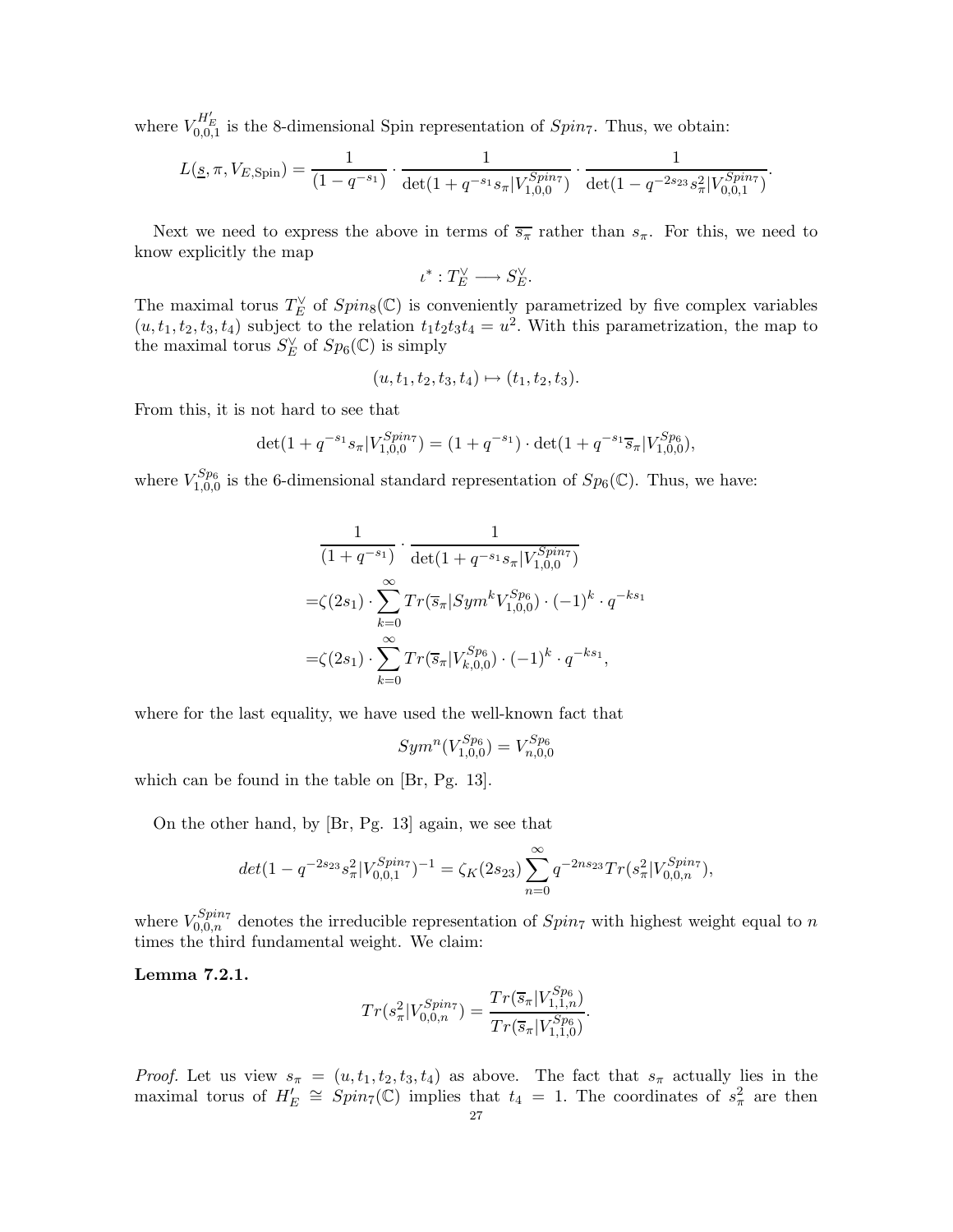$(t_1t_2t_3,t_1^2,t_2^2,t_3^2,1)$ . Let  $s(t) = t - t^{-1}$ . Then the Weyl character formula can be given quite nicely in terms of determinants in this case:

$$
Tr(s_{\pi}^{2}|V_{0,0,n}^{Spin7})=\frac{\begin{vmatrix} s(t_{1}^{n+5}) & s(t_{2}^{n+5}) & s(t_{3}^{n+5})\\ s(t_{1}^{n+3}) & s(t_{2}^{n+3}) & s(t_{3}^{n+3})\\ s(t_{1}^{n+1}) & s(t_{2}^{n+1}) & s(t_{3}^{n+1})\\ \end{vmatrix}}{\begin{vmatrix} s(t_{1}^{5}) & s(t_{2}^{5}) & s(t_{3}^{5})\\ s(t_{1}^{3}) & s(t_{2}^{5}) & s(t_{3}^{5})\\ s(t_{1}^{1}) & s(t_{2}^{1}) & s(t_{3}^{1})\\ \end{vmatrix}}
$$

A similar formula holds for the characters of  $Sp_6(\mathbb{C})$ :

$$
Tr(\overline{s}_{\pi}|V_{k_1,k_2,k_3}^{Sp_6}) = \frac{\begin{vmatrix} s(t_1^{k_1+k_2+k_3+3}) & s(t_2^{k_1+k_2+k_3+3}) & s(t_3^{k_1+k_2+k_3+3}) \\ s(t_1^{k_2+k_3+2}) & s(t_2^{k_2+k_3+2}) & s(t_3^{k_3+k_3+2}) \\ s(t_1^{k_3+1}) & s(t_2^{k_3+1}) & s(t_3^{k_3+1}) \end{vmatrix}}{\begin{vmatrix} s(t_1^3) & s(t_2^3) & s(t_3^3) \\ s(t_1^1) & s(t_2^2) & s(t_3^3) \\ s(t_1^1) & s(t_2^1) & s(t_3^1) \end{vmatrix}}.
$$

So we see that

$$
Tr(s_{\pi}^{2}|V_{0,0,n}^{Spin7}) = \frac{Tr(\overline{s}_{\pi}|V_{1,1,n}^{Sp_6})}{Tr(\overline{s}_{\pi}|V_{1,1,0}^{Sp_6})}
$$

as desired.  $\Box$ 

7.3. Comparison. Summarizing, we have shown that:

$$
\frac{L(s_1, \pi, V_{\mu_1})}{\zeta(2s_1)} = \left(\sum_{k=0}^{\infty} (-x)^k Tr(\overline{s}_{\pi} | V_{k,0,0}^{Sp_6})\right)
$$

and

$$
\frac{L(s_{23}, \pi, V_{\mu_2} \oplus V_{\mu_3})}{\zeta_K(2s_{23})} = \left(\sum_{n=0}^{\infty} y^n \cdot \frac{Tr(\overline{s}_{\pi}|V_{1,1,n}^{Sp_6})}{Tr(\overline{s}_{\pi}|V_{1,1,0}^{Sp_6})}\right)
$$

.

Thus the RHS of the identity in Theorem 5.5.3 is:

$$
\left(\sum_{k=0}^{\infty}(-x)^k Tr(\overline{s}_{\pi}|V_{k,0,0}^{Sp_6})\right) \cdot \left(\sum_{n=0}^{\infty}y^n \cdot \frac{Tr(\overline{s}_{\pi}|V_{1,1,n}^{Sp_6})}{Tr(\overline{s}_{\pi}|V_{1,1,0}^{Sp_6})}\right).
$$

Comparing this with Lemma 7.1.1, we see that it remains to prove:

### Proposition 7.3.1.

$$
\frac{Tr(s|V_{1,1,n}^{Sp_6})}{Tr(s|V_{1,1,0}^{Sp_6})}=\sum_{\ell=0}^n(-1)^\ell\cdot Tr(s|V_{\ell,0,n-\ell}^{Sp_6}).
$$

Proof. This can be proved using Brauer's method, as in Prop. 6.3.2, but is harder to explain in this case since we will be working in 3-dimensional space. We give a proof using the expression of the characters in determinantal form.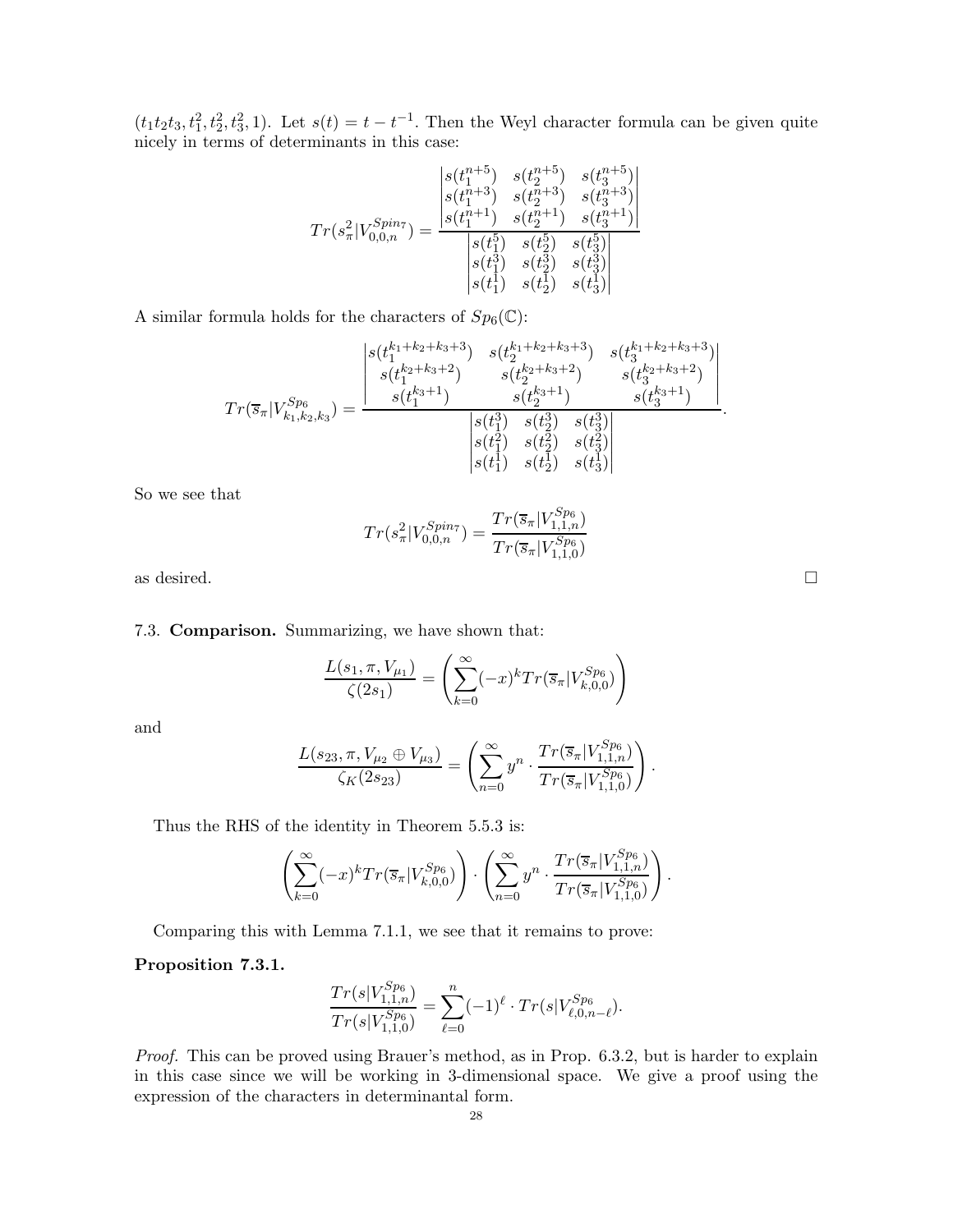The identity to be proven can be restated as

$$
\left(\sum_{m=0}^{n}(-1)^{n-m}\begin{vmatrix} s(t_1^{n+3}) & s(t_2^{n+3}) & s(t_3^{n+3}) \\ s(t_1^{n+2}) & s(t_2^{n+2}) & s(t_3^{n+3}) \\ s(t_1^{m+1}) & s(t_2^{m+1}) & s(t_3^{m+1}) \end{vmatrix} \right) \begin{vmatrix} s(t_1^5) & s(t_2^5) & s(t_3^5) \\ s(t_1^3) & s(t_2^3) & s(t_3^3) \\ s(t_1^1) & s(t_2^1) & s(t_3^1) \\ s(t_1^3) & s(t_2^3) & s(t_3^3) \\ s(t_1^1) & s(t_2^1) & s(t_3^2) \\ s(t_1^1) & s(t_2^1) & s(t_3^1) \end{vmatrix}
$$

$$
=\begin{vmatrix} s(t_1^{n+5}) & s(t_2^{n+5}) & s(t_3^{n+5}) \\ s(t_1^{n+3}) & s(t_2^{n+3}) & s(t_3^{n+3}) \\ s(t_1^{n+1}) & s(t_2^{n+1}) & s(t_3^{n+1}) \end{vmatrix}.
$$

We first check that

$$
\Delta(t) := \frac{\begin{vmatrix} s(t_1^5) & s(t_2^5) & s(t_3^5) \\ s(t_1^3) & s(t_2^3) & s(t_3^3) \\ s(t_1^1) & s(t_2^1) & s(t_3^3) \\ s(t_1^2) & s(t_2^3) & s(t_3^3) \\ s(t_1^2) & s(t_2^2) & s(t_3^3) \\ s(t_1^1) & s(t_2^1) & s(t_3^1) \end{vmatrix} = (t_1^{-1} + t_2^{-1})(t_1^{-1} + t_3^{-1})(t_2^{-1} + t_3^{-1})(1 + t_1t_2)(1 + t_1t_3)(1 + t_2t_3).
$$

Next we note that

$$
(7.3.2) \qquad \begin{vmatrix} s(t_1^{n+3}) & s(t_2^{n+3}) & s(t_3^{n+3}) \\ s(t_1^{n+2}) & s(t_2^{n+2}) & s(t_3^{n+2}) \\ s(t_1^{n+1}) & s(t_2^{n+1}) & s(t_3^{n+1}) \end{vmatrix} = \sum_{\epsilon \in \{\pm 1\}^3} \begin{vmatrix} \epsilon_1 t_1^{\epsilon_1(n+3)} & \epsilon_2 t_2^{\epsilon_2(n+3)} & \epsilon_3 t_3^{\epsilon_3(n+3)} \\ \epsilon_1 t_1^{\epsilon_1(m+2)} & \epsilon_2 t_2^{\epsilon_2(m+2)} & \epsilon_3 t_3^{\epsilon_3(m+2)} \\ \epsilon_1 t_1^{\epsilon_1(m+1)} & \epsilon_2 t_2^{\epsilon_2(m+1)} & \epsilon_3 t_3^{\epsilon_3(m+1)} \end{vmatrix}.
$$

Now expand each of these determinants by minors on the first row, we see that this is equal to

$$
\sum_{\epsilon \in \{\pm 1\}^3} \sum_{i \in \mathbb{Z}/3\mathbb{Z}} \epsilon_i t_i^{\epsilon_i \cdot (n+3)} \cdot \begin{vmatrix} \epsilon_{i+1} t_{i+1}^{\epsilon_{i+1}(m+2)} & \epsilon_{i+2} t_{i+2}^{\epsilon_{i+2}(m+2)} \\ \epsilon_{i+1} t_{i+1}^{\epsilon_{i+1}(m+1)} & \epsilon_{i+2} t_{i+2}^{\epsilon_{i+2}(m+1)} \end{vmatrix} \\ = \sum_{\epsilon \in \{\pm 1\}^3} \sum_{i \in \mathbb{Z}/3\mathbb{Z}} \epsilon_i t_i^{\epsilon_i \cdot (n+3)} \cdot \begin{vmatrix} \epsilon_{i+1} t_{i+1}^{2\epsilon_{i+1}} & \epsilon_{i+2} t_{i+2}^{2\epsilon_{i+2}} \\ \epsilon_{i+1} t_{i+1}^{\epsilon_{i+1}} & \epsilon_{i+2} t_{i+2}^{\epsilon_{i+2}} \end{vmatrix} \cdot t_{i+1}^{\epsilon_{i+1}m} t_{i+2}^{\epsilon_{i+2}m}
$$

Now summing over  $m$ , we see that

$$
\sum_{m=0}^{n} (-1)^{n-m} \cdot \begin{vmatrix} s(t_1^{n+3}) & s(t_2^{n+3}) & s(t_3^{n+3}) \\ s(t_1^{m+2}) & s(t_2^{m+2}) & s(t_3^{m+2}) \\ s(t_1^{m+1}) & s(t_2^{m+1}) & s(t_3^{m+1}) \end{vmatrix}
$$
  
= 
$$
\sum_{\epsilon \in \{\pm 1\}^3} \sum_{i \in \mathbb{Z}/3\mathbb{Z}} (-1)^n \cdot \epsilon_1 \epsilon_2 \epsilon_3 \cdot t_i^{(n+3)\epsilon_i} t_{i+1}^{\epsilon_{i+1}} t_{i+2}^{\epsilon_{i+2}} \cdot (t_{i+1}^{\epsilon_{i+1}} - t_{i+2}^{\epsilon_{i+2}}) \cdot \frac{1 - (-t_{i+1}^{\epsilon_{i+1}} t_{i+2}^{\epsilon_{i+2}})^{n+1}}{1 + t_{i+1}^{\epsilon_{i+1}} t_{i+2}^{\epsilon_{i+2}}}.
$$
  
(7.3.3)

If we let  $T_i = t_i^n$ , then this last expression is a linear combination  $T_i^{\epsilon_i}$  and  $T_1^{\epsilon_1}T_2^{\epsilon_2}T_3^{\epsilon_3}$  with coefficients given by rational functions of  $t_i$ 's essentially independent of  $n$  (the only dependence on *n* being the factor  $(-1)^n$ ).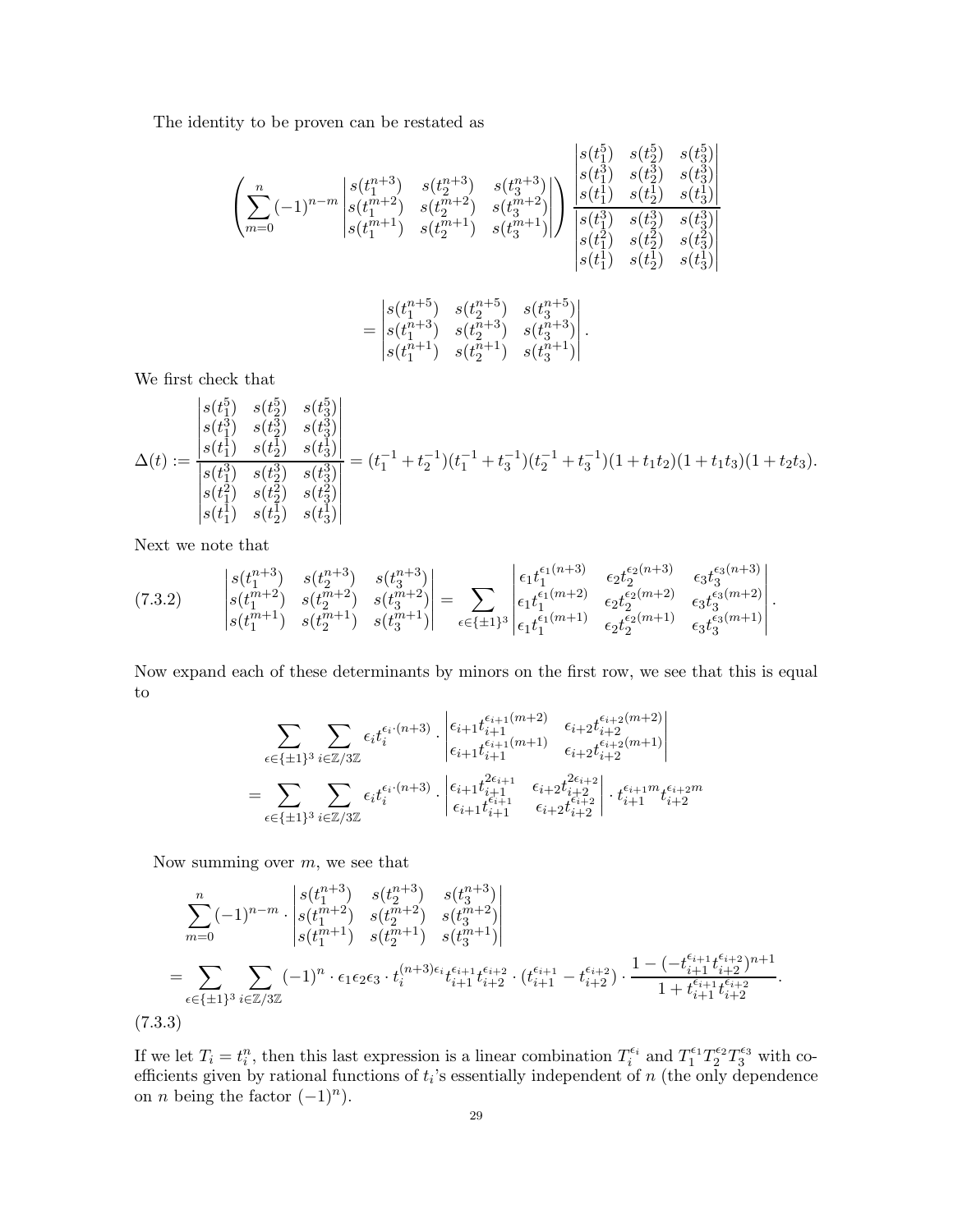Similarly, we expand the RHS of the desired identity in a manner analogous to (7.3.2). It is equal to:

$$
\sum_{\epsilon \in \{\pm 1\}^3}\epsilon_1\epsilon_2\epsilon_3T_1^{\epsilon_1}T_2^{\epsilon_2}T_3^{\epsilon_3}\cdot \begin{vmatrix} t_1^{5\epsilon_1} & t_2^{5\epsilon_2} & t_3^{5\epsilon_3} \\ t_1^{3\epsilon_1} & t_2^{3\epsilon_2} & t_3^{3\epsilon_3} \\ t_1^{\epsilon_1} & t_2^{\epsilon_2} & t_3^{\epsilon_3} \\ \end{vmatrix}.
$$

Treat both sides of the desired identity as polynomials in  $T_1, T_2, T_3, T_1^{-1}, T_2^{-1}, T_3^{-1}$ , with coefficients in  $\mathbb{C}(t_1,t_2,t_3)$ . Then we need to show:

- the coefficient of  $T_i^{\epsilon_i}$  on the LHS vanishes. By symmetry, it suffices to show

$$
\sum_{\epsilon \in \{\pm 1\}^2} \frac{\epsilon_1 \epsilon_2 t_1^{\epsilon_1} t_2^{\epsilon_2} \cdot (t_1^{\epsilon_1} - t_2^{\epsilon_2})}{1 + t_1^{\epsilon_1} t_2^{\epsilon_2}} = 0.
$$

This is immediately verifiable by hand.

- the coefficient of  $T_1^{\epsilon_1}T_2^{\epsilon_2}T_3^{\epsilon_3}$  on both sides agree. By symmetry again, it suffices to verify:

$$
\left(\frac{t_1^3t_2^2t_3^2(t_2-t_3)}{1+t_2t_3}+\frac{t_2^3t_3^2t_1^2(t_3-t_1)}{1+t_3t_1}+\frac{t_3^3t_1^2t_2^2(t_1-t_2)}{1+t_1t_2}\right)\cdot \Delta(t)=\begin{vmatrix} t_1^5 & t_2^5 & t_3^5\\ t_1^3 & t_2^3 & t_3^3\\ t_1^1 & t_2^1 & t_3^1 \end{vmatrix}.
$$

Again, this is easily verified by hand.

The proposition is proved.

### 7.4. Proof of Lemma 7.1.1. Finally, we need to give the proof of Lemma 7.1.1.

For this, we use a formula which goes back to Murnaghan and Littlewood, and has been given a nice interpretation in terms of "universal characters" in [Ko] and [K-T]. This is discussed in greater detail in the appendix. We state it in the notation of the appendix. We associate the highest weight of  $V_{k_1,k_2,k_3}^{Sp_6}$  with the partition  $(k_1 + k_2 + k_3, k_2 + k_3, k_3)$ , and for  $\lambda$  a partition with at most 3 parts, let  $\chi_{Sp_6}(\lambda)$  denote the character of the representation with the corresponding highest weight. We consider also finite formal sums of partitions, and extend  $\chi_{Sp_6}$  to these by Z-linearity.

Thus, the right hand side of the identity is

(7.4.1) 
$$
(1 - xy) \left( \sum_{k=0}^{\infty} (-x)^k \chi_{Sp_6}(k) \right) \left( \sum_{0 \le \mu_2 \le \mu_1} y^{\mu_1} (-1)^{\mu_1 - \mu_2} \chi_{Sp_6}(\mu_1 \mu_2^2) \right).
$$

On the set of all partitions, we define operations  $\cdot$  and  $/$  by

$$
\lambda\cdot\mu=\sum_{\nu}LR_{\lambda,\mu}^{\nu}\nu
$$

and

$$
\lambda/\mu = \sum_{\nu} L R^{\lambda}_{\mu,\nu} \nu,
$$

where the Littlewood-Richardson coefficient  $LR_{\mu,\nu}^{\lambda}$  counts the number of ways to add the boxes that make up the Young diagram of  $\mu$  to the diagram of  $\nu$  in order to obtain that of

 $\Box$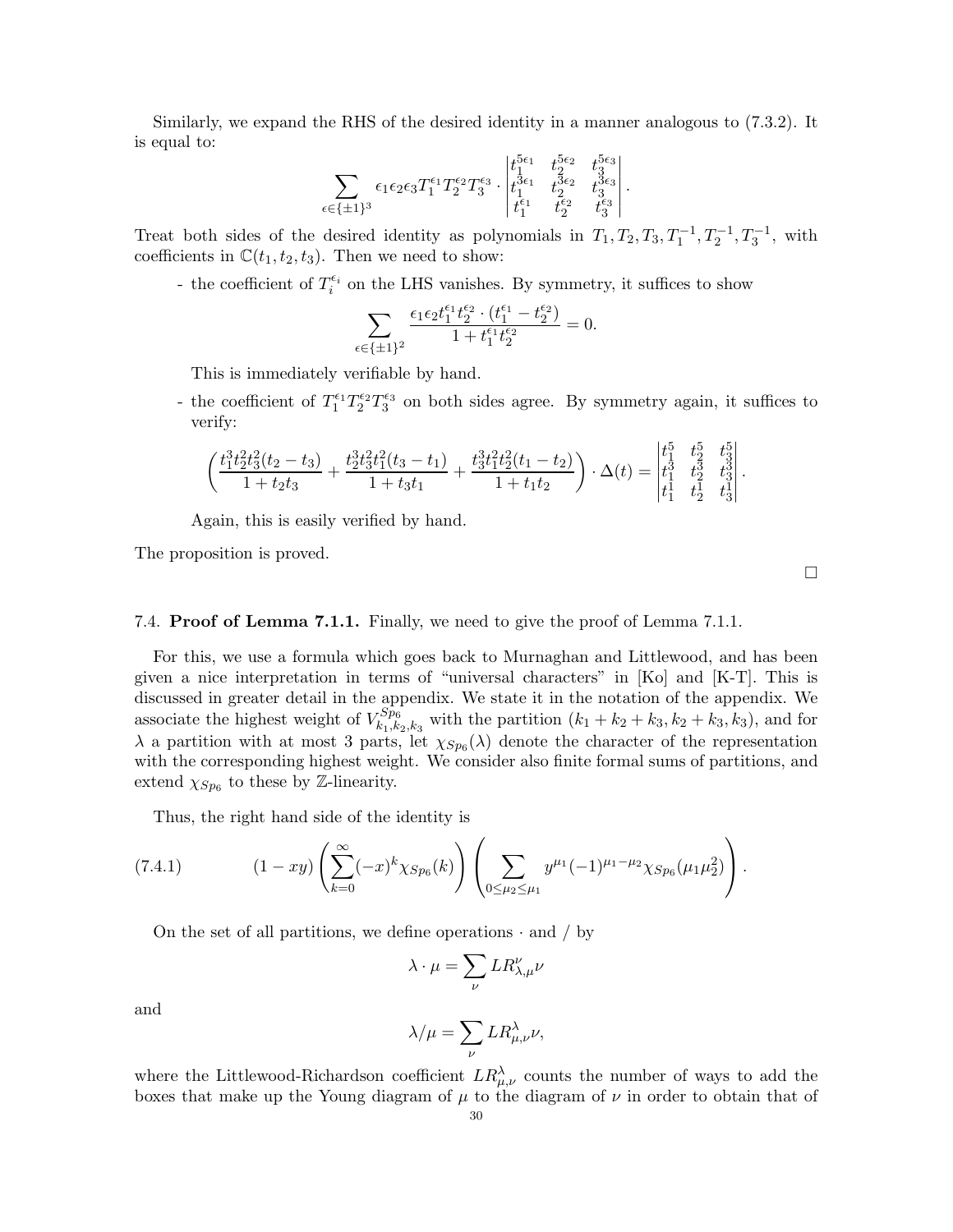$\lambda$  subject to certain constraints (see [F-H, p.455-56]), and so each of these sums is actually finite.

The formula may be stated as

(7.4.2) 
$$
\chi_{Sp_6}(\lambda)\chi_{Sp_6}(\mu) = \pi_{Sp_6}\left(\sum_{\zeta}\chi_{Sp}((\lambda/\zeta)\cdot(\mu/\zeta))\right),
$$

where  $\chi_{Sp}(\nu)$  is a certain "universal character," which is defined for all partitions  $\nu$  (while  $\chi_{Sp_6}$  is defined only for those with  $\leq$  3 parts) and extended to finite formal sums by Zlinearity, and  $\pi_{Sp_6}$  is a projection from the ring of universal characters to that of characters of  $Sp_6$ . In our case, by the interpretation of the Littlewood-Richardson coefficients in terms of adding boxes to the Young diagram, we get

$$
\chi_{Sp_6}(k)\chi_{Sp_6}(\mu_1\mu_2^2) = \sum_{\nu,\kappa} \pi_{Sp_6}(\chi_{Sp}(\nu)),
$$

where the sum is over partitions  $\nu$  and  $\kappa$  satisfying

$$
0 = \kappa_4 \le \nu_4 \le \kappa_3 \le \nu_3 \le \mu_2 = \kappa_2 \le \nu_2 \le \kappa_1 \le \nu_1, \mu_1
$$

and

$$
\mu_1 + \mu_2 + \nu_1 + \nu_2 + \nu_3 + \nu_4 + \nu_5 - 2\kappa_1 - \kappa_3 = k.
$$

For  $\nu$  having 3 or fewer parts, we have

$$
\pi_{Sp_6}(\chi_{Sp}(\nu))=\chi_{Sp_6}(\nu).
$$

For  $\nu$  having exactly 4 parts, it is zero. So we find that (7.4.1) is equal to (7.4.3)

$$
(1 - xy) \sum_{0 \le \nu_3 \le \nu_2 \le \nu_1} \chi_{Sp_6}(\nu) \sum_{\kappa_3=0}^{\nu_3} \sum_{\mu_2=\nu_3}^{\nu_2} \sum_{\kappa_1=\nu_2}^{\nu_1} \sum_{\mu_1=\kappa_1}^{\infty} x^{\mu_1+\nu_1+\nu_2+\nu_3-2\kappa_1-2\kappa_3} (-1)^{\mu_2+\nu_1+\nu_2+\nu_3} y^{\mu_1}.
$$

Now,

$$
\sum_{\mu_1=\kappa_1}^{\infty} (xy)^{\mu_1} = (xy)^{\kappa_1} (1 - xy)^{-1}.
$$

and

$$
\sum_{\mu_2=\nu_3}^{\nu_2} (-1)^{\mu_2} = (-1)^{\nu_3} \cdot \epsilon_2 (\nu_2 - \nu_3 + 1).
$$

Plugging these in, we obtain

$$
(7.4.4) \qquad \sum_{0 \leq \nu_3 \leq \nu_2 \leq \nu_1} \chi_{Sp_6}(\nu) \epsilon_2(\nu_2 - \nu_3 + 1) \sum_{\kappa_3=0}^{\nu_3} \sum_{\kappa_1=\nu_2}^{\nu_1} x^{\nu_1 + \nu_2 + \nu_3 - \kappa_1 - 2\kappa_3} y^{\kappa_1} (-1)^{\nu_1 + \nu_2}.
$$

Summing over  $\kappa_1$  yields

$$
(x^{-1}y)^{\nu_2} \frac{1 - (x^{-1}y)^{\nu_1 - \nu_2 + 1}}{1 - x^{-1}y}.
$$

We then write  $\nu_3 - 2\kappa_3 = -\nu_3 + 2r_3$ , where  $r_3 = \nu_3 - \kappa_3$ , and sum  $r_3$  from 0 to  $\nu_3$  obtaining <br> $1 - x^{2(\nu_3 + 1)}$  $-\frac{x^{2(\nu_3+1)}}{2}$ .

$$
\frac{1-x^{(3+)} }{1-x^2}.
$$

We now have

$$
\sum_{0 \le \nu_3 \le \nu_2 \le \nu_1} \chi_{Sp_6}(\nu) \epsilon_2 (\nu_2 - \nu_3 + 1) x^{\nu_1 - \nu_3} y^{\nu_2} (-1)^{\nu_1 - \nu_2} \frac{1 - x^{2(\nu_3 + 1)}}{1 - x^2} \frac{1 - (x^{-1}y)^{\nu_1 - \nu_2 + 1}}{1 - x^{-1}y}.
$$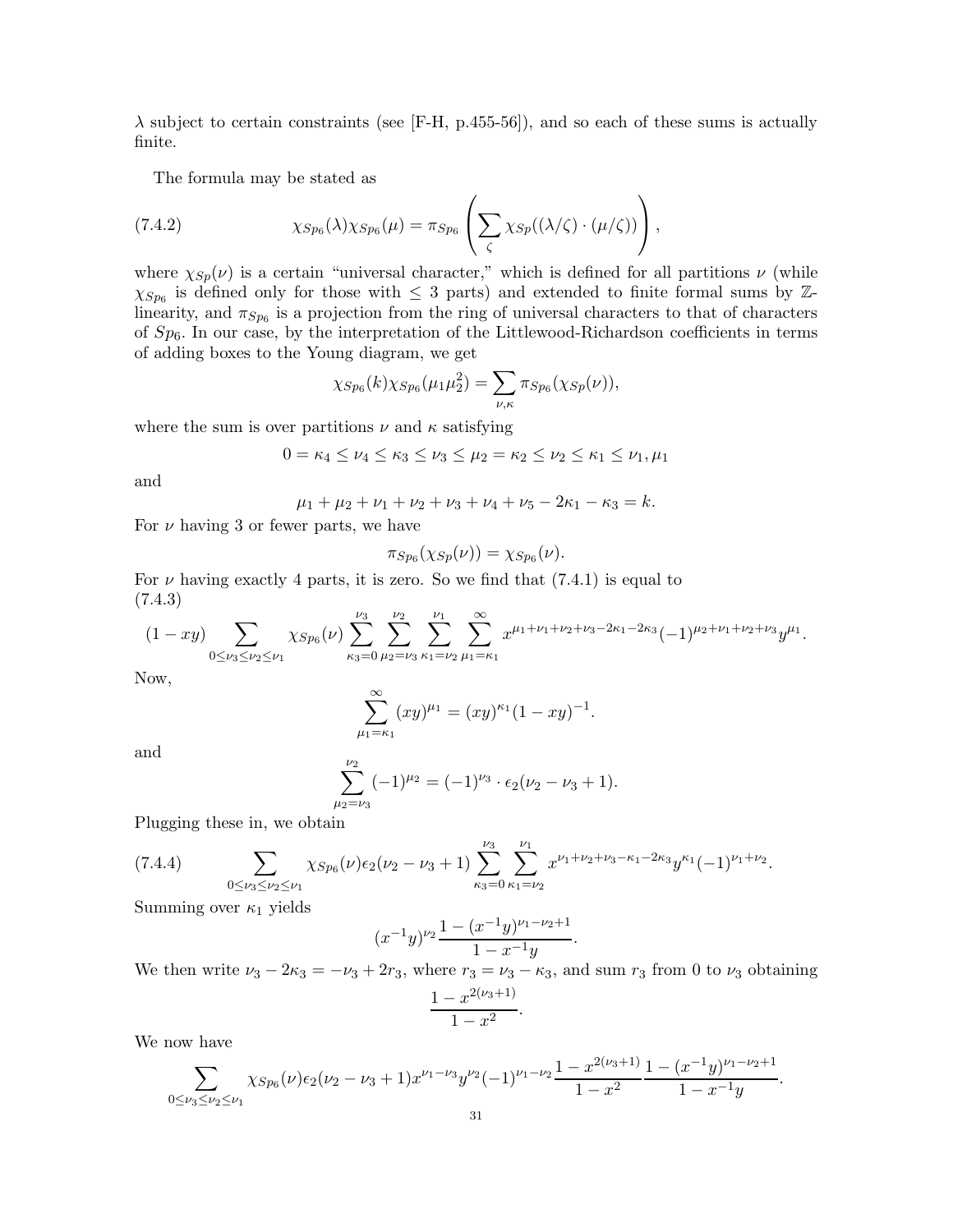Translating this back to the other notation via the correspondence

$$
\chi_{Sp_6}(\nu_1,\nu_2,\nu_3) = \text{Tr}(\cdot|V_{\nu_1-\nu_2,\nu_2-\nu_3,\nu_3}^{Sp_6}),
$$

and plugging in  $\overline{s_{\pi}}$ , we obtain the desired result. Lemma 7.1.1 is proved.

## 8. Unramified Computation:  $E = F^3$

Finally, we come to the split case. This case is the most complicated of the three, because it involves decomposing the tensor product of 3 representations of  $Spin_8(\mathbb{C})$ .

#### 8.1. The identity. Let us set

$$
x_i = q^{-s_i}
$$
 for  $i = 1, 2$  or 3.

Then the LHS of the identity in Theorem 5.5.3 is:

$$
(1 - x_1x_2x_3)^{-1} \cdot \sum_{k_i=0}^{\infty} (k_0 + 1) \cdot V_{k_0, k_1, k_2, k_3} x_1^{k_0 + k_1} x_2^{k_0 + k_2} x_3^{k_0 + k_3} \times
$$

$$
\frac{1 - (x_1^{-1}x_2x_3)^{k_1 + 1}}{1 - (x_1^{-1}x_2x_3)} \frac{1 - (x_2^{-1}x_1x_3)^{k_2 + 1}}{1 - (x_2^{-1}x_1x_3)} \frac{1 - (x_3^{-1}x_1x_2)^{k_3 + 1}}{1 - (x_3^{-1}x_1x_2)}.
$$

On the other hand, the RHS of the identity is:

$$
\prod_{i=1}^{3} \frac{1 - x_i^2}{\det(1 - x_i s_{\pi} | V_{\mu_i})}.
$$

Using the fact that (cf. [Br, Pg. 13])

$$
Sym^n(V_{\mu_i})=Sym^{n-2}(V_{\mu_i})\oplus V_{n\mu_i},
$$

this is equal to

$$
\sum_{\ell_i=0}^{\infty} V_{0,\ell_1,0,0}\otimes V_{0,0,\ell_2,0}\otimes V_{0,0,0,\ell_3}x_1^{\ell_1}x_2^{\ell_2}x_3^{\ell_3}.
$$

Thus the identity we wish to prove is:

$$
\sum_{\ell_i=0}^{\infty} V_{0,\ell_1,0,0} \otimes V_{0,0,\ell_2,0} \otimes V_{0,0,0,\ell_3} x_1^{\ell_1} x_2^{\ell_2} x_3^{\ell_3}
$$
  
= 
$$
\frac{1}{1 - x_1 x_2 x_3} \sum_{k_i=0}^{\infty} (k_0 + 1) V_{k_0,k_1,k_2,k_3} x_1^{k_0 + k_1} x_2^{k_0 + k_2} x_3^{k_0 + k_3}
$$
  

$$
\frac{1 - (x_1^{-1} x_2 x_3)^{k_1 + 1}}{1 - (x_1^{-1} x_2 x_3)} \frac{1 - (x_2^{-1} x_1 x_3)^{k_2 + 1}}{1 - (x_2^{-1} x_1 x_3)} \frac{1 - (x_3^{-1} x_1 x_2)^{k_3 + 1}}{1 - (x_3^{-1} x_1 x_2)}.
$$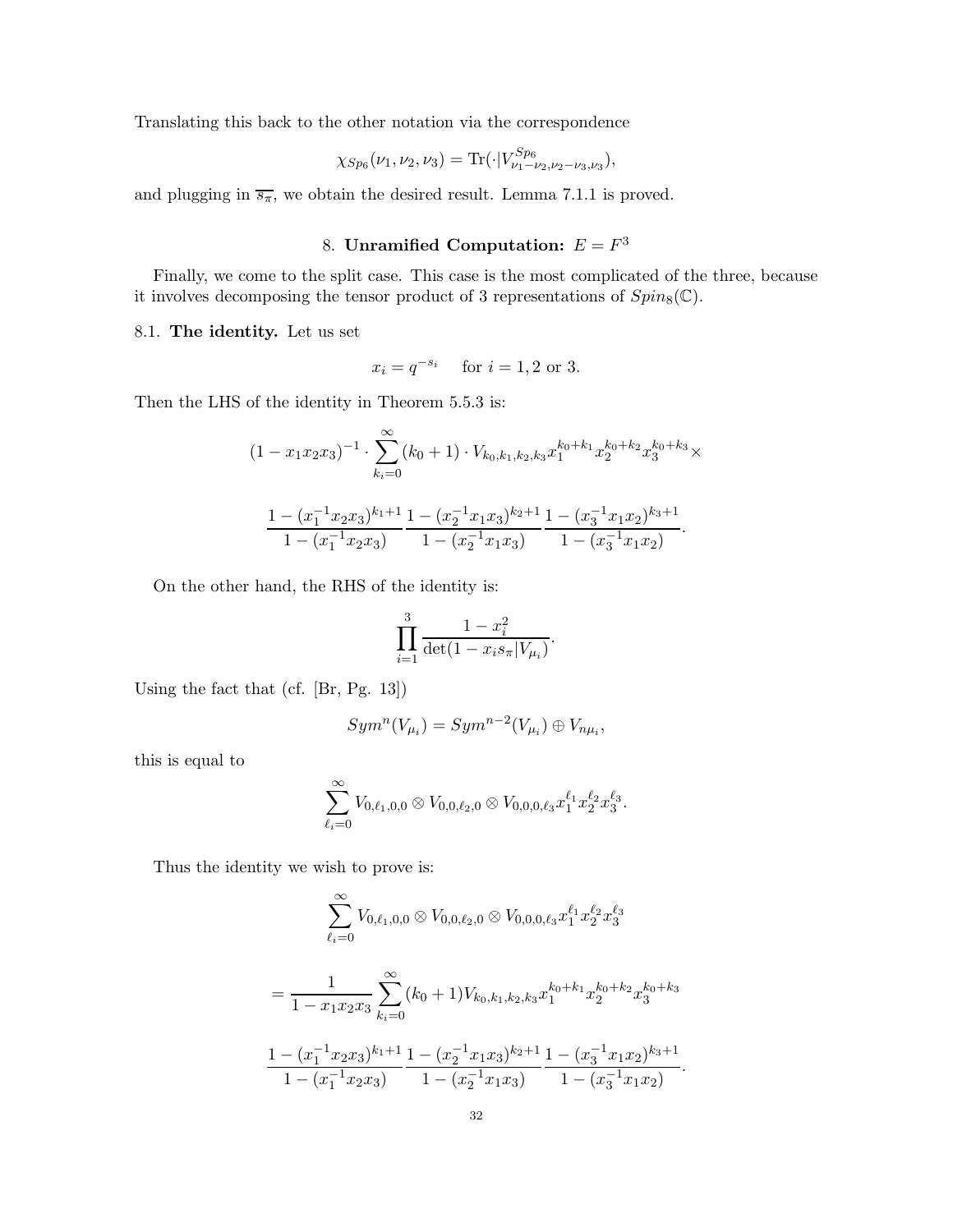8.2. Decomposition of tensor products. We make use of the fact (cf [GH, Lemma 3.3]) that

$$
V_{0,0,\ell_2,0}\otimes V_{0,0,0,\ell_3}=\bigoplus_{k=0}^{\min(\ell_2,\ell_3)}V_{0,k,\ell_2-k,\ell_3-k},
$$

to rewrite the identity as

$$
\sum_{\ell,m_i=0}^{\infty} V_{0,\ell,0,0} \otimes V_{0,m_1,m_2,m_3} x_1^{\ell} x_2^{m_1+m_2} x_3^{m_1+m_3}
$$
  
= 
$$
\frac{1}{1 - x_1 x_2 x_3} \sum_{k_i=0}^{\infty} (k_0 + 1) V_{k_0,k_1,k_2,k_3} x_1^{k_0+k_1} x_2^{k_0+k_2} x_3^{k_0+k_3}
$$
  
= 
$$
\frac{1 - (x_1^{-1} x_2 x_3)^{k_1+1}}{1 - (x_1^{-1} x_2 x_3)} \frac{1 - (x_2^{-1} x_1 x_3)^{k_2+1}}{1 - (x_2^{-1} x_1 x_3)} \frac{1 - (x_3^{-1} x_1 x_2)^{k_3+1}}{1 - (x_3^{-1} x_1 x_2)}.
$$
  
(8.2.1)

We will be using a method of evaluating tensor products which is due to Black, King, and Wybourne [B-K-W]. They make use of an identification of certain weights of  $Spin_8$ with partitions. Specifically, we identify the highest weight of  $V_{k_0,k_1,k_2,k_3}$  with the quadruple  $(k_0 + k_1 + \frac{k_2 + k_3}{2}, k_0 + \frac{k_2 + k_3}{2}, \frac{k_2 + k_3}{2}, \frac{k_3 - k_2}{2})$  which, if  $k_3 - k_2$  is even and non-negative, is then identified with a partition by dropping any terminal zeros. We could, of course, have made such an identification in five other ways, and picking this one in particular privileges the eight dimensional representation  $V_{0,1,0,0}$  over the other two, and fixes one particular identification of the representation ring of  $SO_8$  with a subring of that of  $Spin_8$ . For  $\mu$  a dominant weight, let  $\chi_{Spin_8}(\mu)$  denote the character of the representation with highest weight  $\mu$ . If  $\mu$  consists of integers, then this representation factors through  $V_{0,1,0,0}$  and we may also write  $\chi_{SO_8}$ .

Let  $\iota$  denote the involution of  $Spin_8$  which reverses the last two fundamental weights. Then the set of dominant weights is the union of the sets  $\{\mu, \mu + (\frac{1}{2})^4, \mu^i, (\mu + (\frac{1}{2})^4)^i\}$ , where  $\mu$  ranges over partitions. The union is disjoint, but if  $\mu$  has fewer than 4 parts, then  $\mu = \mu^i$ . Hence the character of the LHS of (8.2.1) is given by

$$
\sum_{\ell,\mu} \chi_{SO_8}(\ell) x_1^{\ell} \left( \chi_{SO_8}(\mu) x_2^{\mu_1-\mu_4} x_3^{\mu_1+\mu_4} + \chi_{SO_8}(\mu^{\iota}) x_2^{\mu_1+\mu_4} x_3^{\mu_1-\mu_4} + \right.
$$
\n
$$
(8.2.2) \qquad \chi_{Spin_8}(\mu + (\frac{1}{2})^4) x_2^{\mu_1-\mu_4} x_3^{\mu_1+\mu_4+1} + \chi_{Spin_8}((\mu + (\frac{1}{2})^4)^{\iota}) x_2^{\mu_1+\mu_4+1} x_3^{\mu_1-\mu_4} \right)
$$
\n
$$
- \sum_{\ell,\mu:\mu_4=0} \chi_{SO_8}(\ell) \chi_{SO_8}(\mu) x_1^{\ell} (x_2 x_3)^{\mu_1},
$$

where  $\ell$  is summed over  $\mathbb{Z}_{\geq 0}$  and  $\mu$  is summed over partitions satisfying  $\mu_2 = \mu_3$ .

We describe the method of computing the necessary products of characters in brief here, and more completely in the appendix. First, the computation of the product of characters of  $Spin_8$  is reduced to one of characters of  $GL_4$ , which are indexed by pairs of partitions having at most four total parts. Such a pair of partitions also gives a character of  $GL_n$  for each  $n > 4$ . Each character is expressed as a determinant involving elementary symmetric polynomials and an identity in these determinantal expressions gives the product for all n sufficiently large or, as we prefer, in a suitably defined projective limit. We thus obtain a finite sum of "universal characters"  $\chi_{GL}(\overline{\tau}; \nu)$ . (We follow [B-K-W] in writing  $(\overline{\tau}; \nu)$ , rather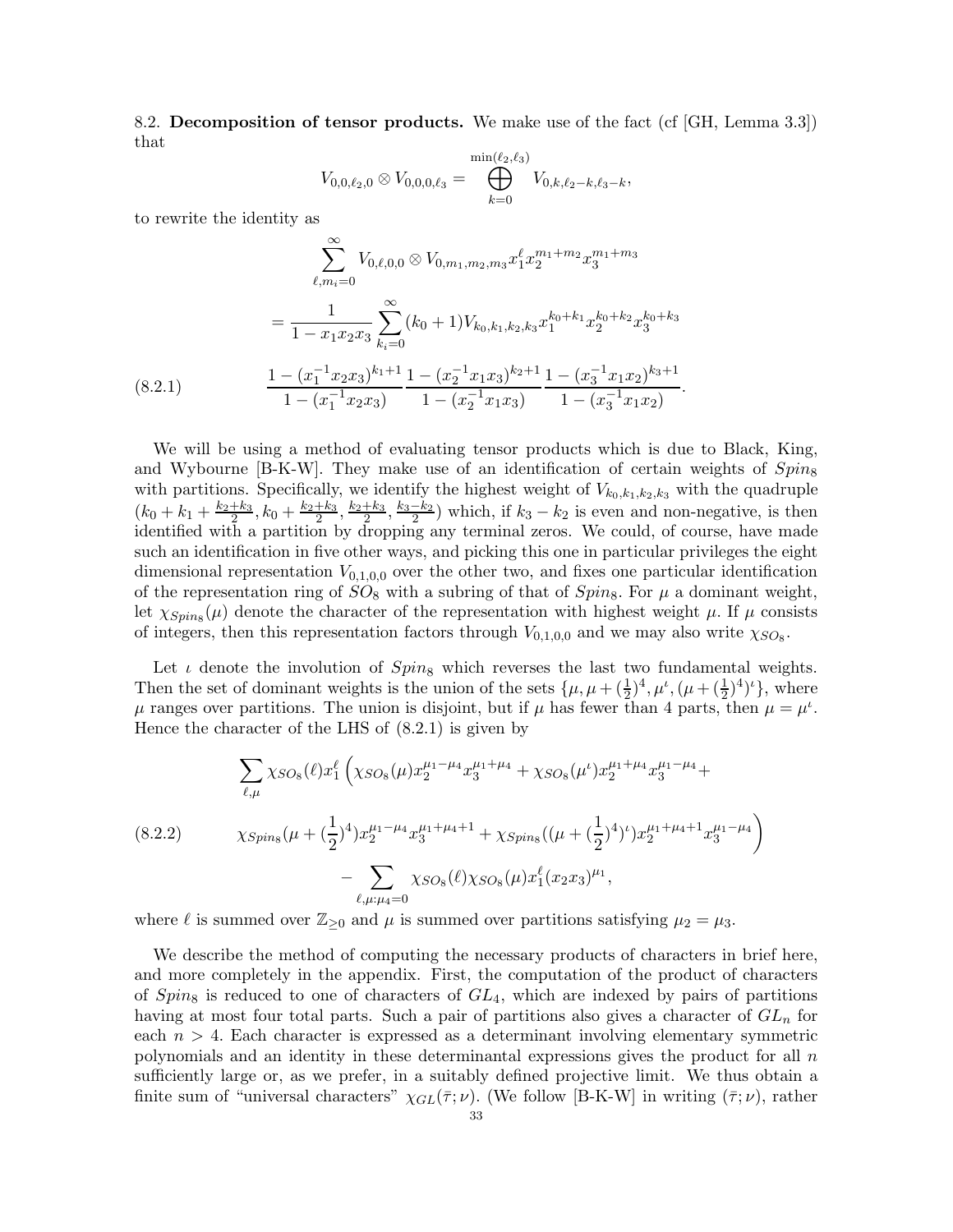than  $(\tau, \nu)$ ). We then must analyze the contribution of each of these universal characters to the original product under projection.

We now write down a formula for the sum of universal characters that must be considered (cf. formula (11.4.4) in the appendix). Since one of our highest weights is the one-part partition  $\ell$ , the formula is a bit simpler than in the general case. It is:

(8.2.3) 
$$
\sum_{\eta,\zeta} \chi_{GL}(\bar{\eta};(\ell/(\eta\cdot\zeta))\cdot\mu)).
$$

Here  $\zeta$  and  $\eta$  are summed over all partitions, but we only get contributions when each is a single integer and their sum does not exceed  $\ell$ . Making further use of the interpretation of the Littlewood-Richardson coefficients in terms of adding boxes to the Young diagram, we obtain

$$
\sum_{\nu,\kappa}\chi_{GL}(\overline{\ell'(\mu,\nu,\kappa,\ell)};\nu),
$$

where the sum is over  $\nu$  and  $\kappa$  partitions satisfying

$$
\nu_5 \le \kappa_4 \le \mu_4, \nu_4 \le \kappa_3 \le \nu_3 \le \mu_3 = \kappa_2 = \mu_2 \le \nu_2 \le \kappa_1 \le \mu_1, \nu_1,
$$

and subject to the condition that

$$
\ell'(\mu, \nu, \kappa, \ell) := \ell + 2\kappa_1 + 2\kappa_3 + 2\kappa_4 - \mu_1 - \mu_4 - \nu_1 - \nu_2 - \nu_3 - \nu_4 - \nu_5
$$

is non-negative. The precise manner in which a term  $\chi_{GL}(\ell';\nu)$  contributes to the product depends on the precise relationship between the highest weight of our second representation and the partition  $\mu$ . This is the topic of the next subsection. For now, we prove a formula for

(8.2.4) 
$$
\sum_{\mu,\ell} x^{\ell} y^{\mu_1-\mu_4} z^{\mu_1+\mu_4} \sum_{\nu,\kappa} \chi_{GL}(\overline{\ell'(\mu,\nu,\kappa,\ell)};\nu),
$$

where the sum in  $\nu$  and  $\kappa$  is as above. Let

$$
D(n_3, n_4; x, z) = (1 - x^{2n_3})(1 - (xz^{-1})^{n_4}) - (xz)^{n_3}(1 - x^{2n_4})(1 - (xz^{-1})^{n_3}).
$$

Then we prove

#### Proposition 8.2.5. The sum  $(8.2.4)$  is equal to

$$
F(x, y, z)^{-1} \sum_{\ell',\nu} \chi_{GL}(\overline{\ell'}; \nu) x^{\ell'} c(\nu; x, y, z)
$$

with

$$
F(x, y, z) = (1 - xy)(1 - x^{-1}y)(1 - xz)(1 - xz^{-1})(1 - x^2)
$$

and

$$
c(\nu;x,y,z) = x^{\nu_1-\nu_3+\nu_5} y^{\nu_2} z^{\nu_4} (\nu_2-\nu_3+1)(1-(x^{-1}y)^{\nu_1-\nu_2+1}) D(\nu_3-\nu_4+1,\nu_4-\nu_5+1;x,z).
$$

*Proof.* We first bring the sum over  $\ell$  inside, and get

$$
\sum_{\nu,\ell'} \chi_{GL}(\overline{\ell}';\nu) x^{\ell'} \sum_{\mu} y^{\mu_1} z^{\mu_4} P(\mu,\nu;x_1),
$$

where

$$
P(\mu, \nu; x) = \sum_{\kappa} x^{\mu_1 + \mu_4 + \nu_1 + \nu_2 + \nu_3 + \nu_4 + \nu_5 - 2\kappa_1 - 2\kappa_3 - 2\kappa_4}.
$$

Observe that

$$
P(\mu, \nu; x) = P_1(\mu_1, \nu_1, \nu_2; x) P_2(\mu_4, \nu_3, \nu_4, \nu_5; x)
$$
  
<sub>34</sub>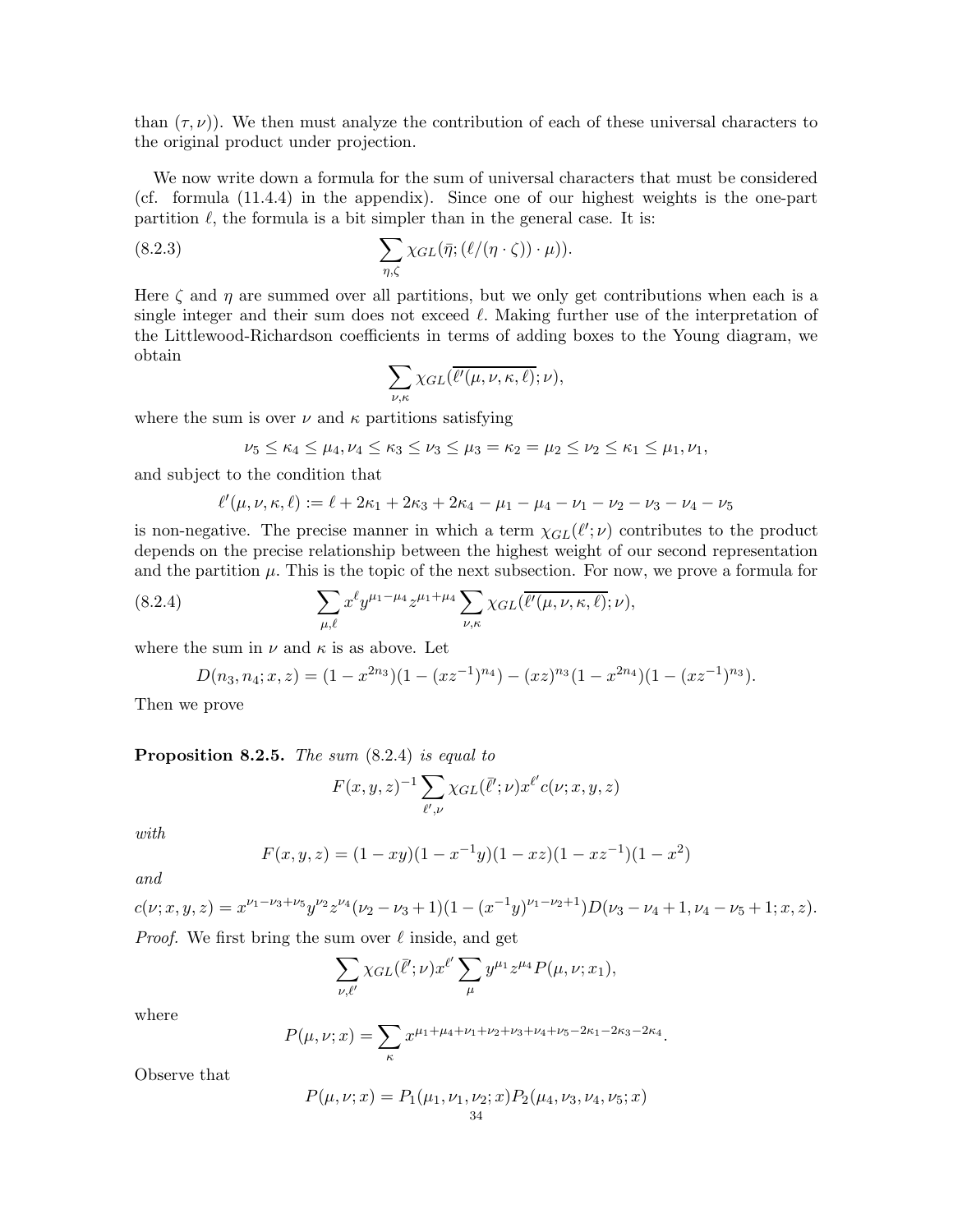where

$$
P_1(\mu_1, \nu_1, \nu_2; x) = \sum_{\kappa_1 = \nu_2}^{\min(\mu_1, \nu_1)} x^{\mu_1 + \nu_1 + \nu_2 - 2\kappa_1}
$$

and

$$
P_2(\mu_4, \nu_3, \nu_4, \nu_5; x) = \sum_{\kappa_4 = \nu_5}^{\min(\mu_4, \nu_4)} \sum_{\kappa_3 = \max(\mu_4, \nu_4)}^{\nu_3} x^{\mu_4 + \nu_3 + \nu_4 + \nu_5 - 2\kappa_4 - 2\kappa_3}.
$$

Now, let

$$
Q_1(\nu_1, \nu_2; x, y) = \sum_{\mu_1 = \nu_2}^{\infty} P_1(\mu_1, \nu_1, \nu_2; x) y^{\mu_1} = \sum_{\kappa_1 = \nu_2}^{\nu_1} \sum_{\mu_1 = \kappa_1}^{\infty} x^{\nu_1 + \nu_2 + \mu_1 - 2\kappa_1} y^{\mu_1},
$$

and let

$$
Q_2(\nu_3, \nu_4, \nu_5; x, z) = \sum_{\mu_4=\nu_5}^{\nu_3} P_2(\mu_4, \nu_3, \nu_4, \nu_5; x) z^{\mu_4} = \sum_{\kappa_4=\nu_5}^{\nu_4} \sum_{\kappa_3=\nu_4}^{\nu_3} \sum_{\mu_4=\kappa_4}^{\kappa_3} x^{\mu_4+\nu_3+\nu_4+\nu_5-2\kappa_4-2\kappa_3} z^{\mu_4}.
$$

Then we have

$$
c(\nu; x, y, z) = (\nu_2 - \nu_3 + 1)Q_1(\nu_1, \nu_2; x, y)Q_2(\nu_3, \nu_4, \nu_5; x, z).
$$

The  $(\nu_2 - \nu_3 + 1)$  comes because in original sum we had a free variable (say,  $\mu_3$ ) ranging from  $\nu_3$  to  $\nu_2$ . The  $Q_i$  can be evaluated explicitly:

$$
Q_1(\nu_1, \nu_2; x, y) = (1 - xy)^{-1} (1 - x^{-1}y)^{-1} x^{\nu_1} y^{\nu_2} (1 - (x^{-1}y)^{\nu_1 - \nu_2 + 1}).
$$

and

$$
Q_2(\nu_3, \nu_4, \nu_5; x, z) = (1 - xz)^{-1} (1 - xz^{-1})^{-1} (1 - x^2)^{-1} z^{\nu_4} x^{-\nu_3 + \nu_5}
$$

$$
\left( (1 - x^{2(\nu_3 - \nu_4 + 1)}) (1 - (xz^{-1})^{\nu_4 - \nu_5 + 1}) - (xz)^{\nu_3 - \nu_4 + 1} (1 - x^{2(\nu_4 - \nu_5 + 1)}) (1 - (xz^{-1})^{\nu_3 - \nu_4 + 1}) \right).
$$
The result follows.

In the next subsection, we describe how each  $\chi_{GL}(\bar{\ell}';\nu)$  gives a contribution to the product

$$
\chi_{SO_8}(\ell)\chi_{Spin_8}(\xi), \quad \text{with } \xi = (\mu + \varepsilon^4) \text{ or } (\mu + \varepsilon^4)^{\iota} \text{ and } \varepsilon = 0 \text{ or } \frac{1}{2}.
$$

Just as the precise contribution depends on  $\varepsilon$  and the presence or absence of  $\iota$ , so too does the polynomial which will accompany it in (8.2.2). As may be seen from (8.2.2), and the fact that  $F(x, y, z) = F(x, y, z^{-1})$ , this will be

$$
F(x_1, x_2x_3, x_2x_3^{-1})^{-1}x_1^{\ell'} \times \begin{cases} c(\nu; x_1, x_2x_3, x_2^{-1}x_3) \text{ for } \mu; \\ c(\nu; x_1, x_2x_3, x_2x_3^{-1}) \text{ for } \mu^{\iota}; \\ x_3c(\nu; x_1, x_2x_3, x_2^{-1}x_3) \text{ for } \mu + (\frac{1}{2}); \\ x_2c(\nu; x_1, x_2x_3, x_2x_3^{-1}) \text{ for } (\mu + (\frac{1}{2}))^{\iota}. \end{cases}
$$

.

We also record for later use the analogous statement for the smaller sum being subtracted at the end of (8.2.2). The proof is easily obtained by adapting that of the previous proposition:

Lemma 8.2.6. We have

$$
\sum_{\ell,\mu:\mu_4=0} x_1^{\ell} (x_2 x_3)^{\mu_1} \chi_{GL}(\overline{\ell'(\mu,\nu,\kappa,\ell)};\nu) = \sum_{\ell',\nu} \chi_{GL}(\overline{\ell'};\nu) x_1^{\ell'} c'(\nu;x_1,x_2 x_3)
$$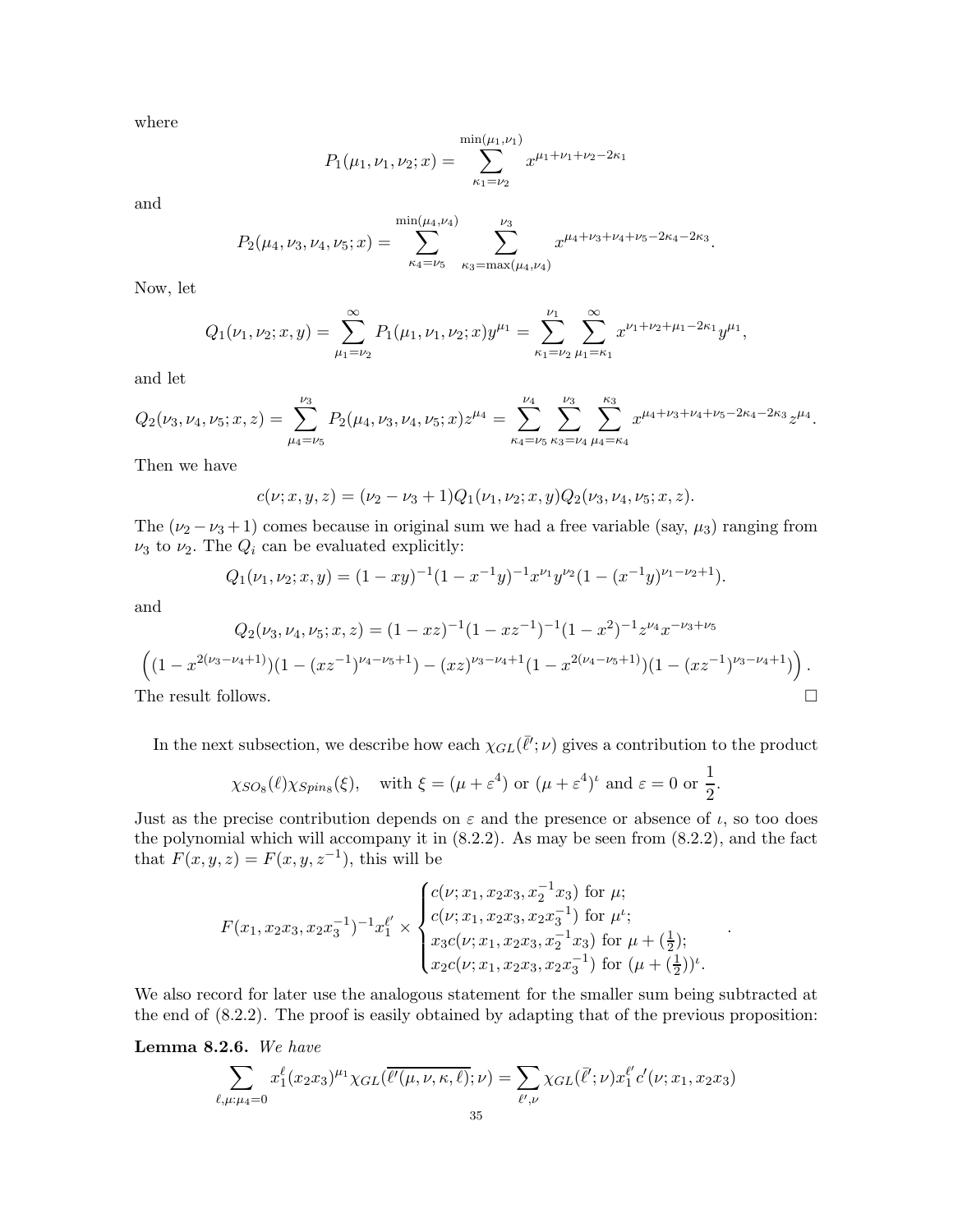where  $\nu$  can have at most four parts, and

$$
c'(\nu;x_1,x_2x_3)=\frac{(\nu_2-\nu_3+1)x_1^{\nu_1-\nu_3+\nu_4}(x_2x_3)^{\nu_2}(1-(x_1^{-1}x_2x_3)^{\nu_1-\nu_2+1})(1-x_1^{2(\nu_3-\nu_4+1)})}{(1-x_1x_2x_3)(1-x_1^{-1}x_2x_3)(1-x_1^2)}.
$$

8.3. From  $\chi_{GL}$ 's to  $\chi_{Spin_8}$ 's. Now, we briefly describe the contribution of  $\chi_{GL}(\bar{\ell}';\nu)$  to  $\chi_{SO_8}(\ell)\chi_{Spin_8}(\mu+\epsilon^4)$ . The answer is always zero or  $\pm\chi_{Spin_8}(\xi)$  for some weight  $\xi$ . The corresponding contribution to  $\chi_{SO_8}(\ell)\chi_{Spins}((\mu + \varepsilon^4)^{\iota})$  would then be zero or  $\pm \chi_{Spins}(\xi^{\iota})$ . First, there is a projection from universal characters to characters of  $GL_4$  which sends  $\chi_{GL}(\bar{\tau}; \nu)$ either to 0 or to  $\pm \chi_{GL_4}(\bar{\tau}^{\circ}; \nu^{\circ})$  for a pair of partitions  $(\bar{\tau}^{\circ}; \nu^{\circ})$  with at most four total parts. In our case,  $\tau = \ell'$ , and  $\nu$  can have at most five parts. Among such pairs, the only ones which have more than four total parts, (recall that  $\ell' = 0$  gives the empty partition having no parts) and are not killed are those of the form  $(\bar{1}; \sigma 1)$ , where  $\sigma 1$  is the partition obtained by appending a 1 to the partition  $\sigma$  having exactly four parts. The projection of  $\chi_{GL}(\bar{1}; \sigma_1)$ is  $-\chi_{GL_4(0;\sigma)}$ . If the total number of parts is already less than four, then  $\chi_{GL}(\bar{\ell}';\nu)$  projects to  $\chi_{GL_4}(\vec{\ell}';\nu)$ .

The parametrization of representations by pairs of partitions is such that  $\chi_{GL_4}(\bar{l'}; \nu)$  is the character of the representation whose highest weight  $\omega$  is  $\nu$  if  $\ell' = 0$  and  $(\nu_1, \nu_2, \nu_3, -\ell')$ otherwise. (Here we append terminal zeros to  $\nu$  if it has fewer than 3 parts.) Now, we must add  $\varepsilon^4$  to  $\omega$ . The contribution to  $\chi_{SO_8}(\ell)\chi_{Spin_8}(\mu+\varepsilon^4)$  is as follows:

(8.3.1) 
$$
\begin{cases} \chi_{Spin_8}(\nu + \varepsilon^4), \text{ if } \ell' = 0\\ 0, \text{ if } \omega + \varepsilon^4 + \rho \text{ has a nontrivial stabilizer in the Weyl group of } Spin_8, \\ sgn(w)\chi_{Spin_8}(\xi), \text{ if } \omega + \varepsilon^4 + \rho = w(\xi + \rho) \text{ for } \xi \text{ dominant.} \end{cases}
$$

Here  $\rho$  is half the sum of the positive roots of  $Spin_8$ , which corresponds to the quadruple  $(3, 2, 1, 0)$ . The last case will produce a weight of the form  $(\sigma + \varepsilon^4)^t$ , with  $\sigma$  a partition. Indeed,  $(\sigma + \varepsilon^4)$ <sup>t</sup> arises directly as the weight corresponding to  $(\overline{\sigma_4 + 2\varepsilon}; \sigma_1, \sigma_2, \sigma_3)$  and the weights corresponding to the three other pairs:

$$
(\overline{\sigma_3+1+2\varepsilon}; \sigma_1, \sigma_2, \sigma_4-1), (\overline{\sigma_2+2+2\varepsilon}; \sigma_1, \sigma_3-1, \sigma_4-1), (\overline{\sigma_1+3+2\varepsilon}; \sigma_2-1, \sigma_3-1, \sigma_4-1)
$$

are related to it by Weyl elements w with signs  $-, +$  and  $-$  respectively, provided  $\sigma$  has four parts. Hence these terms in the sum for  $(\mu + \varepsilon^4)^t$  contribute to  $(\sigma + \varepsilon^4)$ .

8.4. Completion of proof. We now fix a partition  $\sigma$  and compute the coefficient of  $\chi_{Spins}(\sigma +$  $ε<sup>4</sup>$ ) in (8.2.2). Since  $χ<sub>Spins</sub>(σ + ε<sup>4</sup>)$  is the character of  $V<sub>σ2−σ3,σ1−σ2,σ3−σ4,σ3+σ4+2ε</sub>$ , we should get

$$
F(x_1, x_2x_3, x_2x_3^{-1})^{-1}(1-x_1^2)(\sigma_2 - \sigma_3 + 1)x_1^{\sigma_1 - \sigma_3}\sigma_2^{\sigma_2 - \sigma_4}x_3^{\sigma_2 + \sigma_4 + 2\varepsilon}
$$
  

$$
(1 - (x_1^{-1}x_2x_3)^{\sigma_1 - \sigma_2 + 1})(1 - (x_1x_2^{-1}x_3)^{\sigma_3 - \sigma_4 + 1})(1 - (x_1x_2x_3^{-1})^{\sigma_3 + \sigma_4 + 2\varepsilon + 1}).
$$

Furthermore, once we check this, we are done, since both sides of (8.2.1) are symmetric if we replace the subscript 2 everywhere by 3 and vice versa.

Clearing denominators, we just need to check some identities of polynomials. As will be evident from the discussion above, there are fewer terms if  $\sigma$  has fewer than four parts. However, if we append zeros to  $\sigma$ , the case  $\sigma_4 = 0$  is recovered from the general case. For example, the term corresponding to  $(\overline{\sigma_3 + 1 + 2\varepsilon}; \sigma_1, \sigma_2, \sigma_4 - 1)$  should not be there, but there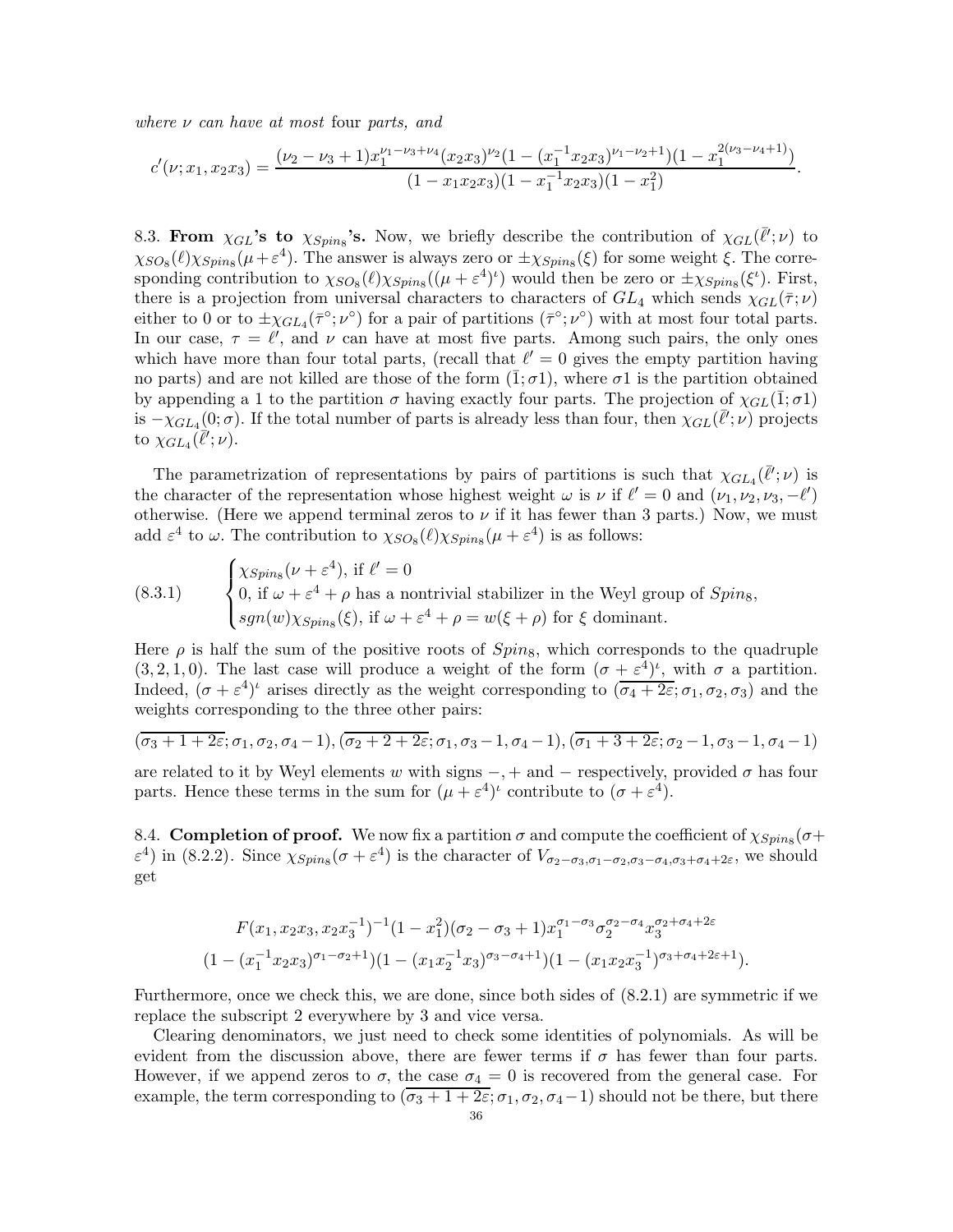is no harm in including it, because  $D(n_3, 0; x, z)$  is equal to zero anyway. Thus, there are only two identities to check.

First, we perform a simplification that is relevant to both; namely one shows that

$$
x_1^{\sigma_1-\sigma_3+\sigma_4} x_2^{\sigma_2} x_3^{\sigma_2} (\sigma_2-\sigma_3+1)(1-(x_1^{-1}x_2x_3)^{\sigma_1-\sigma_2+1})D(\sigma_3+1,1;x_1,x_2x_3^{-1})
$$
  

$$
-x_1^{\sigma_1+\sigma_3-\sigma_4+2} x_2^{\sigma_2} x_3^{\sigma_2} (\sigma_2-\sigma_4+2)(1-(x_1^{-1}x_2x_3)^{\sigma_1-\sigma_2+1})D(\sigma_4,1;x_1,x_2x_3^{-1})
$$
  

$$
+x_1^{\sigma_1+\sigma_2-\sigma_4+3} x_2^{\sigma_3-1} x_3^{\sigma_3-1} (\sigma_3-\sigma_4+1)(1-(x_1^{-1}x_2x_3)^{\sigma_1-\sigma_3+2})D(\sigma_4,1;x_1,x_2x_3^{-1})
$$
  

$$
-x_1^{\sigma_1+\sigma_2-\sigma_4+3} x_2^{\sigma_3-1} x_3^{\sigma_3-1} (\sigma_3-\sigma_4+1)(1-(x_1^{-1}x_2x_3)^{\sigma_2-\sigma_3+1})D(\sigma_4,1;x_1,x_2x_3^{-1})
$$

is equal to

$$
(\sigma_2 - \sigma_3 + 1)x_1^{\sigma_1 - \sigma_3 + \sigma_4} (x_2 x_3)^{\sigma_2} (1 - (x_1^{-1} x_2 x_3)^{\sigma_1 - \sigma_2 + 1})
$$
  

$$
(D(\sigma_3 + 1, 1; x_1, x_2 x_3^{-1}) - x_1^{2(\sigma_3 - \sigma_4 + 1)} D(\sigma_4, 1; x_1, x_2 x_3^{-1})).
$$

Canceling from both sides of (8.2.1) the expression

$$
(\sigma_2 - \sigma_3 + 1)x_1^{\sigma_1 - \sigma_3} x_2^{\sigma_2 - \sigma_4} x_3^{\sigma_2 + \sigma_4 + 2\varepsilon} (1 - (x_1^{-1}x_2x_3)^{\sigma_1 - \sigma_2 + 1}),
$$

which appears in  $c(\sigma; x_1, x_2x_3, x_2^{-1}x_3)$ ,  $c(\sigma1; x_1, x_2x_3, x_2^{-1}x_3)$  and  $c'(\sigma; x_1, x_2x_3, x_2x_3^{-1})$  (when  $\varepsilon = 0$ , and making use of  $(8.3.1)$ , the identities to be checked boil down to:

(i) corresponding to  $\varepsilon = 0$ ,

$$
D(\sigma_3-\sigma_4+1,\sigma_4+1;x_1,x_2^{-1}x_3)-x_1^2D(\sigma_3-\sigma_4+1,\sigma_4;x_1,x_2^{-1}x_3)+(x_1x_2x_3^{-1})^{\sigma_4}
$$

$$
(D(\sigma_3+1, 1; x_1, x_2x_3^{-1}) - x_1^{2(\sigma_3-\sigma_4+1)}D(\sigma_4, 1; x_1, x_2x_3^{-1}) - (1-x_1x_2^{-1}x_3)(1-x_1x_2x_3^{-1})(1-x_1^{2(\sigma_3-\sigma_4+1)}))
$$
  
=  $(1 - (x_1x_2^{-1}x_3)^{\sigma_3-\sigma_4+1})(1 - (x_1x_2^{-1}x_3^{-1})^{\sigma_3+\sigma_4+1})(1-x_1^2)$ 

(ii) corresponding to  $\varepsilon = \frac{1}{2}$ ,

$$
D(\sigma_3 - \sigma_4 + 1, \sigma_4 + 1; x_1, x_2^{-1}x_3) - x_1^2 D(\sigma_3 - \sigma_4 + 1, \sigma_4; x_1, x_2^{-1}x_3)
$$
  
+
$$
(x_1x_2x_3^{-1})^{\sigma_4+1}(D(\sigma_3 + 1, 1; x_1, x_2x_3^{-1}) - x_1^{2(\sigma_3 - \sigma_4 + 1)}D(\sigma_4, 1; x_1, x_2x_3^{-1}))
$$
  
= 
$$
(1 - (x_1x_2^{-1}x_3)^{\sigma_3 - \sigma_4 + 1})(1 - (x_1x_2^{-1}x_3)^{\sigma_3 + \sigma_4 + 2})(1 - x_1^2).
$$

Each of these may be checked by hand.

This completes the proof of Theorem 5.5.3 in the split case.

#### 9. Ramified Factors

Finally, we shall address the analytic properties of the local zeta factor at a ramified place  $v \in S$ . Thus, we continue to work locally and suppress v from the notations.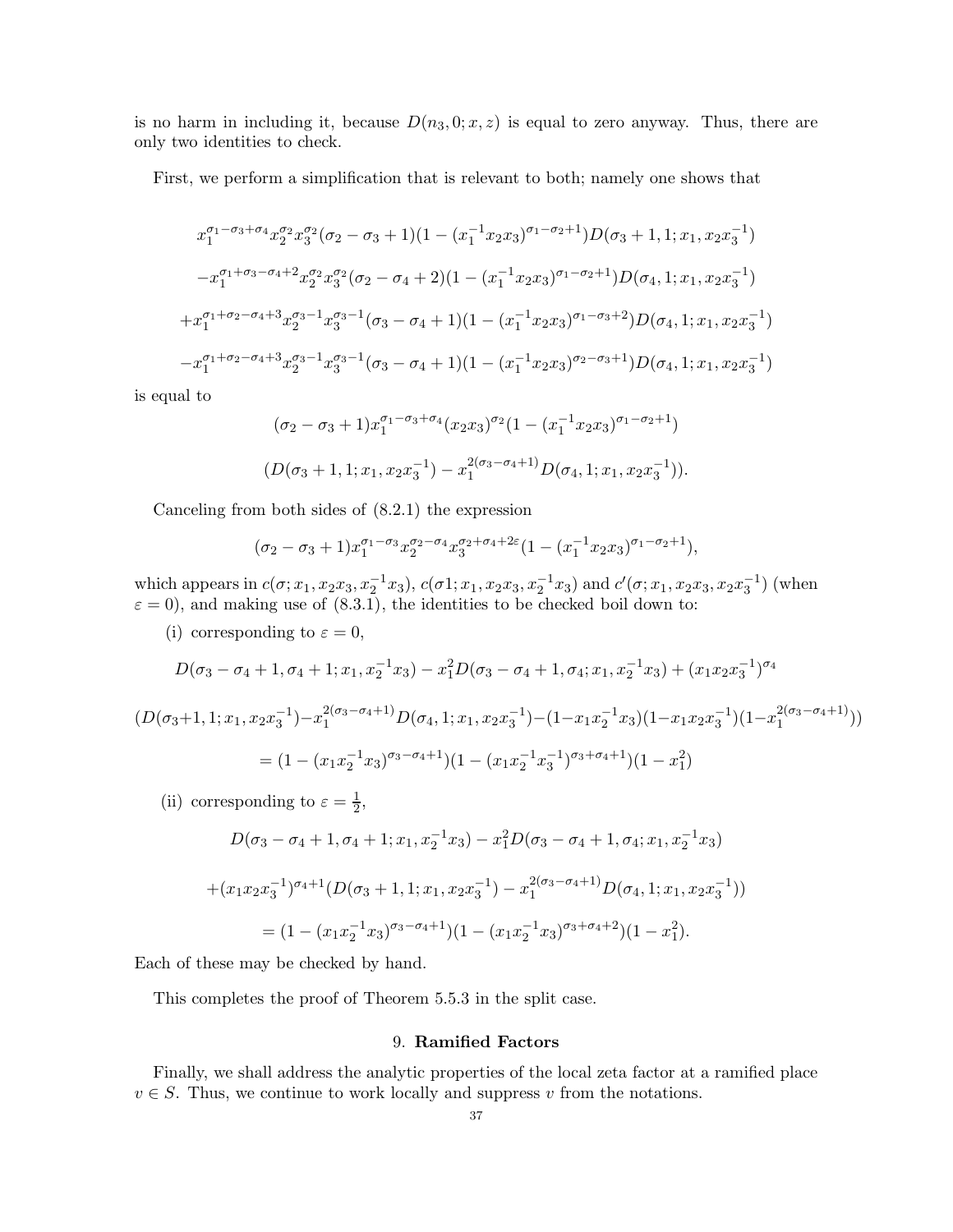9.1. The local zeta integral. Recall that:

 $S_E$  JK  $JU_{-\alpha}$ 

$$
Z(\varphi, \Phi, f, \underline{s}) = \int_{V'_E(F)\backslash G_E(F)} W_{V'_E, \psi}(g \cdot \varphi) \cdot \overline{L_{\chi_0}(g \cdot f)} \cdot \widehat{\Phi_s}(g) dg
$$
  
(9.1.1)  

$$
= \int_{V'_E(F)\backslash G_E(F)} \int_{U_{-\alpha}(F)} W_{V'_E, \psi}(g \cdot \varphi) \cdot \overline{L_{\chi_0}(g \cdot f)} \cdot \psi(u) \cdot \Phi_s(ug) du dg
$$
  
(9.1.2)  

$$
= \int_{G} \int_{V'} \int_{V'} W_{V'_E, \psi}(tk \cdot \varphi) \cdot \overline{L_{\chi_0}(tk \cdot f)} \cdot \psi(u) \cdot \Phi_s(utk) \cdot \delta_{B'_E}(t)^{-1} du dk dt.
$$

In this section, by the local zeta integral  $Z(\varphi, \Phi, f, \underline{s})$ , we mean this last integral (9.1.2).

Assuming absolute convergence of (9.1.2), the manipulations above would be justified and we can collapse the two integrals in (9.1.1) to get:

$$
\begin{split} &Z(\varphi,\Phi,f,\underline{s})\\ =&\int_{N_E(F)\backslash G_E(F)} W_{V'_E,\psi}(g\cdot\varphi)\cdot\overline{L_{\chi_0}(g\cdot f)}\cdot\Phi_s(g)\,dg\\ =&\int_{V_E(F)\backslash G_E(F)} \Phi_{\underline{s}}(g)\cdot\left(\int_{U_\alpha} W_{V'_E,\psi}(ug\cdot\varphi)\cdot\overline{L_{\chi_0}(ug\cdot f)}\,du\right)\,dg\\ =&\int_K \Phi(k)\left(\int_{S_E}\chi_{\underline{s}}(t)\cdot\delta_{B_E}(t)^{-1}\cdot\int_{U_\alpha} W_{V'_E,\psi}(utk\cdot\varphi)\cdot\overline{L_{\chi_0}(utk\cdot f)}du\,dt\right)\,dk. \end{split}
$$

Setting  $Y(\varphi, f, \underline{s}, k)$  to be the inner integral, we would have

$$
Z(\varphi, \Phi, f, \underline{s}) = \int_K \Phi(k) \cdot Y(\varphi, f, \underline{s}, k) \, dk
$$

The above formal manipulation is justified by the following proposition, which is the main result of this section:

**Proposition 9.1.3.** (i) The local zeta integral  $Z(\varphi, \Phi, f, \underline{s})$  (i.e. the integral (9.1.2)) converges absolutely for  $\underline{s} \in \Omega_R$  (cf. (2.6)) when R is sufficiently large. In particular,  $Y(\varphi, f, \underline{s}, k)$ converges absolutely in  $\Omega_R$  as well, and we have

$$
Z(\varphi, \Phi, f, \underline{s}) = \int_K \Phi(k) \cdot Y(\varphi, f, \underline{s}, k) \, dk
$$

for  $s \in \Omega_R$ .

.

(ii) Both  $Y(\varphi, f, \underline{s}, -)$  and  $Z(\varphi, \Phi, f, \underline{s})$  admit meromorphic continuation to the whole of  $\mathbb{C}^{r-1}$  where  $r = rank_F(G_E)$ .

(iii) For a fixed  $s_0 \in \mathbb{C}^{r-1}$ , there is a choice of  $\varphi$ ,  $\Phi$  and f such that  $Z(\varphi, \Phi, f, \underline{s})$  is holomorphic at  $s_0$  and non-zero there.

As a consequence, we have:

Corollary 9.1.4. The partial Spin L-function  $L^{S}(\underline{s}, \pi, V_{\text{Spin},E})$  admits meromorphic continuation to  $\mathbb{C}^{r-1}$ .

The rest of this section is devoted to the proof of the proposition.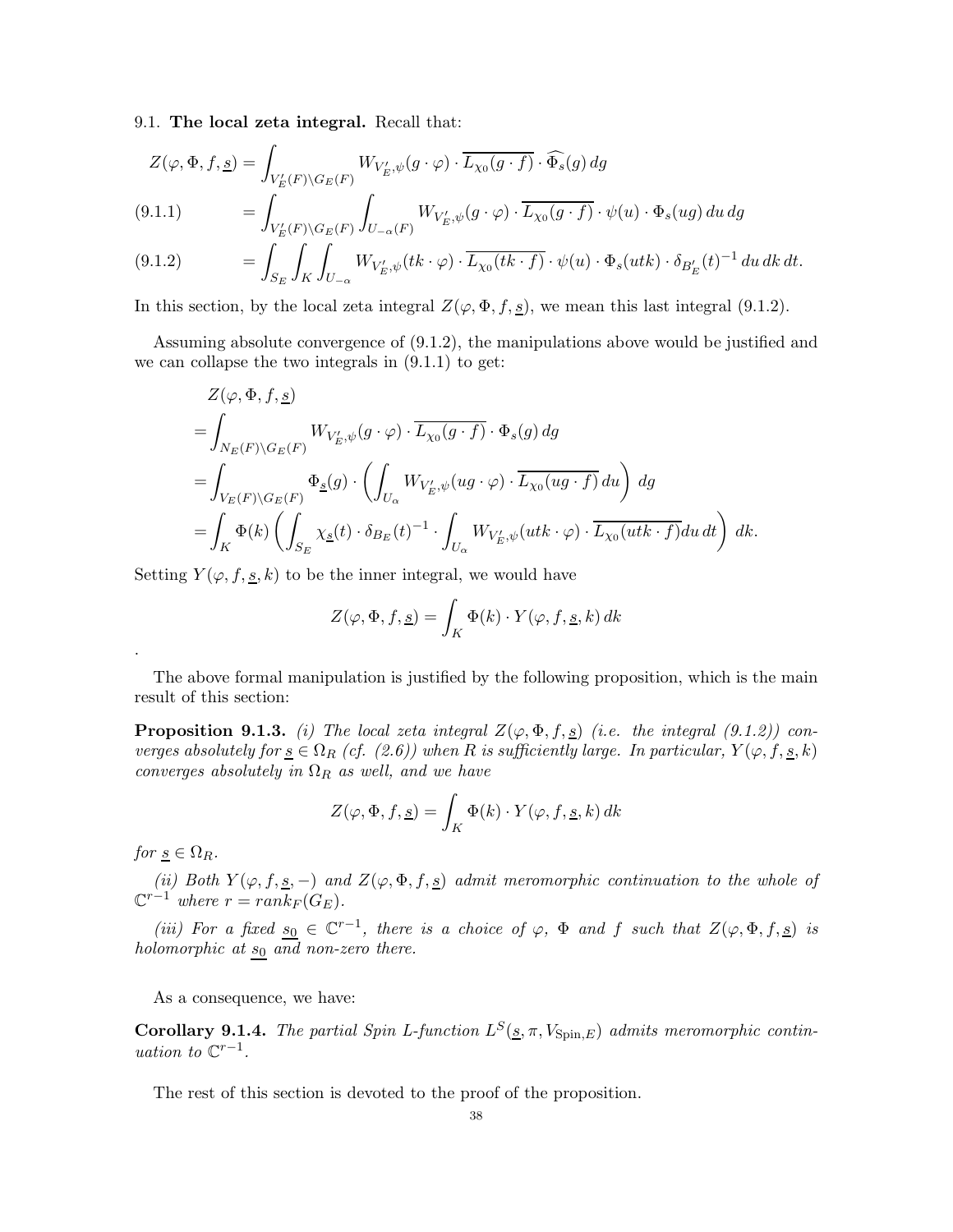9.2. Asymptotics of functions. With  $r = rank_F(G_E)$ , we identify  $S_E(F)$  with  $(F^{\times})^r$  using the fundamental coweights  $\{\mu'_i\}$  as described in (5.1). We first note the following lemmas:

**Lemma 9.2.1.** There are finitely many finite functions  $\xi_i$  on  $(F^{\times})^r$  such that for any  $\varphi \in \pi$ , one can find Schwarz-Bruhat functions  $\varphi_i$  (depending on  $\varphi$ ) on  $F^r \times K$  satisfying

$$
W_{V'_{E},\psi}(tk\cdot\varphi)=\sum_{i}\varphi_{i}(t,k)\cdot\xi_{i}(t).
$$

This lemma is well-known. See [JS, §4, Props. 1 and 3] and [S, §4, Thm. 1]. We have a similar lemma for the asymptotics of the linear functional  $L_{\chi_0}$  on the minimal representation.

**Lemma 9.2.2.** There are finitely many finite functions  $\eta_i$  on  $(F^{\times})^r$  such that given any  $f \in \Pi_E$ , one can find Schwarz-Bruhat functions  $f_i$  on  $F \times K$  satisfying

$$
L_{\chi_0}(tk \cdot f) = \sum_i f_i(t_0, k) \cdot \eta_i(t).
$$

*Proof.* This follows from the construction of the linear functional  $L_{\chi_0}$  described in the proof of Prop. 3.4.1. Indeed, if  $L'_E U'_E$  is the 3-step parabolic containing  $B'_E$ , then  $L_{\chi_0}$  was described as the composition of an  $U_E'$ -invariant map to a representation  $\sigma$  of  $L_E'$  followed by the Whittaker functional on  $\sigma$ . Thus the lemma follows by the analog of the previous lemma for Whittaker functions on  $L_E$ .

9.3. **Proof of Prop.** 9.1.3(i). We are now ready to prove Prop. 9.1.3(i), i.e. that the integral

$$
\int_{K} \int_{S_{E}} \int_{U_{-\alpha}} |W_{V'_{E},\psi}(tk \cdot \varphi)| \cdot |\overline{L_{\chi_{0}}(tk \cdot f)}| \cdot |\Phi_{s}(utk)| \cdot \delta_{B'_{E}}(t)^{-1} du dt dk
$$

converges when  $s \in \Omega_R$  with  $R \gg 0$ .

If we commute t across u in the above integral and change variables in  $u$ , as we did in the calculation before Prop. 5.5.2, we see that we need to prove the convergence of

$$
\int_K \int_{S_E} |W_{V'_E, \psi}(tk \cdot \varphi)| \cdot |\overline{L_{\chi_0}(tk \cdot f)}| \cdot \delta_{\underline{s}}(t)^{-1} \cdot \left( \int_{U_{-\alpha}} |\Phi_{\underline{s}}(uk)| du \right) dt dk
$$

where  $\delta_{\underline{s}}$  is an explicit character of t which can be read off from the computation before Prop. 5.5.2.

Now the integral over  $U_{-\alpha}$  is a standard intertwining operator which converges in  $\Omega_R$  for  $R \gg 0$  and defines a smooth function of k. On the other hand, the convergence of the integrals over  $S_E$  and K follows from Lemmas 9.2.1 and 9.2.2. This proves Prop. 9.1.3(i).

9.4. **Proof of Prop. 9.1.3(ii).** To prove meromorphic continuation, we first note:

**Lemma 9.4.1.** (i) When  $\underline{s} \in \Omega_R$  with  $R \gg 0$ , the integral defining  $\Phi_{\underline{s}}(g)$  converges absolutely.

(ii) It admits a holomorphic continuation to  $\mathbb{C}^{r-1}$ .

(iii) Moreover, there are finitely many finite functions  $\chi_{s,i}$  on  $(F^{\times})^r$  depending holomorphically on s such that for any flat section  $\Phi_s$ , one can find Schwartz-Bruhat functions  $\phi_{s,i}$ on  $(F^{\times})^{r-1} \times K$  depending holomorphically on <u>s</u> satisfying

$$
\widehat{\Phi}_{\underline{s}}(t) = \sum_{i} \phi_{\underline{s},i}(t_1, ..., t_{r-1}, k) \cdot \chi_{\underline{s},i}(t).
$$

The finite functions  $\chi_{\underline{s},i}$  are precisely those which appear in Proposition 5.5.2.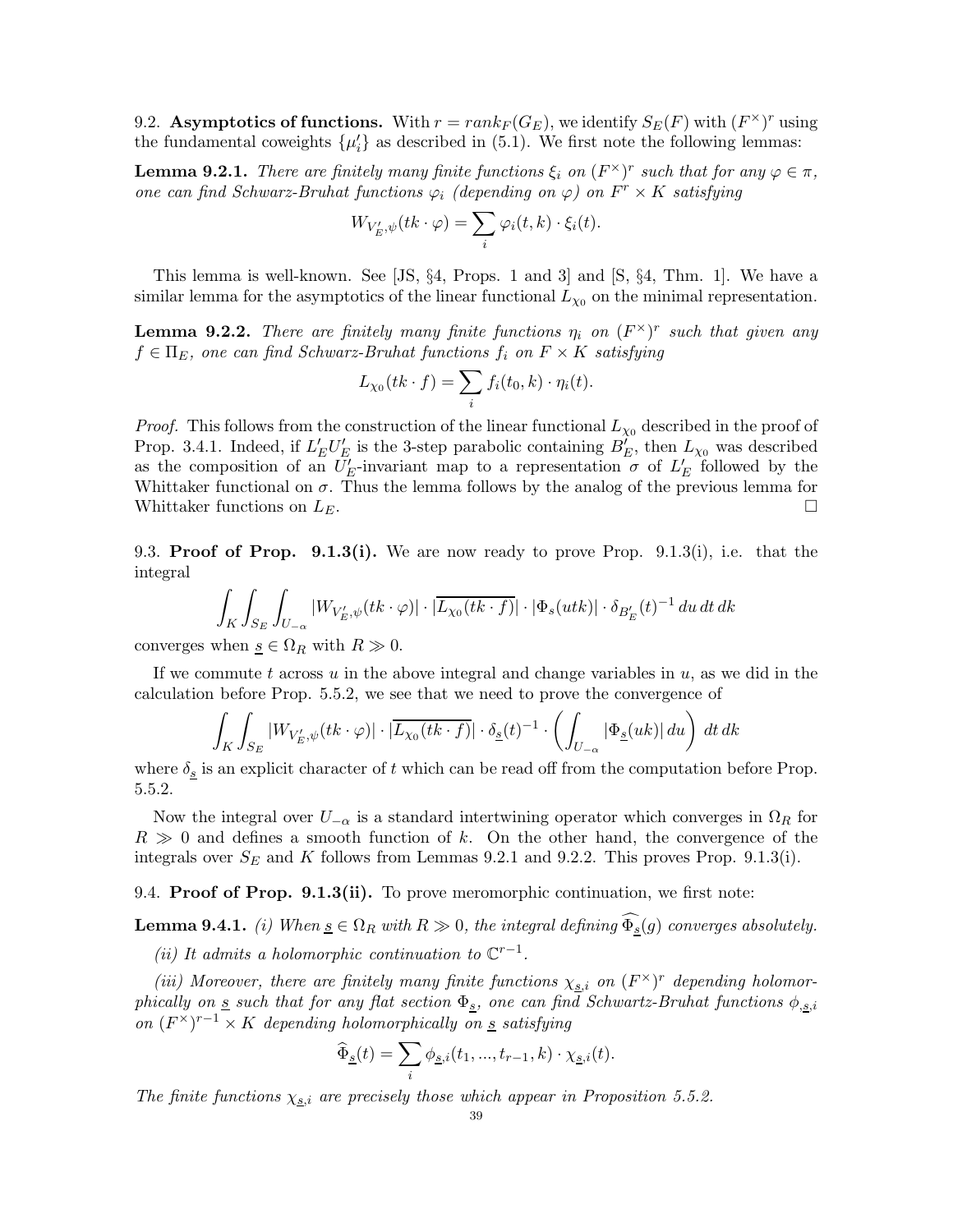*Proof.* (i) The absolute convergence of the integral defining  $\hat{\Phi}_s$  has been addressed in the proof of Prop. 9.1.3(i) above.

(ii) Observe that the value  $\Phi_{\underline{s}}(g)$  is obtained by restricting  $g \cdot \Phi_{\underline{s}}$  to  $M_E$ , thus obtaining a section in a family of principal series of  $M_E$ , followed by applying the Jacquet integral for this family of principal series (which is a Whittaker functional). The desired holomorphic continuation was shown in Jacquet's thesis [J1].

(iii) This follows by an analog of Lemma 9.2.1 with parameters. Such a result is proved in  $[S, §4, Thm. 4]$ , as well as in the recent article  $[J2]$ .

As a consequence of Lemmas 9.2.1, 9.2.2 and 9.4.1, the local zeta integral is equal (for  $s \in \Omega_R$ ) to a sum of various integrals over  $S_E \times K$  of finite functions  $\xi_i$  on  $S_E$  against Schwarz-Bruhat functions  $\phi_i$  on  $F^r \times K$ . If the Schwarz functions  $\phi_i$  are independent of s, the meromorphic continuation of this type of integrals is well-known (cf. [JS, §3]). Indeed, in the p-adic case, the integral is easily seen to be equal to a rational function in  $q^{-s_i}$ . For a general local field, it was shown in [JS, §3] that the resulting meromorphic function is the product of various abelian L-functions (which are independent of the  $\phi_i$ 's) and an entire function depending on the  $\phi_i$ 's.

Now in our case, the Schwarz functions  $\phi_i$  do depend holomorphically on  $s$  (via Lemma 9.4.1). The meromorphic continuation of our integrals then follows from the case discussed in the previous paragraph and [J2, Lemma 1, Pg. 377]. This proves the meromorphic continuation of  $Z(\varphi, \Phi, f, \underline{s})$ . The same argument gives the meromorphic continuation of the integral Y; one simply omits the integration over K. This proves Prop.  $9.1.3(i)$ .

9.5. Proof of Prop. 9.1.3(iii). Recall that

$$
Z(\varphi, \Phi, f, \underline{s}) = \int_K \Phi(k) \cdot Y(\varphi, f, \underline{s}, k) \, dk.
$$

The function  $\Phi$  is an arbitrary smooth function on K subject to the condition that

$$
\Phi(lk) = \Phi(k) \quad \text{for all } l \in K \cap Q_E(F).
$$

The function  $Y(\varphi, f, g, k)$  on K is easily seen to be left invariant under  $K \cap U_F(F)$ . Thus to show that data can be chosen to ensure the non-vanishing of  $Z(\varphi, \Phi, f, g)$  at  $\underline{s} = s_0$ , we need to show that the integral

$$
Y'(\varphi, f, \underline{s}) = \int_{K \cap L_E(F)} Y(\varphi, f, \underline{s}, l) \, dl
$$

is non-zero for some choices of f and  $\varphi$ . Note that since Y has meromorphic continuation to  $\mathbb{C}^{r-1}$ , so does the integral Y'.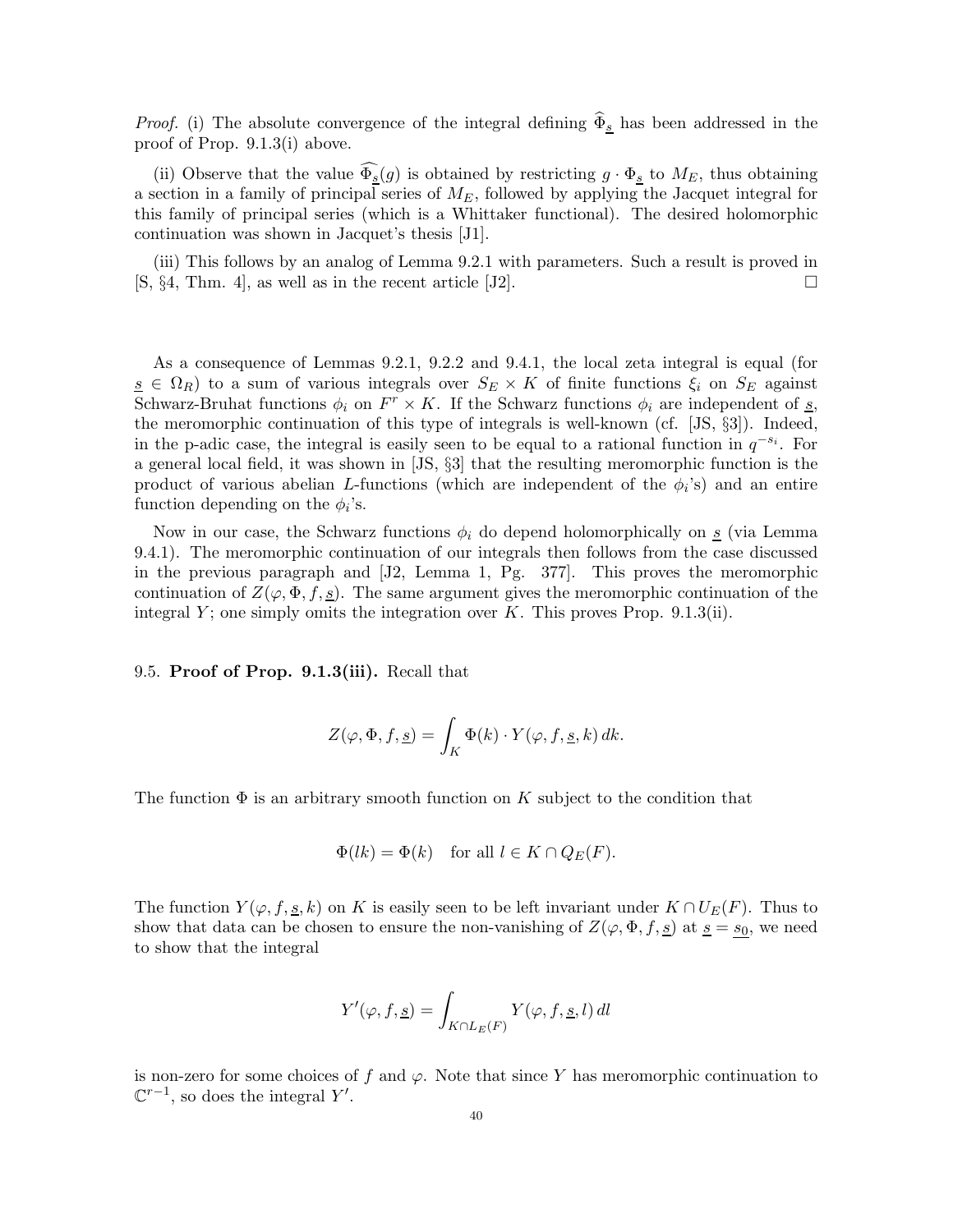Now we are going to massage the expression for  $Y'$  as follows:

$$
\begin{split} &Y'(\varphi,f,\underline{s})\\ =&\int_{K\cap L_E}\left(\int_{S_E}\int_{U_\alpha}\chi_{\underline{s}}(t)\cdot\delta_{B_E}(t)^{-1}\cdot W_{V'_E,\psi}(utk\cdot\varphi)\cdot\overline{L_{\chi_0}(utk\cdot f)}\,du\,dt\right)\,dk\\ =&\int_{U_\beta\backslash L_E}\int_{U_\alpha}\chi_{\underline{s}}(l)\cdot\delta_{Q_E}(l)^{-1}\cdot W_{V'_E,\psi}(ul\cdot\varphi)\cdot\overline{L_{\chi_0}(ul\cdot f)}\,du\,dl\\ =&\int_{T_E}\int_{U_{-\beta}}\int_{U_\alpha}\chi_{\underline{s}}(t)\cdot\delta_{Q_E}(t)^{-1}\cdot W_{V'_E,\psi}(u_\alpha u_{-\beta}t\cdot\varphi)\cdot\overline{L_{\chi_0}(u_\alpha u_{-\beta}t\cdot f)}\,du_\alpha\,du_{-\beta}\,dt. \end{split}
$$

In the above, to obtain the second equality, we have used the Iwasawa decomposition for  $L<sub>E</sub>$ , and to obtain the last equality, we have used the Bruhat decomposition to replace the integral over  $U_\beta \backslash L_E$  by the integral over the open dense subset  $U_{-\beta} \cdot T_E$ .

Now the above manipulations are initially valid for  $s \in \Omega_R$  (with  $R \gg 0$ ), where the integral on the RHS of the last equality converges absolutely. However, we shall presently show that for suitable choices of f, this integral admits meromorphic continuation to  $\mathbb{C}^{r-1}$ .

Let us write the torus  $T_E$  as  $T_0 \times T_1$ , where  $T_0 \cong F^\times$  via the coweight  $\mu'_0$ , and  $T_1 \cong E^\times$ via the coweights  $\{\mu'_1, \mu'_2, \mu'_3\}$ . Correspondingly, we shall write the torus element t as  $t_0t_1$ . If we conjugate  $t_1$  to the left across  $u_{\alpha}u_{-\beta}$ , and change variables, we see that

$$
Y'(\varphi, f, \underline{s}) = \int_{T_0} \int_{T_1} \int_{U_{\alpha} \times U_{-\beta}} \mu_{\underline{s}}(t_0 t_1) \cdot W_{V'_E, \psi}(t_1 u_{\alpha} u_{-\beta} t_0 \cdot \varphi) \cdot \overline{L_{\chi_0}(t_1 u_{\alpha} u_{-\beta} t_0 \cdot f)} du_{\alpha} du_{-\beta} dt_0 dt_1,
$$

where  $\mu_{\underline{s}}$  is the resulting character of  $T_E$  after these manipulations.

At this point, we need the following lemma which gives an alternative construction of the functional  $L_{\chi_0}$  on the minimal representation  $\Pi_E$ .

**Lemma 9.5.1.** Let  $P'' = M''N''$  be the Heisenberg parabolic subgroup of  $G_E$  so that the center of  $N''$  is  $Z'' = U_{\alpha'_0} = U_{3\alpha+\beta}$ . Let  $P''_{ss} = M''_{ss}N''$  be the derived group of  $P''$ . The unique irreducible representation of the Heisenberg group  $N''$  with central character  $\psi$  can be realized on  $\mathcal{S}(U_\alpha \times U_{-\beta}) = \mathcal{S}(E \times F)$  and this representation extends uniquely to the Weil representation  $\omega_{\psi}$  of  $P''_{ss}$ .

(i) There is a  $P''$ -equivariant injective map

$$
\iota:\Pi_E\longrightarrow Ind_{P''_{ss}}^{P''}\omega_\psi.
$$

(ii) We may realize the latter induced representation on the space of smooth functions on  $T_0 \cong F^\times$  taking values in  $\mathcal{S}(U_\alpha \times U_{-\beta})$ . Thus a function in this space may be denoted by  $\phi(t_0; u_\alpha, u_{-\beta})$ . Moreover, the image of  $\iota$  contains  $\mathcal{S}(T_0) \otimes \mathcal{S}(U_\alpha \times U_{-\beta})$ .

(iii) The linear functional  $L_{\chi_0}$  is given by

$$
L_{\chi_0}(f) = \iota(f)(1;0,0)
$$

for  $f \in \Pi_E$ . Thus, we have:

$$
L_{\chi_0}(t_1 u_\alpha u_{-\beta} t_0 \cdot f) = \chi(t_1) \cdot \iota(f)(t_0; u_\alpha, u_{-\beta}),
$$

where  $\chi$  is a character of  $T_1$  which we will not make explicit here.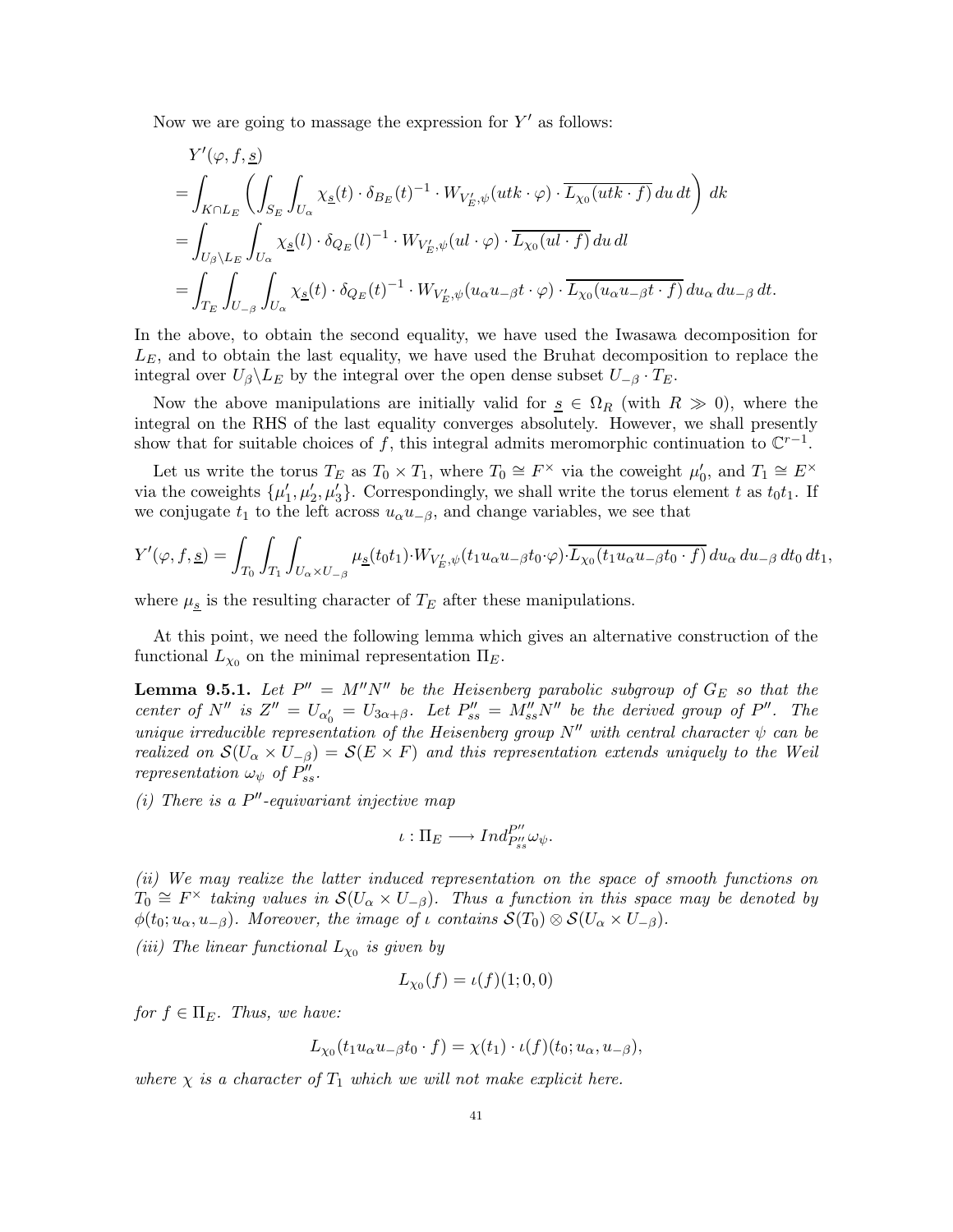Proof. We shall give a sketch of the proof. The statements (i) and (ii) follow from the very construction of the minimal representation (cf.  $[K]$  and  $[GS]$ ). To deduce (iii), we observe that via Frobenius reciprocity,  $\iota$  gives a  $P''_{ss}$ -equivariant map (the local Fourier-Jacobi map)

$$
FJ_{\psi}:\Pi_E\longrightarrow \mathcal{S}(U_{\alpha}\times U_{-\beta}).
$$

This is explicitly described by

$$
FJ_{\psi}(f)(u_{\alpha}, u_{-\beta}) = \iota(f)(1; u_{\alpha}, u_{-\beta}).
$$

In the p-adic case, this is in fact the unique such map, since  $(\Pi_E)_{Z'',\psi} \cong \omega_{\psi}$ . If we let

$$
R = \langle Z'', U_{3\alpha+2\beta}, U_{2\alpha+\beta}, U_{\alpha+\beta} \rangle \subset N_E,
$$

then the composition of  $FJ_{\psi}$  with evaluation at  $(0,0)$  gives a linear functional l on  $\Pi_E$ satisfying

$$
l(r \cdot f) = \chi_0(r) \cdot l(f).
$$

In the p-adic case, we have  $(\omega_{\psi})_{R,\chi_0} \cong \mathbb{C}$ , so that

$$
(\Pi_E)_{R,\chi_0}\cong\mathbb{C}.
$$

Thus,  $l = L_{\chi_0}$  up to scaling. The archimedean case can be finessed from this by a global argument using weak approximation; we omit the details.  $\Box$ 

In view of the lemma, we have

$$
(9.5.2) \quad Y'(\varphi, f, \underline{s}) = \int_{T_0} \int_{U_\alpha \times U_{-\beta}} \overline{\iota(f)(t_0; u_\alpha, u_{-\beta})} \cdot \mu_{\underline{s}}(t_0) \cdot Y''(u_\alpha u_{-\beta} t_0 \cdot \varphi, \underline{s}) \, du_\alpha \, du_{-\beta} \, dt_0,
$$

where

$$
Y''(\varphi, \underline{s}) = \int_{T_1} \mu_{\underline{s}}(t_1) \cdot \chi(t_1) \cdot W_{V'_E, \psi}(t_1 \cdot \varphi) dt_1.
$$

Now as we noted in the proof of Prop. 9.1.3(ii) (after the proof of Lemma 9.4.1), an integral of the type defining  $Y''(\varphi, \underline{s})$  (i.e. the Mellin transform of a Whittaker function) admits meromorphic continuation to  $\mathbb{C}^{r-1}$  (cf. [JS, §3]). Further, at a point  $s_0$  of holomorphy, one can show that the linear functional  $\varphi \mapsto Y''(\varphi, \underline{s_0})$  is continuous. Thus the map  $(t_0, u_\alpha, u_{-\beta}) \mapsto$  $Y''(t_0u_\alpha u_{-\beta}\cdot\varphi, \underline{s})$  defines a smooth function.

Now by Lemma 9.5.1(ii), we may take  $f$  so that

$$
\iota(f)(t_0; u_{\alpha}, u_{-\beta}) = f_0(t_0) \cdot f_1(u_{\alpha}, u_{-\beta})
$$

for arbitrary  $f_0 \in C_c^{\infty}(T_0)$  and  $f_1 \in C_c^{\infty}(U_\alpha \times U_{-\beta})$ . Thus, the integrals over  $T_0$  and  $U_\alpha \times U_{-\beta}$ converges absolutely and the equation  $(9.5.2)$  gives the meromorphic continuation of Y'.

By the above discussion, we see that if  $Y'(\varphi, f, \underline{s})$  vanishes for all choices of f, then  $Y''(\varphi, \underline{s})$ vanishes for all choices of  $\varphi$ . We are thus reduced to showing that there exists  $\varphi$  such that

$$
\int_{T_1} W_{V'_E, \psi}(t_1 \cdot \varphi) \cdot \mu_{\underline{s}}(t_1) \cdot \chi(t_1) dt_1
$$

is absolutely convergent for all s and non-zero for a particular s. For this, we take  $\phi \in$  $\mathcal{S}(U_{-\alpha}) = \mathcal{S}(E)$  and replace  $\varphi$  by

$$
\phi * \varphi = \int_{U_{-\alpha}} \phi(u) \cdot \pi(u) \varphi du.
$$

Then

$$
W_{V'_E, \psi}(t_1 \cdot (\phi * \varphi)) = \widehat{\phi}(t_1) \cdot W_{V'_E, \psi}(t_1 \cdot \varphi)
$$
  
42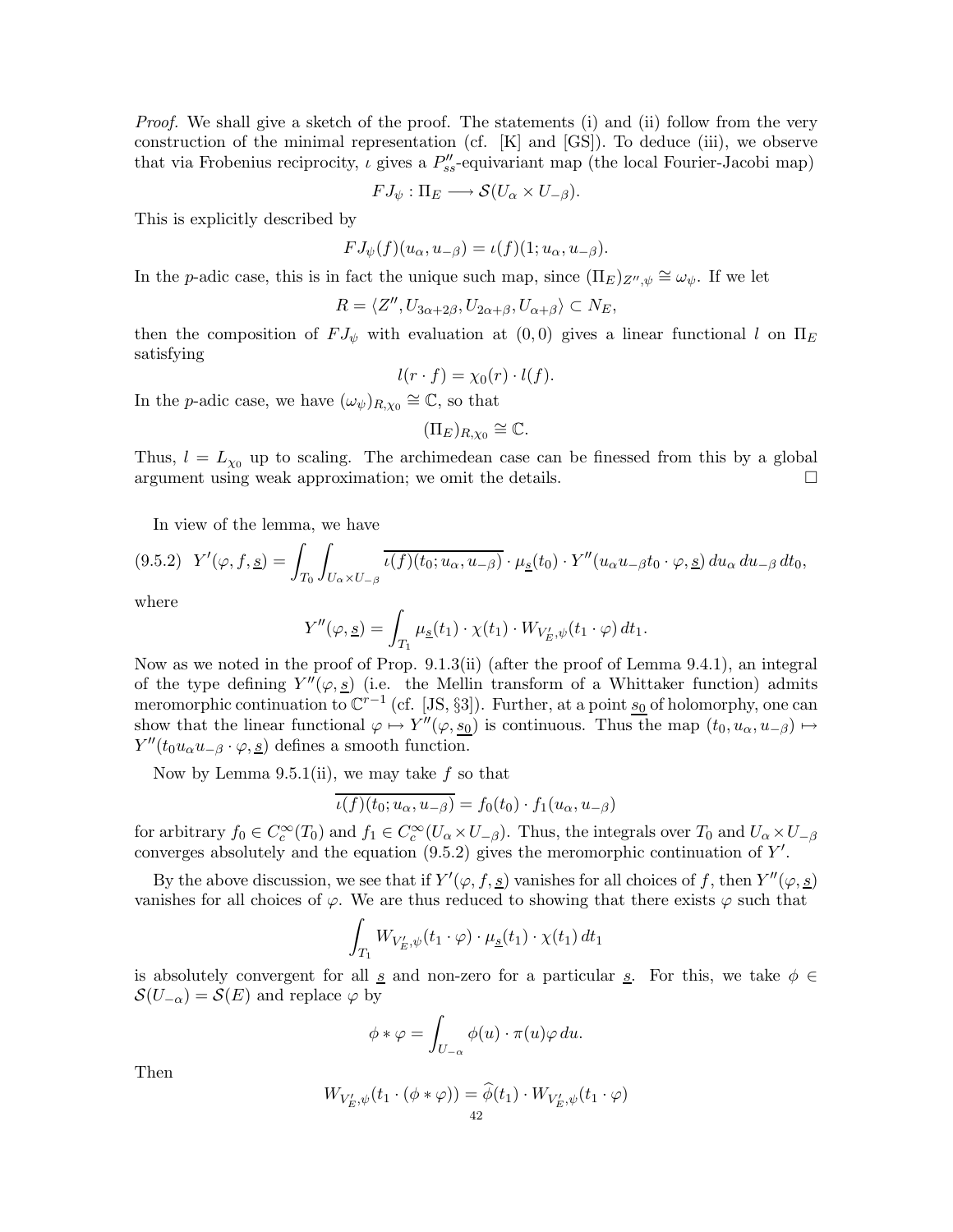where  $\hat{\phi}$  is the Fourier transform of  $\phi$ . We may choose  $\phi$  so that  $\hat{\phi}$  is an arbitrary compactly supported function. Then, for a suitable choice of such a  $\phi$ , the integral over  $T_1$  converges absolutely for all  $\underline{s}$  and can be arranged to be non-zero for any given  $s_0$ .

This completes the proof of Prop. 9.1.3(iii).

#### 10. Polynomial Invariants

In the case of split groups, Ginzburg has observed that all L-functions  $L(s, \pi, \rho)$  which are known to be representable by some Rankin-Selberg integrals have the property that the representation  $(\rho, V)$  of <sup>L</sup>G has the property that  $\mathbb{C}[V]^{L_G}$  is a polynomial ring. This observation appears, for example, in [GH2] (where the word "split" was mistakenly omitted). Ginzburg has confirmed in private communication that his observation does not address the non-split cases.

In any case, the referee of this paper suggested that we investigate if Ginzburg's observation remains valid in our case. Thus, we shall describe briefly the algebras of  $\overline{L}G^0$ - and  $L$  $G$ invariant polynomials on

$$
V_{\text{Spin}} = V_{\mu_1} \oplus V_{\mu_2} \oplus V_{\mu_3}.
$$

For each *i*, there is a (unique up to scaling) nondegenerate quadratic form  $Q_i$  on  $V_{\mu_i}$  which is fixed by  ${}^L G^0$ . We may normalize these so that the action of  $S_3$  permutes them. It is well-known that

$$
\mathbb{C}[V_{\mu_i}]^{LG^0} = \mathbb{C}[Q_i].
$$

In addition, there is an <sup>L</sup>G<sup>0</sup>-invariant trilinear linear form R (unique up to scaling) on  $V_{\mu_1} \times$  $V_{\mu_2} \times V_{\mu_3}$ . In fact, one can show that  $\mathbb{C}[V_{\text{Spin}}]^{L_G}$  is the polynomial algebra generated by these four elements, as may be deduced from the local computations when  $E = F \times F \times F$ .

In fact, using the geometric description of  $V_{\text{Spin}}$  in  $(2.8)$ , one can write down the above invariants easily. If  $(x_1, x_2, x_3) \in V_{\text{Spin}} = \mathbb{O}^3$ , then for  $i = 1, 2, 3$ , we have:

$$
Q_i(x_1, x_2, x_3) = N(x_i)
$$
 and  $R(x_1, x_2, x_3) = Tr(x_1x_2x_3).$ 

From this description, it is easy to verify that the  $Q_i$ 's are permuted by  $S_3$  whereas R is fixed by  $S_3$ . For example, when  $\sigma$  is the transposition such that

$$
\sigma: (x_1, x_2, x_3) \mapsto (\overline{x_2}, \overline{x_1}, \overline{x_3}),
$$

then

$$
R(\sigma(x_1, x_2, x_3)) = Tr(\overline{x_2 x_1 x_3}) = Tr(x_3 x_1 x_2) = R(x_1, x_2, x_3).
$$

So for example,

$$
\mathbb{C}[V_{\text{Spin}}]^{\text{Spin}_8 \rtimes S_3} = \mathbb{C}[\Sigma_1, \Sigma_2, \Sigma_3, R]
$$

where the  $\Sigma_i$ 's are the elementary symmetric functions in the  $Q_i$ 's.

There are thus four possibilities for  $\mathbb{C}[V_{\text{Spin}}]^L$  corresponding to the four possibilities for the image of the Galois group in  $S_3$ :

• when  $E = F \times F \times F$ ,

$$
\mathbb{C}[V_{\text{Spin}}]^{LG} = \mathbb{C}[Q_1, Q_2, Q_3, R].
$$

• when  $E = F \times K$ ,

$$
\mathbb{C}[V_{\text{Spin}}]^{LG} = \mathbb{C}[Q_1, Q_2 + Q_3, Q_2 Q_3, R].
$$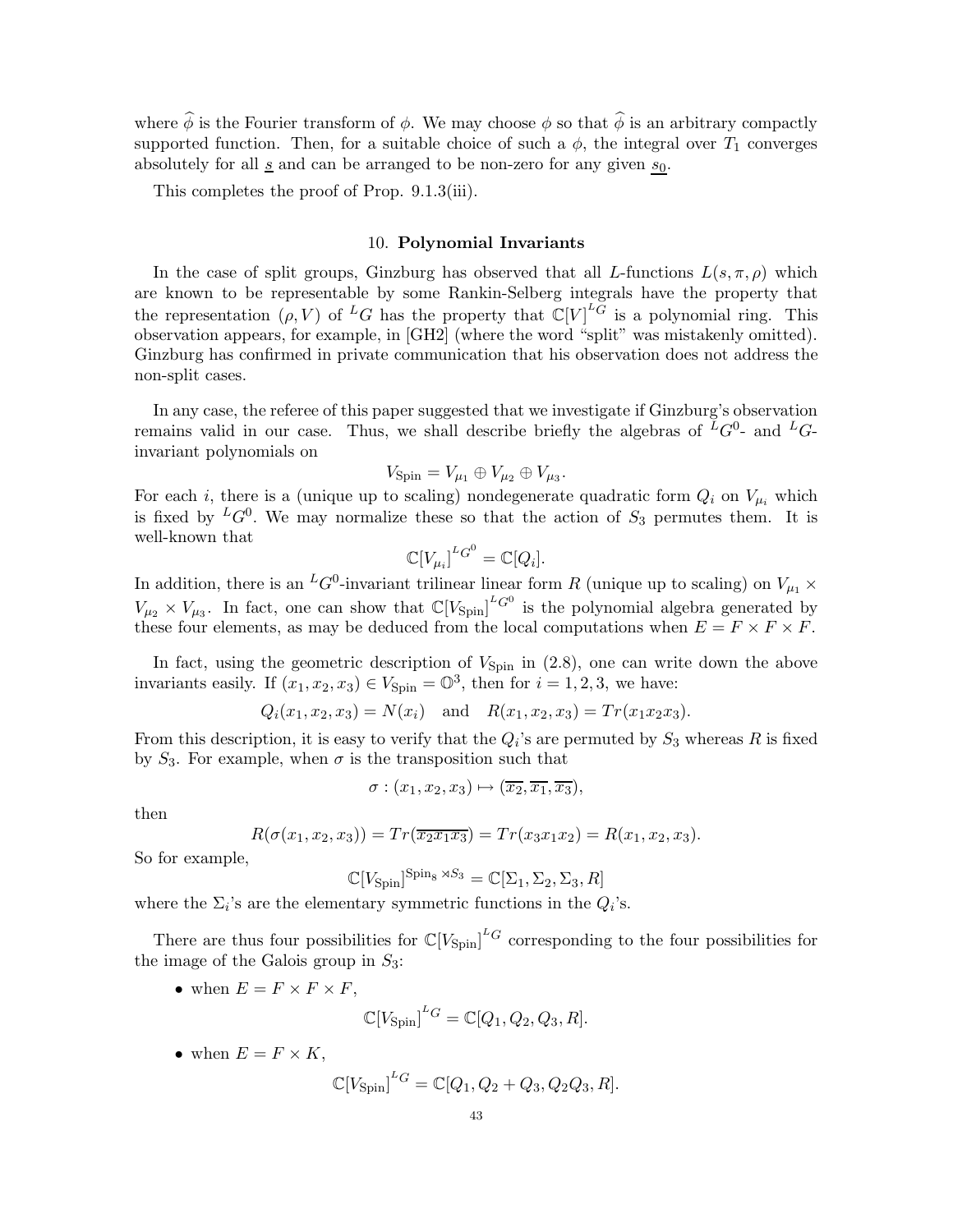• when  $E$  is Galois cubic,

$$
\mathbb{C}[V_{\text{Spin}}]^{L_G} = \mathbb{C}[Q_1, Q_2, Q_3]^{A_3}[R],
$$

where  $\mathbb{C}[Q_i]^{A_3}$  is the direct sum of the symmetric and skew-symmetric polynomials in the  $Q_i$ 's.

• when  $E$  is non-Galois cubic,

$$
\mathbb{C}[V_{\text{Spin}}]^{L_G} = \mathbb{C}[\Sigma_1, \Sigma_2, \Sigma_3, R].
$$

Observe that  $\mathbb{C}[V_{\text{Spin}}]^{L}$  is a polynomial ring except when E is Galois cubic. This suggests that, if Ginzburg's observation were to extend to the non-split case, it is the  ${}^L G^0$ -invariants, rather than the  ${}^L G$ -invariants, that should play a role.

#### 11. Appendix: Tensor Products and Universal Characters

In this section, all groups are over  $\mathbb{C}$ , so the " $\mathbb{C}$ "'s are suppressed throughout. Thus  $GL_n$  means  $GL_n(\mathbb{C})$ , etc. For G a connected reductive Lie group, let  $R(G)$  denote the representation ring of G. Our primary goal here is to give an exposition of some of the results in [B-K-W] from a point of view akin to that of [K-T].

It is perhaps worthwhile to comment on a potential source of confusion: the relationship between highest weights and partitions (i.e., nonincreasing sequences of integers of finite length). For classical groups there is a natural identification between a subset of the set of partitions (those with a number of parts bounded suitably in terms of the group) and a subset of the set of weights (for example, for  $Spin_{2n+1}$ , the weights which factor through the projection to  $SO_{2n+1}$ ). Greek letters,  $\lambda, \mu, \nu$ , etc., are hence used for both partitions and weights. One must therefore be a bit careful about what " $\lambda$ " is in any given sentence: is it a partition, which may have too many parts, and hence not be a weight, or is it a weight, which may not lie in the subset parametrized by partitions?

For  $G = GL_n$ , we consider the subring  $R_+(G)$  of "polynomial representations," i.e., representations whose characters are polynomials in the coordinates of an element of the torus. (The character of a general representation being the product of one of these times a power of the inverse of the determinant.) The highest weight of an element of  $R_{+}(G)$  is a partition with at most n parts,  $\lambda$ , the value at  $diag(t_1, \ldots, t_n)$  being  $\prod_{i=1}^n t_i^{\lambda_i}$ . Here, if  $\lambda$  has fewer than  $n$  parts, we add terminal zeros.

Since the map that sends a representation to its character is injective, we shall generally speak in terms of characters, rather than representations. We introduce a little more general notation. For G as above, and  $\lambda$  a dominant weight of G we let  $\Gamma_G(\lambda)$  denote the irreducible finite dimensional representation of G with highest weight  $\lambda$ , and  $\chi_G(\lambda)$  its character.

11.1. Review and Summary. We review the method of universal characters as discussed in [K-T]. For each n, let  $\Lambda_n = R_+(GL_n) = \mathbb{Z}[t_1,\ldots,t_n]^{\mathfrak{S}_n}$ . For  $m > n$ , let  $\tilde{\rho}_{m,n}: \Lambda_m \to \Lambda_n$ be the ring homomorphism that sends  $t_i$  to  $t_i$  if  $i \leq n$  and 0 if  $i > n$ . Then  $(\Lambda_n, \tilde{\rho}_{m,n})$  is a projective system. The projective limit (in the category of  $\mathbb{Z}_{\geq 0}$ -graded algebras),  $\Lambda$ , with maps  $\tilde{\rho}_n$  to each  $\Lambda_n$ , was defined by MacDonald [M] and is called the universal character ring.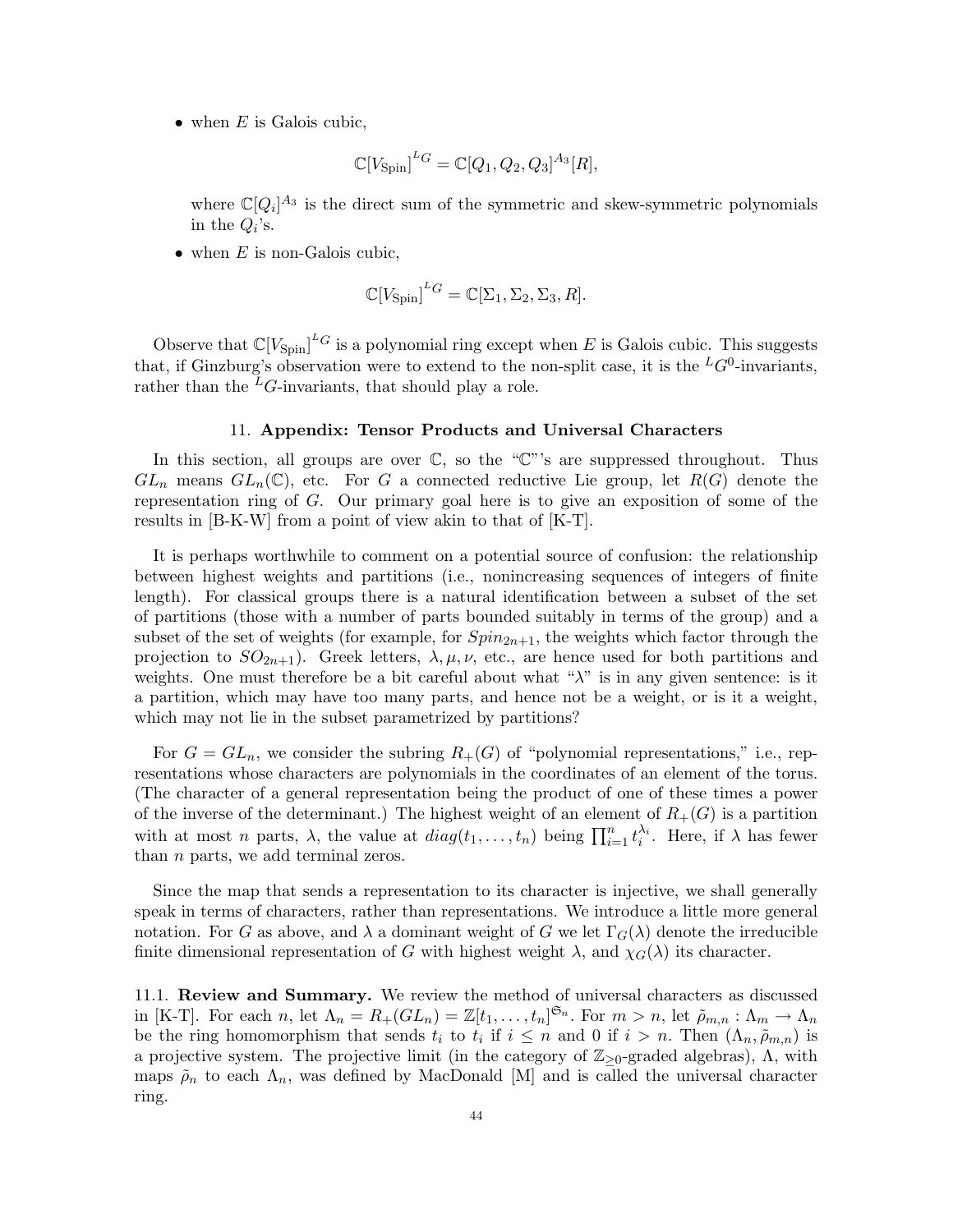For each n, we define the elementary symmetric polynomials,  $e_k^n(t)$  by

$$
\prod_{i=1}^{n}(1+t_ix) = \sum_{k=-\infty}^{\infty} e_k^n(t)x^k.
$$

In particular,  $e_k^n(t) = 0$  if  $k < 0$  or  $k > n$ . Then  $\mathbb{Z}[t_1, \ldots, t_n]^{\mathfrak{S}_n} = \mathbb{Z}[e_1^n, \ldots, e_n^n]$ . Clearly  $\tilde{\rho}_{m,n}(e_k^m) = e_k^n$ , so we get elements  $e_k$  of  $\Lambda$ . Similarly, we consider  $p_i^n$  defined by

$$
\prod_{i=1}^{n} (1 - xt_i)^{-1} = \sum_{i=-\infty}^{\infty} p_i^{n}(t) x^i,
$$

so that  $p_i^n = 0$  for  $i < 0$  but not for i large. Then  $\tilde{\rho}_{m,n}(p_i^m) = p_i^n$ , and so once again we get elements of  $\Lambda$ .

We have the classical determinantal expressions

(11.1.1) 
$$
\chi_{GL_n}(\lambda) = |p_{\lambda_i + i - j}^n| = |e_{\lambda_i' + i - j}^n|.
$$

Here and throughout  $|f(i, j)|$  denotes the determinant of the square matrix whose i, j entry is  $f(i, j)$ , and  $\lambda'$  is the transpose of the partition  $\lambda$ . Note that in each expression, the only dependence of n is the superscripts on the  $p_i$ 's (resp.  $e_i$ 's). In particular, the size of the determinant is equal to the number of nonzero parts of  $\lambda$  (resp.  $\lambda'$ ) and does not depend on n. Making use of these, together with the elements  $p_i, e_i \in \Lambda$  above, we define  $\chi_{GL}(\lambda) \in \Lambda$ . For each n we have the natural projection  $\pi_n : \Lambda \to \Lambda_n$ . Then clearly  $\pi_n(\chi_{GL}(\lambda)) = \chi_{GL_n}(\lambda)$ if  $\lambda$  has at most n parts. What is more, if  $\lambda$  has more than n parts, then the top row of the second determinantal expression in (11.1.1) is all zeros, so that  $\pi_n(\chi_{GL}(\lambda)) = 0$ .

The universal characters  $\chi_{GL}(\lambda)$  are a Z-basis for  $\Lambda$ , and the corresponding structure constants are the Littlewood-Richardson coefficients  $LR^{\lambda}_{\mu,\nu}$ . See [F-H, p. 455-56]. Thus,

$$
\chi_{GL}(\mu)\chi_{GL}(\nu)=\sum_{\lambda}LR_{\mu,\nu}^{\lambda}\chi_{GL}(\lambda),
$$

where the sum is over all partitions  $\lambda$ , whereas

$$
\chi_{GL_n}(\mu)\chi_{GL_n}(\nu)=\sum_{\lambda}LR_{\mu,\nu}^{\lambda}\chi_{GL_n}(\lambda),
$$

where now the sum is only over those partitions with at most  $n$  parts.

We turn now to  $Sp_{2n}$ . Highest weights are once again naturally identified with partitions of length  $\leq n$ . We have

$$
\chi_{Sp_{2n}}(\lambda) = |p_{\lambda_i + i - j}^{2n} + \delta_{j,1} p_{\lambda_i - i - j + 2}^{2n}|,
$$

where  $\delta_{i,j}$  is a Kronecker  $\delta$  and  $p_i^{2n}$  has been restricted from the torus of  $GL_{2n}$  to that of  $Sp_{2n}$ . Once again this is nearly independent of n and allows us to define  $\chi_{Sp}(\lambda) \in \Lambda$ . However, it is no longer true that the determinant simply vanishes when  $\lambda$  has more than n parts. The universal characters  $\chi_{Sp}(\lambda)$  give a second Z-basis for  $\Lambda$ . The corresponding structure constants may be given in terms of the Littlewood-Richardson coefficients, as in [Ko], Theorem 7.5. This has a nice expression if we adopt one of the notational innovations in [B-K-W], namely the definition

(11.1.2) 
$$
\lambda/\zeta := \sum_{\xi} LR_{\zeta,\xi}^{\lambda} \xi.
$$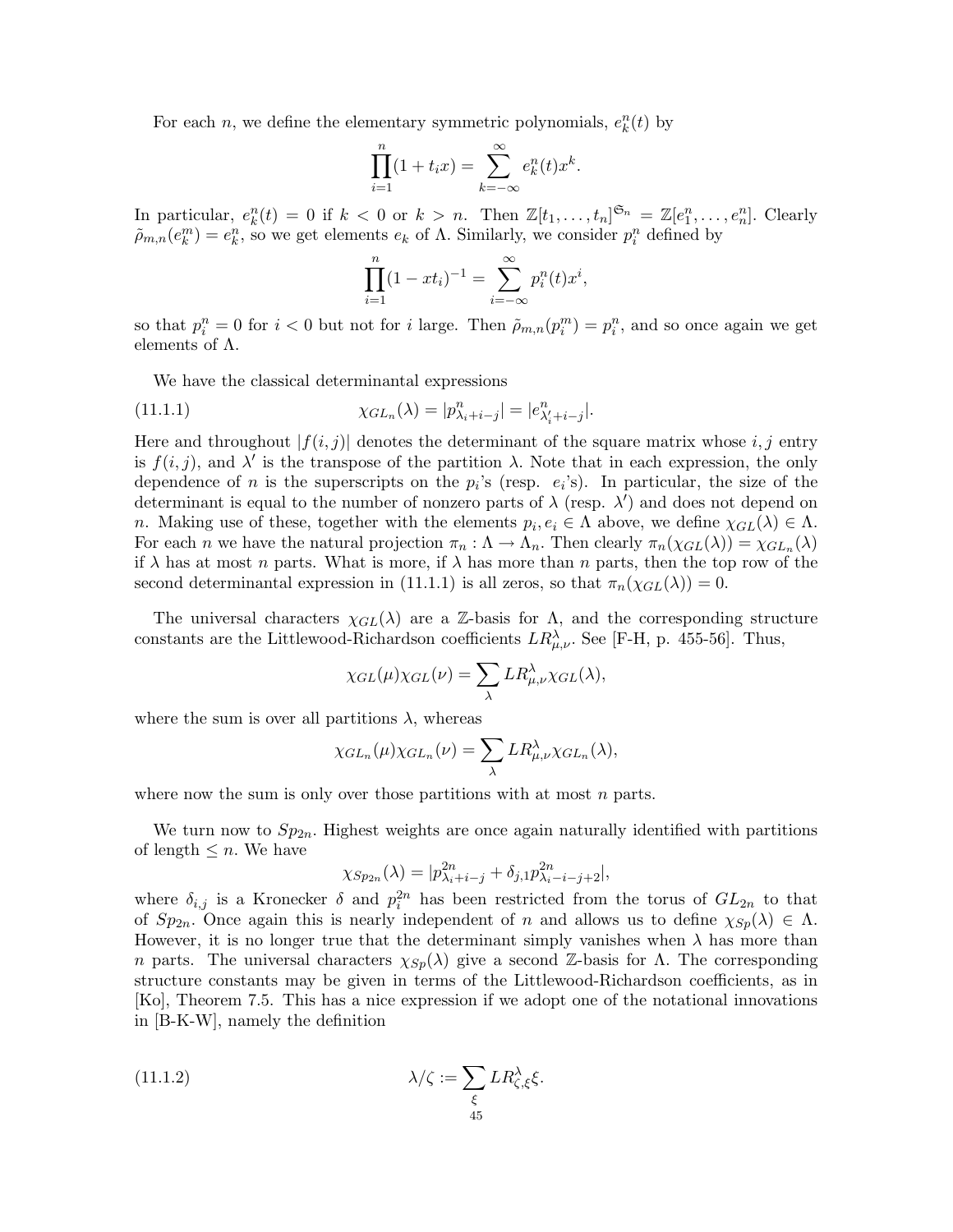Let z, x and  $\ell$  denote the sums of the parts of  $\zeta$ ,  $\xi$  and  $\lambda$  respectively. The coefficient  $LR_{\zeta,\xi}^{\lambda}$ counts the number of ways to add the z boxes to the Young diagram of  $\xi$  (or x to that of  $\zeta$ ) so as to obtain the Young diagram of  $\lambda$ , subject to certain conditions. In particular, it is zero for  $x + z \neq \ell$ , so the above sum is effectively finite, and zero for almost all  $\zeta$ . With this notation, we have

(11.1.3) 
$$
\chi_{Sp}(\lambda)\chi_{Sp}(\mu)=\sum_{\zeta}\chi_{Sp}((\lambda/\zeta)\cdot(\mu/\zeta)),
$$

where the interior product is given by the Littlewood-Richardson rule. Here we extend the definition of  $\chi_{Sp}$  to finite sums of partitions by Z-linearity. Hence

(11.1.4) 
$$
\chi_{Sp_{2n}}(\lambda)\chi_{Sp_{2n}}(\mu) = \pi_{Sp_{2n}}\left(\sum_{\zeta}\chi_{Sp}((\lambda/\zeta)\cdot(\mu/\zeta))\right).
$$

Here  $\pi_{Sp_{2n}}$  is the projection from  $\Lambda$  to  $R(Sp_{2n})$  obtained by projecting to  $\Lambda_{2n} \subset R(GL_{2n})$ and then restricting to  $Sp_{2n}$ . This formula essentially goes back to Littlewood and Newell. Only the interpretation in terms of universal characters is new.

As noted above, it is not the case that  $\pi_{Sp_{2n}}$  gives the naive projection onto the set of partitions with at most  $n$  parts. A nice description of the projection and its kernel is given in [Ko, Section 9]. For purposes of our application to  $Sp_6$ , we only need to know that

$$
\pi_{Sp_6}(\chi_{Sp}(\lambda)) = \begin{cases} \chi_{Sp_6}(\lambda) \text{ if } \lambda \text{ has at most 3 parts;} \\ 0, \text{ if } \lambda \text{ has exactly 4 parts.} \end{cases}
$$

11.2. New Material. We turn now to the formulae in section 7 of [B-K-W]. These are derived by similar means, but in contrast to the above, they relate characters of representations of classical groups to those of general linear groups not by restricting, say, from  $GL_{2n}$ to  $SO_{2n}$ , but rather by restricting from  $SO_{2n}$  to  $GL_n$  embedded as the Levi factor of the Siegel parabolic. The symplectic and odd orthogonal cases are also considered in section 7 of [B-K-W], but it is only the even orthogonal case where the method there really offers substantial improvement over the method of section 5 of that paper and the previous section of these notes.

It is convenient to think of  $SO_{2n}$  as a subset of  $GL_{2n}$ , with the maximal torus of diagonal elements  $t = diag(t_1, \ldots, t_n, t_n^{-1}, \ldots, t_1)$ , and identify the partition  $\lambda$  with the map  $t \mapsto \prod_i t_i^{\lambda_i}$ . Indeed, we have already done so in referring to "the Siegel parabolic." Of course, there is another identification which works just as well (using the other parabolic) and in the case  $n = 4$ , which is our primary interest here, there are still more possibilities arising from the additional symmetry of the Dynkin diagram. We fix once and for all one of these identifications. When  $n \neq 4$ , the highest weight of the unique projection to  $SO_{2n}$  is identified with the partition 1 having one part. When  $n = 4$ , we will also refer to the representation whose highest weight has been identified with this partition as "the" projection. Because of our choice of identification, it is no longer on equal footing with the other two.

There are three matters which must be addressed.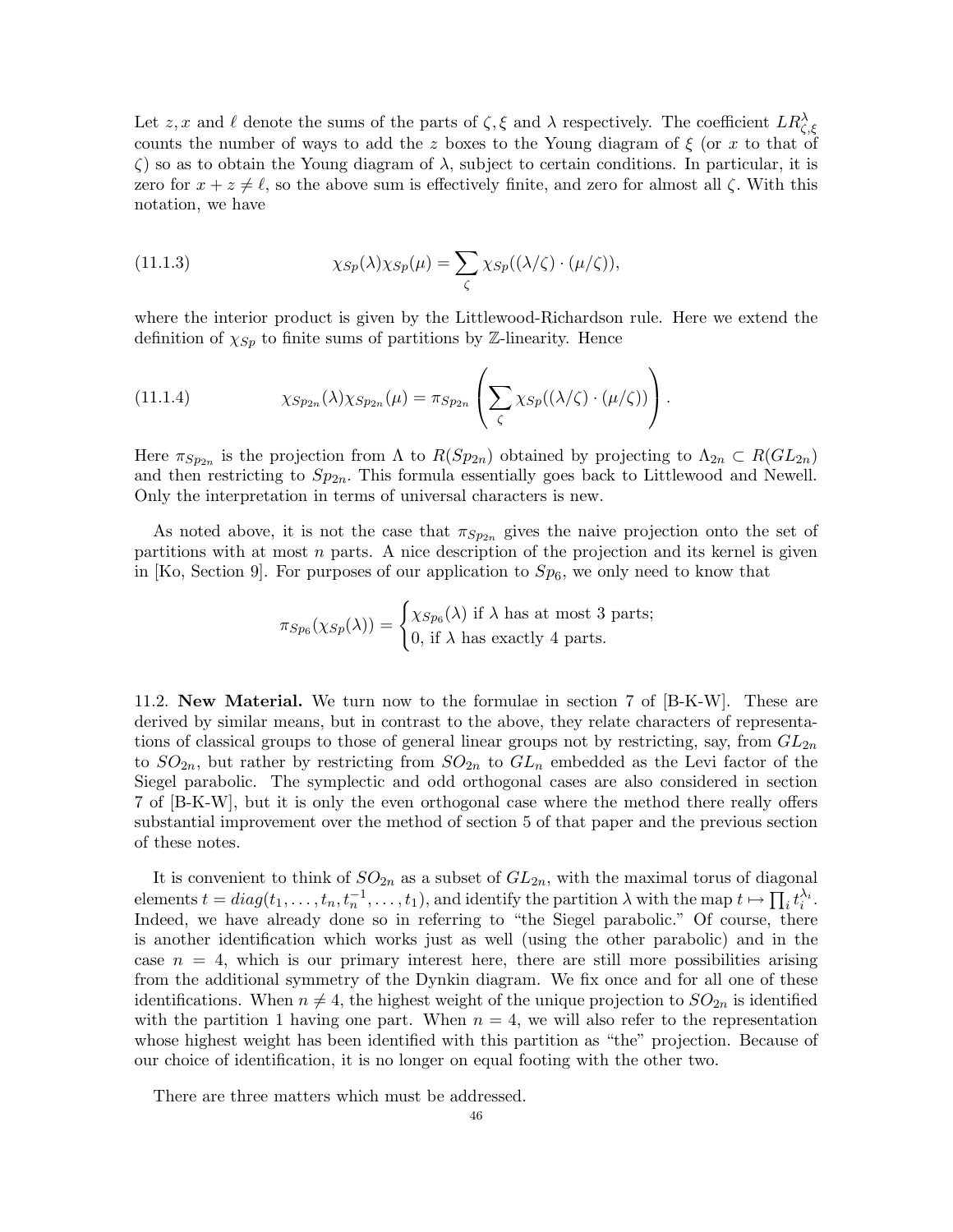(i) The first is that the restriction of a representation of  $SO_{2n}$  to  $GL_n$  will not be contained in  $\Lambda_n = R_+(GL_n)$ . Hence we can anticipate the need for some larger "universal" ring which covers all of  $R(GL_n)$ .

(ii) The second is that we are not satisfied with  $R(SO_{2n})$ , but want all of  $R(Spin_{2n})$ . It will turn out that for the cases we need here this second issue may to a certain extent be ducked. We must replace  $GL_n$  by its inverse image in  $\text{Spin}_{2n}$ , which is a double cover  $GL_n$ , but as we shall see later, the double cover enters the computation only in a trivial way. Alternatively, everything could be phrased in terms of the Lie algebras.

(iii) The third issue is that, while the product of two elements of  $R(GL_n)$ , each of which is a restriction from  $R(Spin_{2n})$  is certainly the restriction of something, we need a way to recognize what element of  $R(Spin_{2n})$  it is a restriction of. This is handled by the following Lemma, akin to Brauer's method, which is very pretty in its own right. (It will be applied with  $G = Spin_{2n}$  and  $H = GL_n$  the Levi subgroup of the Siegel parabolic.) It is due to King  $|Ki|.$ 

To state the lemma we need some notation, as before, let G be a connected reductive Lie group. Fix maximal torus  $T$  and a choice of positive roots, and let  $H$  be a standard Levi (there is a more general formulation, but restricting to standard Levi subgroups is sufficient for our purposes here and simplifies certain things a bit). Then we obtain a set of positive roots for H with respect to T, and the notions of  $G$ -dominance and H-dominance for elements of the lattice L of weights. Let  $L_G^+$  denote the set of G-dominant weights and  $L_H^+$  the set of H-dominant ones. Then  $L_G^+ \subset L_H^+$  since G-dominance is more restrictive than H-dominance.

For  $\lambda \in L$  and  $t \in T$ , let

$$
A_{\lambda}^{G}(t) = \sum_{w \in W_G} sgn(w) t^{w\lambda}
$$

and

$$
\chi_G(\lambda) = A_{\lambda + \rho_G}/A_{\rho_G}.
$$

For  $\lambda$  G-dominant, this agrees with the previous definition as the character of  $\Gamma_G(\lambda)$ . For  $\lambda$ not G-dominant, it is equal to  $sgn(w)\chi_{\tau}$  if  $\tau = w(\lambda + \rho_G) - \rho_G$  is G-dominant, and is zero otherwise.

Lemma 11.2.1. With this notation, we have

$$
\chi_G(\lambda)\chi_G(\mu) = \sum_{\tau \in L_H^+} \left( \sum_{\eta} n_{\eta}^{\lambda} c(H)_{\eta,\mu}^{\tau} \right) \chi_G(\tau),
$$

where  $n_{\eta}^{\lambda}$  is the multiplicity of  $\Gamma_H(\eta)$  in the restriction  $\Gamma_G(\lambda)$  to H, and  $c(H)_{\lambda,\mu}^{\tau}$  is the multiplicity of  $\Gamma_H(\tau)$  in  $\Gamma_H(\lambda) \otimes \Gamma_H(\mu)$ .

Note that this decomposition is in terms of  $\chi_G$ 's, but the  $\tau$ 's are only H-dominant. Before we proceed to the proof, let us note that

$$
\chi_G(\lambda)\chi_H(\mu) = \sum_{\tau \in L_H^+} \left( \sum_{\eta} n_{\eta}^{\lambda} c(H)_{\eta,\mu}^{\tau} \right) \chi_H(\tau),
$$

as is immediate from the definitions. So the lemma may be interpreted as follows. Suppose we have a formula for the restriction from G to H and a method of computing tensor products of representations of H. Then we may compute the product of two irreducible representations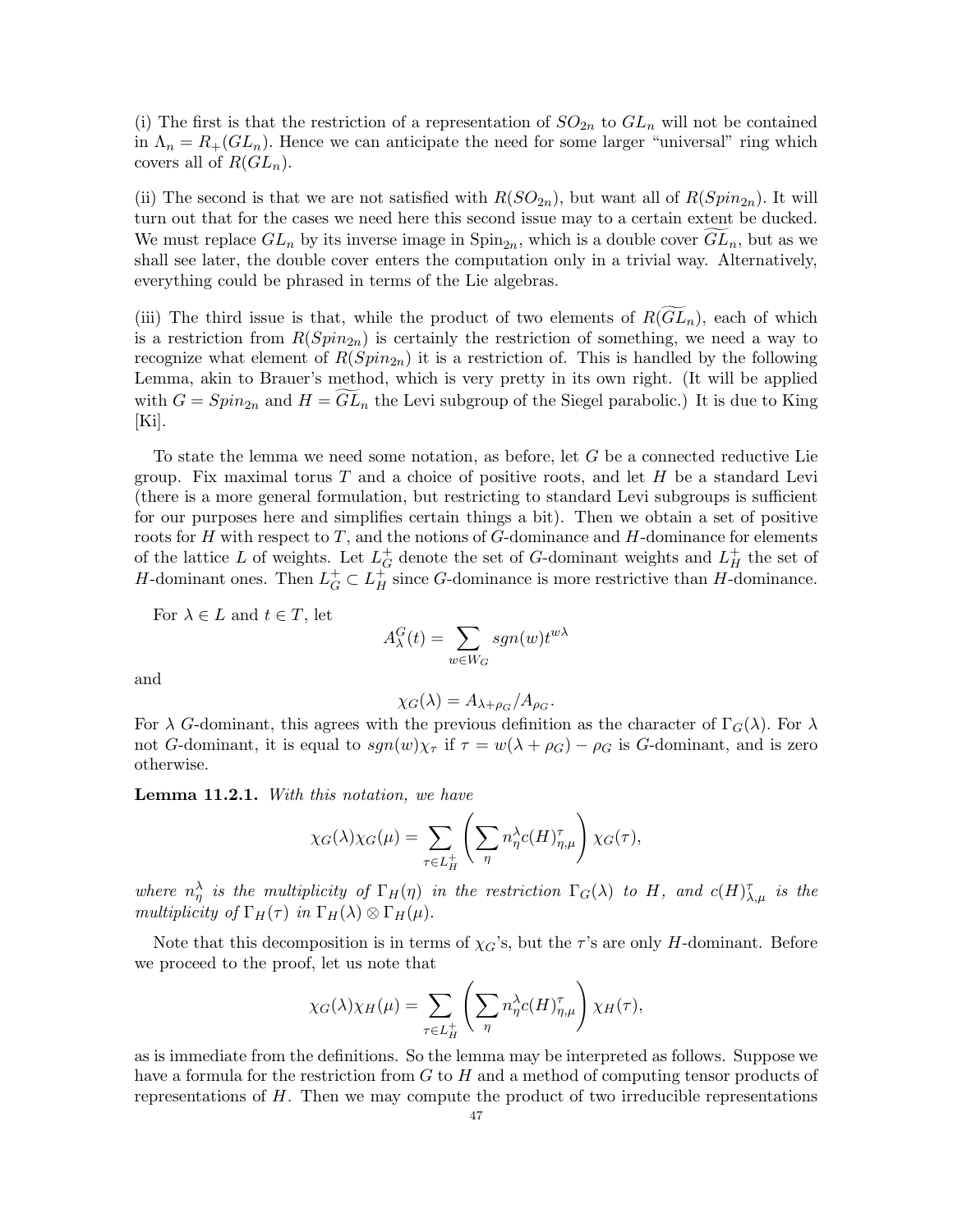of G as follows: restrict one of them to  $H$ , take the product of this restriction with the irreducible representation of  $H$  that has the same highest weight as the other, and then simply replace each of the  $\Gamma_H$ 's in the answer by the corresponding  $\Gamma_G$ . This is precisely the method employed in [B-K-W] section 7, the requisite branching rules having been obtained in earlier work.

We now remark why it is possible to essentially duck the issue of the difference between  $R(SO_{2n})$  and  $R(Spin_{2n})$  in the cases we are dealing with. This is because we never need to compute a product where both of the characters involved are in  $R(Spin_{2n})-R(SO_{2n})$ . When one of them is, we make the corresponding weight " $\mu$ " rather than " $\lambda$ ." Suppose  $\lambda$  is a weight of  $Spin_{2n}$ , but not of  $SO_{2n}$ . Then either it is of the form  $(\frac{1}{2}, \ldots, \frac{1}{2}, \frac{1}{2}) + p$  with p a partition, or it is associated to a weight of this form by the automorphism that reverses the last two fundamental weights. It is enough to consider the case when  $\lambda = (\frac{1}{2}, \ldots, \frac{1}{2}, \frac{1}{2}) + p$ . It is not a weight of  $GL_n$ , but of the double cover  $GL_n$ . But since

$$
\chi_{\widetilde{GL}_n}(\left(\frac{1}{2},\ldots,\frac{1}{2},\frac{1}{2}\right)+p)=\det{}^{\frac{1}{2}}\chi_{GL_n}(p),
$$

the double cover comes in only in a trivial way.

**Proof of Lemma 11.2.1:** Let  $\rho_G$  denote half the sum of the positive roots of G and  $\rho_H$ half the sum of the positive roots in  $H$ . Let  $W_G$  denote the Weyl group of G with respect to T. Note that the Weyl group  $W_H$  of H is naturally identified with a subgroup of the Weyl group  $W_G$  of G, and that  $\rho_G - \rho_H$  is  $W_H$ -stable.

Let  $m_\lambda^G(\nu)$  denote the multiplicity of the weight  $\nu$  in  $\Gamma_G(\lambda)$ , and define  $m_\lambda^H(\nu)$  similarly. Then

(11.2.2) 
$$
\chi_G(\lambda)\chi_G(\mu) = \sum_{\nu} m_{\lambda}^G(\nu)\chi_G(\nu+\mu) = \sum_{\eta} \sum_{\nu} n_{\eta}^{\lambda} m_{\eta}^H(\nu)\chi_G(\nu+\mu).
$$

For  $\nu$  a weight we define  $|\nu|_G$  and  $\frac{\nu}{|\nu|_G}$  as follows. If the stabilizer of  $\nu + \rho_G$  in  $W_G$  is trivial, then  $|\nu|_G$  is the unique dominant weight  $\tau$  such that  $\tau + \rho_G = w(\nu + \rho_G)$  for some  $w \in W_G$ and  $\frac{\nu}{|\nu|_G}$  is the sign of this w. If the stabilizer of  $\nu + \rho_G$  in  $W_G$  is not trivial, then  $\frac{\nu}{|\nu|_G} = 0$ , and it does not matter what  $|\nu|_G$  is (since it is multiplied by zero).

Then from the first equality above, we obtain

$$
c(G)_{\lambda,\mu}^{\tau} = \sum_{|\nu+\mu|_G=\tau} m_{\lambda}^G(\nu) \frac{\nu+\mu}{|\nu+\mu|_G} = \sum_{w \in W_G} sgn(w) m_{\lambda}^G(w(\tau+\rho_G) - \mu - \rho_G).
$$

Similarly,

$$
c(H)_{\mu,\eta}^{\tau} = \left(\sum_{\nu: |\mu+\nu|_{H}=\tau} m_{\eta}^{H}(\nu) \frac{\mu+\nu}{|\mu+\nu|_{H}}\right).
$$

Now  $|\mu + \nu|_H = \tau$  means that  $w(\mu + \nu + \rho_H) = \tau + \rho_H$  for some  $w \in W_H$  in which case  $w(\mu + \nu + \rho_G) = \tau + \rho_G$ , since  $\rho_G - \rho_H$  is  $W_H$ -stable. Thus (11.2.2) equals

$$
\sum_{\tau \in L_H^+} \sum_{\eta \in L} n_\eta^\lambda \sum_{\nu: |\mu + \nu|_H = \tau} m_\eta^H(\nu) \frac{\mu + \nu}{|\mu + \nu|_H} \chi_G(\tau),
$$

and the result follows.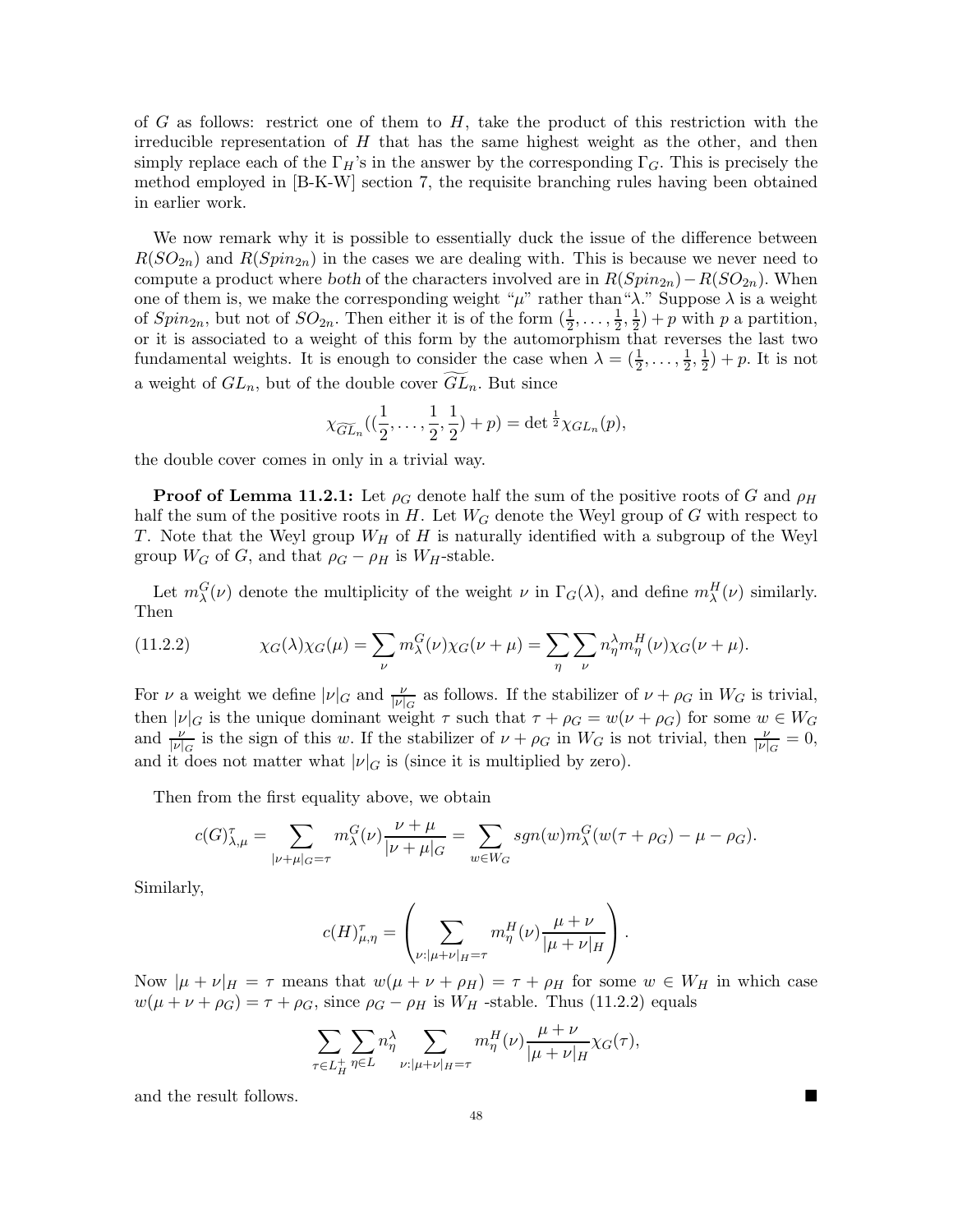Remark: One can, and King does, formulate and prove a more general result applicable to the case  $G = G_2, H = SL_3$ . In this case  $\rho_G - \rho_H$  is no longer  $W_H$ -stable, so the expression is more complicated:

$$
\chi_G(\lambda)\chi_G(\mu) = \sum_{\tau \in L_H^+} \sum_{\eta \in L} n_{\eta}^{\lambda} c(H)_{\mu + \rho_G - \rho_H, \eta}^{\tau} \chi_G(\tau - \rho_G + \rho_H).
$$

11.3. An analog of Λ. As noted above, in order to place the branching rule method of King and his collaborators within a framework analogous to that of [K-T], we need an analog of  $\Lambda$ that surjects onto all of  $R(GL_n)$  for each n, not only  $R_+(GL_n)$ .

Let  $R_n = \mathbb{Z}[t_1,\ldots,t_n,u_1,\ldots,u_n]^{\mathfrak{S}_n\times\mathfrak{S}_n}$ , where  $\mathfrak{S}_n$  is the symmetric group, the first acting by permuting the t-indices and the second permutes the u-indices. Let  $\pi_n$  be the map  $R_n \to$  $R(GL_n)$ , defined by  $u_i \mapsto t_i^{-1}$ . Also, for  $m > n$  there is a surjective map  $\rho_{m,n}: R_m \to R_n$ defined by  $t_i \mapsto t_i, u_i \mapsto u_i, i \leq n$  and  $t_i \mapsto 0, u_i \mapsto 0, i > n$ . Clearly,  $\pi_n \circ \rho_{m,n}$  does not factor through  $\pi_m$ . However,  $(R_n, \rho_{m,n})$  forms a projective system. We let R denote the projective limit in the category of  $\mathbb{Z}_{\geq 0} \times \mathbb{Z}_{\geq 0}$  graded algebras, and let  $\rho_n$  denote the natural map  $R \to R_n$ .

We denote the *n*-tuples  $(t_1, \ldots, t_n)$ ,  $(u_1, \ldots, u_n)$ ,  $(t_1^{-1}, \ldots, t_n^{-1})$  etc., more briefly by  $t, u, t^{-1}$ , etc.

**Lemma 11.3.1.** For each n, we have  $R_n = \mathbb{Z}[e_1^n(t), \ldots, e_n^n(t), e_1^n(u), \ldots, e_n^n(u)]$ .

From this it is clear that the map  $\pi_n$  is surjective, since  $R(GL_n)$  is generated by  $e_i^n(t)$ ,  $i =$ 1, ..., *n* and det<sup>-1</sup> =  $\pi_n(e_n^n(u))$ .

**Proof:** This is clear:  $\mathbb{Z}[t_1,\ldots,t_n]^{\mathfrak{S}_n} = \mathbb{Z}[e_1^n(t),\ldots,e_n^n(t)]$  (likewise with u's) and

$$
R_n=\mathbb{Z}[t_1,\ldots,t_n]^{\mathfrak{S}_n}\otimes_{\mathbb{Z}}\mathbb{Z}[u_1,\ldots,u_n]^{\mathfrak{S}_n}.
$$

 $\blacksquare$ 

Since  $\rho_{m,n}(e_k^m(t)) = e_k^n(t)$  (likewise with u), we obtain elements of R, which we denote by  $e_{k,+}$  and  $e_{k,-}$ , such that  $\rho_n(e_{k,+}) = e_k^n(t)$ , and  $\rho_n(e_{k,-}) = e_k^n(u)$  for each n. The notation  $e_{k,-}$  is, of course, motivated by the fact that  $\pi_n \circ \rho_n(e_{k,-}) = e_k^n(t^{-1}).$ 

It follows from Lemma 11.3.1 that  $R = \mathbb{Z}[\{e_{k,\pm}\}].$ 

**Lemma 11.3.2.** For every element  $\chi$  of R, there is an N such that if  $n > N$ , then  $\chi$  is not in the kernel of  $\pi_n \circ \rho_n$ .

**Proof:** Clearly, for each n, the map  $\rho_n$  is injective on  $\mathbb{Z}[\{e_{k,\pm}:k\leq n\}]$ . The kernel of  $\pi_n$ is generated by  $\{e_n^n(t)e_i^n(u) - e_{n-i}^n(t) : i = 0, \ldots, n\}$ . Given  $\chi \in R$ , we define  $K_1$  to be the largest k such that  $e_{k,+}$  appears in the expression of  $\chi$  in terms of the  $e_{i,+}$ , and  $K_2$  to be the largest k such that  $e_{k,-}$  appears. Then  $N = K_1 + K_2 + 1$  is sufficient.

Next, we wish to define an element of R associated to any pair of partitions  $\lambda$  and  $\mu$ . This is given in terms of the transpose partitions  $\lambda'$  and  $\mu'$ , and it will be convenient to denote  $\lambda_1$ , which is equal to the number of parts in  $\lambda'$ , more briefly by r. Similarly, we let  $\mu_1 = s$ .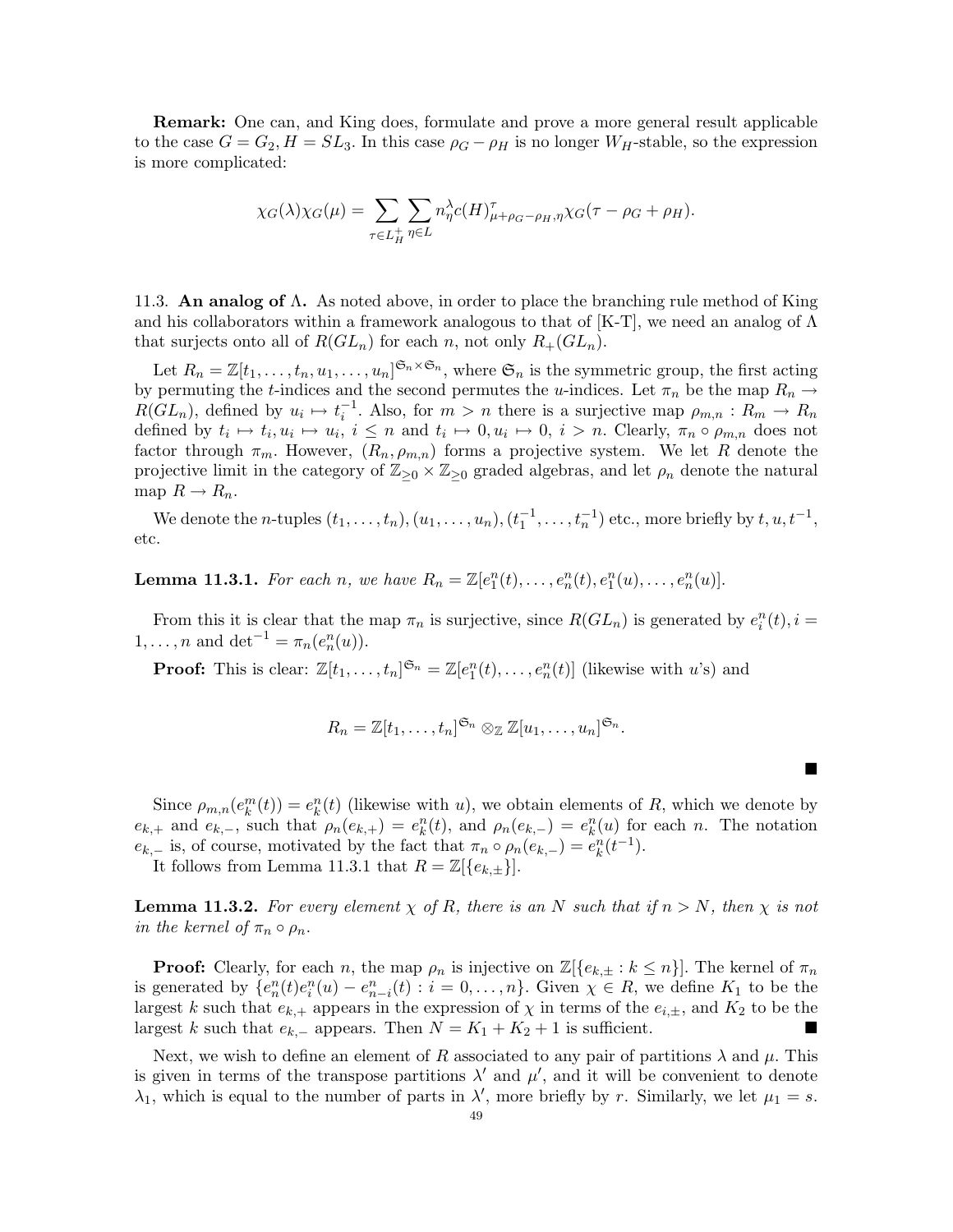Then, let

$$
\chi_{GL}(\bar{\mu};\lambda) = \begin{vmatrix} e_{\mu'_s,-} & \cdots & e_{\mu'_s-r-s+1,-} \\ \vdots & \ddots & \vdots \\ e_{\mu'_1+s-1,-} & \cdots & e_{\mu'_1-r,-} \\ e_{\lambda'_1-s,+} & \cdots & e_{\lambda'_1+r-1,+} \\ \vdots & \ddots & \vdots \\ e_{\lambda'_r-r-s+1,+} & \cdots & e_{\lambda'_r,+} \end{vmatrix}.
$$

Let *n* be at least  $\lambda'_1 + \mu'_1$ . Then, making use of the identity det<sup>-1</sup>(t)e<sub>k</sub><sup>n</sup>(t) = e<sub>n-k</sub>(t<sup>-1</sup>), it is easy to check that

$$
\pi_n \circ \rho_n \left( \chi_{GL}(\bar{\mu}; \lambda) \right) = \det^{-s} \chi_{GL_n}(\tau(\lambda, \mu)),
$$

where  $\tau$  is the partition such that  $\tau(\lambda, \mu)' = (n - \mu'_s, \dots, n - \mu'_1, \lambda'_1, \dots, \lambda'_r)$ . (This  $\tau(\lambda, \mu)$ may be visualized as follows: start with the Young diagram of  $\lambda$ . Add  $\mu_1$  columns of length n at the left side. Then take the Young diagram of  $\mu$ , rotate it 180 degrees, and subtract it from the  $n \times \mu_1$  rectangle.) So,  $\pi_n \circ \rho_n$  maps  $\{\chi_{GL}(\bar{\mu}; \lambda) | \lambda'_1 + \mu'_1 \leq n\}$  bijectively onto the set of characters of irreducible representations of  $GL_n$ .

Observe that  $\Lambda$  is naturally identified with a subring of  $R$ ,  $\Lambda_n$  with a subring of  $R_n$ , and the restriction of  $\rho_{m,n}$  is  $\tilde{\rho}_{m,n}$  for each m, n. Also, when  $\mu$  is the empty partition,  $\chi_{GL}(\bar{\mu};\lambda)$ is precisely the universal character  $\chi_{GL}(\lambda) \in \Lambda$  defined above.

We may now offer a remark about why we do not simply generate  $R(GL_n)$  by  $\{e_i^n\}$ :  $i = 1, \ldots, n$  and det<sup>-1</sup>. Let  $\lambda$  be a partition. The expression for  $\chi_{SO_{2n}}(\lambda)$  as a sum of characters of  $GL_n$  is stable (in the sense that it is independent of n sufficiently large) when these characters are expressed as  $\pi_n \circ \rho_n \chi_{GL}(\bar{\mu}; \nu)$ . On the other hand, the expression in terms of det  $^{-s}\chi_{GL_n}(\tau(\nu,\mu))$  does not stabilize as  $n\to\infty$ . Indeed, the partition  $\tau(\nu,\mu)$  is different for each value of n.

11.4. A review of our application. With the background established, let us go back over the application to the local computations when  $E = F \times F \times F$ . We must compute the product of two characters. One of them is the character of a representation whose highest weight not only is a partition, but is one with strictly less than n parts. Let us call this partition  $\lambda$ .

We first need a formula for the restriction of  $\chi_{SO_{2n}}(\lambda)$  from  $SO_{2n}$  to  $GL_n$ . Once again the "/" notation of (11.1.2) allows for a nice formulation. The relevant formula, which appears in [B-K-W] as (A4) on p. 1586 is, in our notation:

(11.4.1) 
$$
\chi_{SO_{2n}}(\lambda) = \sum_{\xi,\beta} \pi_n \circ \rho_n \left( \chi_{GL_n}(\bar{\xi}; \lambda/(\xi \cdot \beta)) \right),
$$

where  $\lambda$  has at most n parts,  $\xi$  is summed over all partitions, and  $\beta$  is summed only over partitions such that each part appears with even multiplicity. This is a finite sum, since there are only finitely many pairs  $(\xi, \beta)$  such that  $\lambda/(\xi \cdot \beta)$  is nonzero. But note that this holds only for those  $\lambda$  which (a) are partitions, as not all weights of  $SO_{2n}$ , much less those of  $Spin_{2n}$ are, and (b) as partitions, have strictly fewer than  $n$  parts,

Next, we take the product of  $(11.4.1)$  with the character of  $GL_n$  which has the same highest weight as our other representation of  $Spin_{2n}$ . Let us assume that this weight is  $\mu+(\varepsilon,\ldots,\varepsilon,\varepsilon)$ ,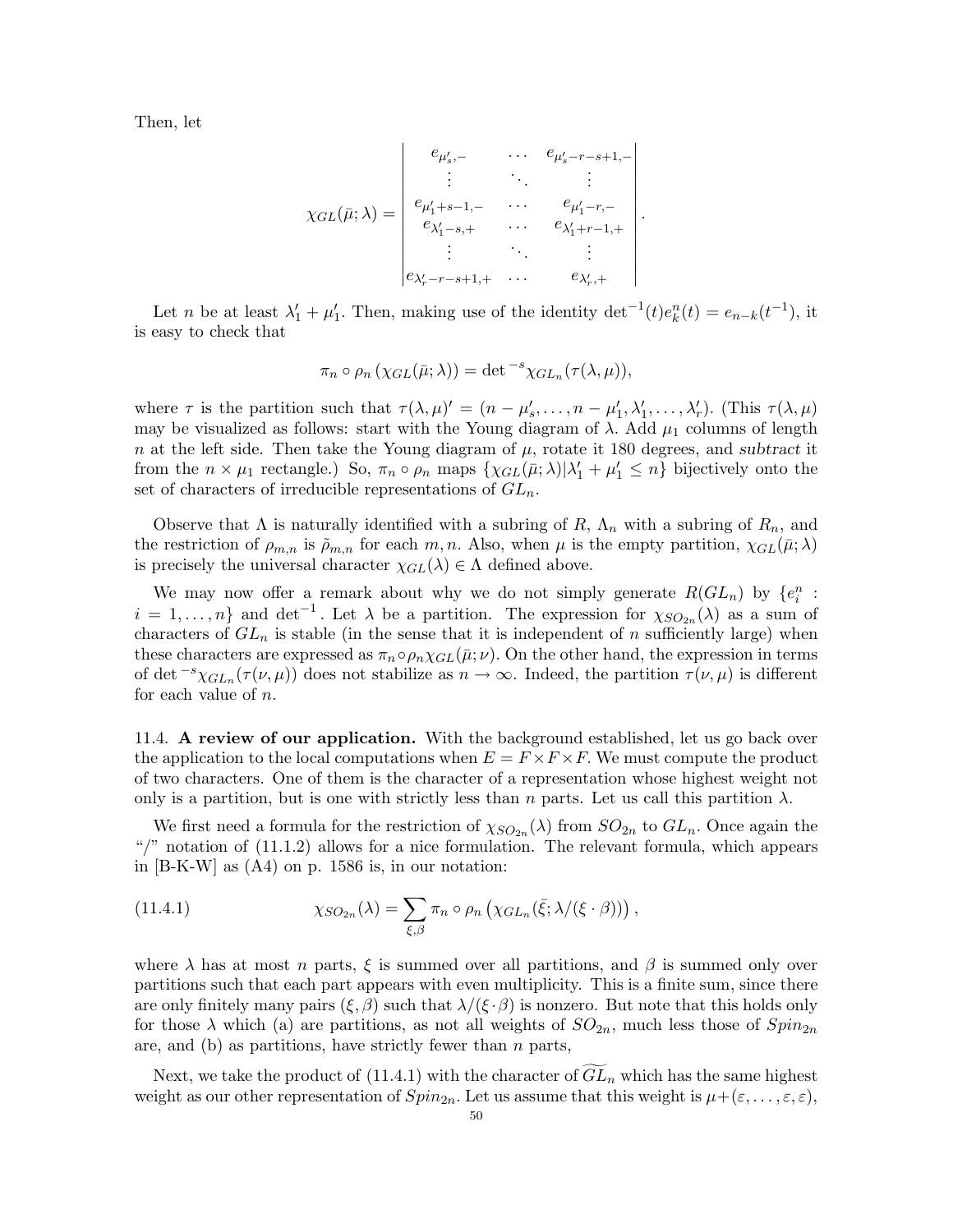where  $\mu$  is a partition, and  $\varepsilon = 0$  or  $\frac{1}{2}$ . Then this character is  $\chi_{GL_n}(\mu)$  det  $\varepsilon$ . So, we obtain

(11.4.2) 
$$
\chi_{SO_{2n}}(\lambda)\chi_{\widetilde{GL}_n}(\mu+\varepsilon^n)=\det^{\varepsilon}\pi_n\circ\rho_n\left(\sum_{\xi,\beta}\chi_{GL}(\bar{\xi};\lambda/(\xi\cdot\beta))\chi_{GL}(\mu)\right).
$$

We now need to evaluate these products of characters of  $GL_n$ , which we wish to do in R and then project. The product in R is described by formula  $(5.2)$  p. 1571 of  $[B-K-W]$ . In our notation:

$$
\chi_{GL}(\bar{\mu};\lambda)\chi_{GL}(\bar{\kappa};\nu)=\sum_{\sigma,\tau}\chi_{GL}(\overline{(\mu/\sigma)\cdot(\kappa/\tau)};(\lambda/\tau)\cdot(\nu/\sigma)).
$$

Plugging this into (11.4.2) we get

$$
\chi_{SO_{2n}}(\lambda)\chi_{\widetilde{GL}_n}(\mu+\varepsilon^n)=\det^{\varepsilon}\sum_{\eta,\zeta,\beta}\pi_n\circ\rho_n(\chi_{GL}(\bar{\eta};(\lambda/(\zeta\eta\beta))\cdot(\mu/\zeta))),
$$

where we have extended  $\chi_{GL}$  to pairs of finite formal sums of partitions by Z-linearity. Let us now define, for each n a map  $T_{\widetilde{GL}_n \to Spin_{2n}}$  from  $R(GL_n)$  to  $R(Spin_{2n})$  which is Z-linear and sends  $\chi_{\widetilde{GL}_n}(\lambda)$  to  $\chi_{Spin_{2n}}(\lambda)$  for each weight  $\lambda$ . Then we get

(11.4.3) 
$$
\chi_{SO_{2n}}(\lambda)\chi_{Spin_{2n}}(\mu+\varepsilon^n)=\sum_{\xi,\beta}T_{\widetilde{GL}_n\to Spin_{2n}}\left(\det^{\varepsilon}\chi_{GL_n}(\bar{\xi};\lambda/(\xi\cdot\beta))\chi_{GL_n}(\mu)\right)
$$

(11.4.4) 
$$
= \sum_{\eta,\zeta,\beta} T_{\widetilde{GL}_n \to Spin_{2n}} \left( \det^{\varepsilon} \pi_n \circ \rho_n(\chi_{GL}(\bar{\eta}; (\lambda/(\zeta \eta \beta)) \cdot (\mu/\zeta))) \right),
$$

All that is needed now to compute  $\chi_{SO_{2n}}(\lambda)\chi_{GL_n}(\mu)$  is an efficient algorithm for reducing  $\chi_{GL}$  modulo the kernel of  $\pi_n \circ \rho_n$ . This is given in the next subsection. The answer is always either 0 or  $\pm \chi_{GL_n}(\bar{\tau}^\circ;\nu^\circ)$  for a single pair of partitions  $\tau^\circ,\nu^\circ$  with at most n total parts.

11.5. Reduction Modulo  $Ker(\pi_n \circ \rho_n)$ . In this section we show how, for any pair of partitions  $(\bar{\mu}; \lambda)$  with any numbers of parts, to reduce  $\chi_{GL}(\bar{\mu}; \lambda)$  modulo the kernel of  $\pi_n \circ \rho_n$ , obtaining either zero, or a pair  $(\bar{\mu}^\circ; \lambda^\circ)$  with at most n total parts, such that  $\pi_n \circ \rho_n(\chi_{GL}(\bar{\mu};\lambda)) = \pm \chi_{GL_n}(\bar{\mu}^\circ;\lambda^\circ)$ , with an explicit description of the sign. This corresponds to the  $U_n$ ,  $SU_n$  modification rule in Table 3 of [B-K-W], although it may be necessary to apply that rule more than once to obtain the answer we describe below. By contrast, the modification rules in Tables 4 and 5 correspond to finding the dominant weight  $|\nu|_G$ associated to  $\nu$  by the action of the Weyl group, shifted by  $\rho_G$ .

For any infinite sequence  $a = a_1, a_2, \ldots, a_m, \ldots$  of integers with the property that  $a_m =$  $1-m$  for  $m>N$ , we define  $E(a)$  to be the  $N \times N$  determinant whose  $(i, j)$  entry is  $e_{a+j-1}$ , and define  $E<sup>n</sup>(a)$  analogously with  $e<sup>n</sup>$ 's. Observe that this definition is independent of the choice of specific N having the requisite property. If  $\ell$  is an infinite sequence of integers such that  $\ell_m = 0$  for all m sufficiently large, we follow [Ko] in defining the associated β-sequence  $\beta(\ell)$  by  $\beta(\ell)_m = \ell_m + 1 - m$ . Observe that if  $\lambda$  is a partition, then  $\chi_{GL}(\lambda) = E(\beta(\lambda'))$ , where we have identified the partition  $\lambda'$  with the infinite sequence obtained by appending zeros at the end.

We now consider  $\pi_n \circ \rho_n(\chi_{GL_n}(\bar{\mu};\lambda))$ . Making use of the identity  $e_n^i(t^{-1}) = e_n^n(t)^{-1} e_{n-i}^n(t)$ , we find that

$$
\pi_n \circ \rho_n(\chi_{GL_n}(\bar{\mu}; \lambda)) = (e_n^n)^{-s} E^n(\beta(a(\lambda, \mu))),
$$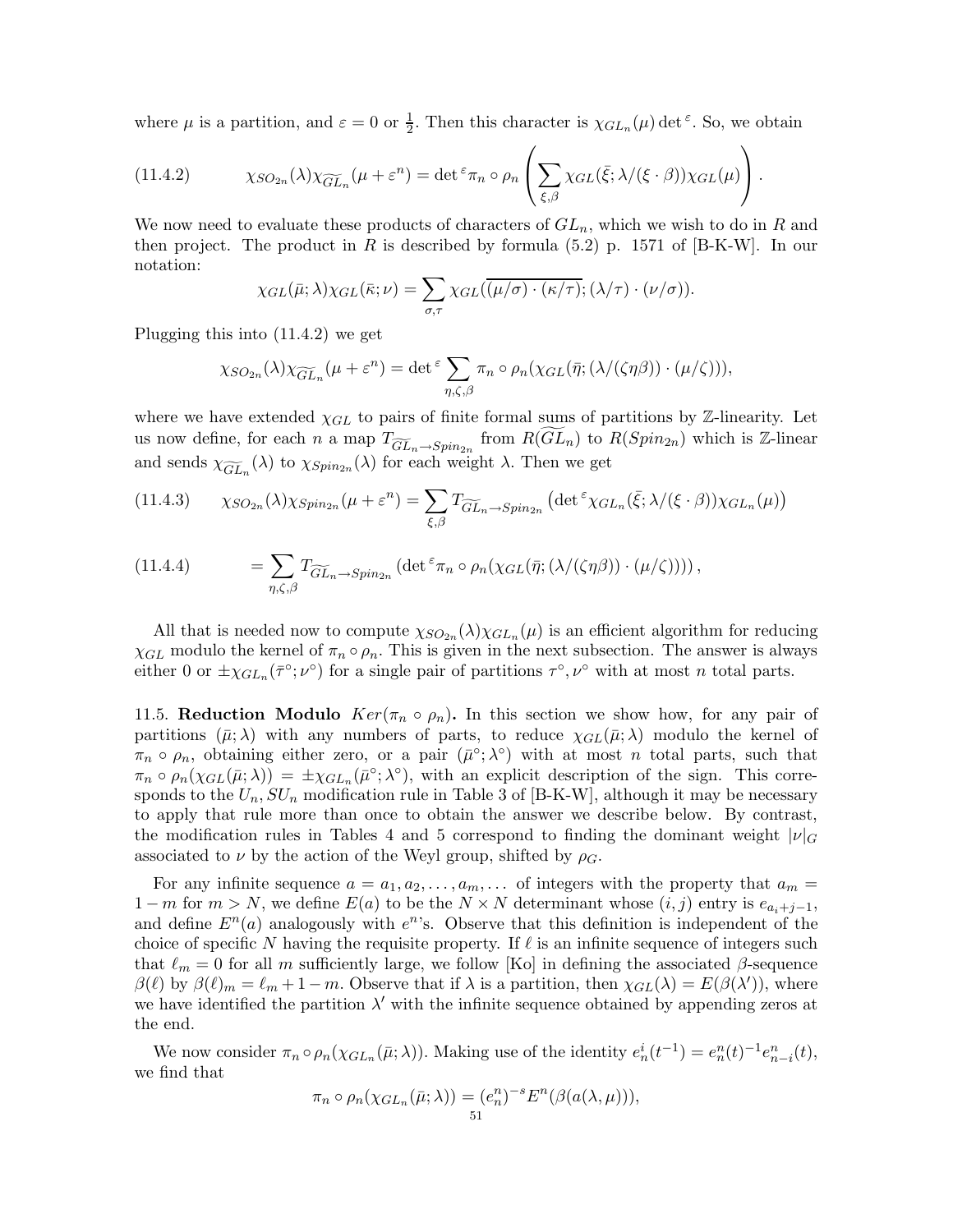where

$$
a(\lambda,\mu)=(n-\mu_s',\ldots,n-\mu_1',\lambda_1',\ldots,\lambda_r').
$$

Here, we have once again denoted  $\lambda_1$  and  $\mu_1$  by r and s, as is convenient to do when they show up as the number of parts of the transpose partitions  $\lambda'$  and  $\mu'$ . When  $n - \mu'_1 \geq \lambda'_1$  this expresses  $\pi_n \circ \rho_n(\chi_{GL_n}(\bar{\mu};\lambda))$  as the character of a polynomial representation of  $GL_n$  times a power of  $det^{-1}$ .

Now suppose that  $a(\lambda, \mu)$  is not a nonincreasing sequence (i.e., that  $\mu'_1 + \lambda'_1 > n$ .) Denote  $\beta(a(\lambda,\mu))$  more briefly by  $\beta$ . If there exists  $i \neq j$  such that  $\beta_i = \beta_j$ , then  $E(\beta) = 0$ . Otherwise, we may rearrange the terms to obtain a sequence  $\beta$  which is strictly decreasing such that  $E(\hat{\beta}) = \pm E(\beta)$ , with the sign depending on the number of order reversals. We observe that if  $\hat{\beta}_1 > n$ , then  $E(\hat{\beta}) = 0$ . Furthermore, if  $\hat{\beta}_1 = n$ , then the initial  $e_n^n$  is the only nonzero entry in the first row of the determinant defining  $E(\hat{\beta})$  and so we may express it as  $e_n^n$  times the lower right minor. In this way, we see that

$$
E(\hat{\beta}) = (e_n^n)^k E(\beta^\circ)
$$

for some  $k \in \mathbb{Z}_{\geq 0}$  and  $\beta^{\circ}$  a strictly decreasing sequence of integers, such that  $\beta^{\circ}_m = 1 - m$  for m sufficiently large and  $\beta_1^{\circ} < n$ . We may then recover two partitions  $\lambda^{\circ}$  and  $\mu^{\circ}$  such that

$$
(\lambda^{\circ})'_1 + (\mu^{\circ})'_1 \le n, \quad \mu_1^{\circ} = s - k
$$

and

$$
\beta(a(\lambda^{\circ}, \mu^{\circ})) = \beta^{\circ}.
$$

Thus we have

$$
\chi_{GL_n}(\bar{\mu};\lambda)=\pm\chi_{GL_n}(\bar{\mu}^{\circ};\lambda^{\circ})
$$

with the sign being the one obtained from the order reversals to get  $\hat{\beta}$  from  $\beta$ .

11.6. Dictionary. Now, for the reader familiar with [B-K-W] or interested in consulting it now, we offer a partial dictionary to translate from our notation to theirs.

The translation is not precise since the notion of a projective limit does not appear in [B-K-W], only various identities which "stabilize" once n is sufficiently large and hence are ripe for interpretation in terms of this notion. In the text of this appendix, we have used  $\lambda$  and  $\mu$  both for partitions (which might not be weights) and for weights (which might not be partitions); throughout this table,  $\lambda$  and  $\mu$  are partitions, while other Greek letters are weights. Some of the notations depend on the number of parts of the partitions. These will be denoted by  $p$  and  $q$  respectively. We subdivide into three parts: notations common in the majority of [B-K-W], notations appearing mainly in section 6, and then a few logical equivalencies. We remark that  $[\lambda]_{\pm}$  and  $[\Delta; \lambda]_{\pm}$  are also defined for  $p > n$ . For a "universal character" interpretation, see [Ko]. Note that  $[\overline{\emptyset}; \lambda]_{\pm}$  and  $[\Delta; \overline{\emptyset}; \lambda]_{\pm}$  are not equal to  $[\lambda]_{\pm}$  and  $[\Delta; \lambda]_{\pm}$  for  $p > n$ .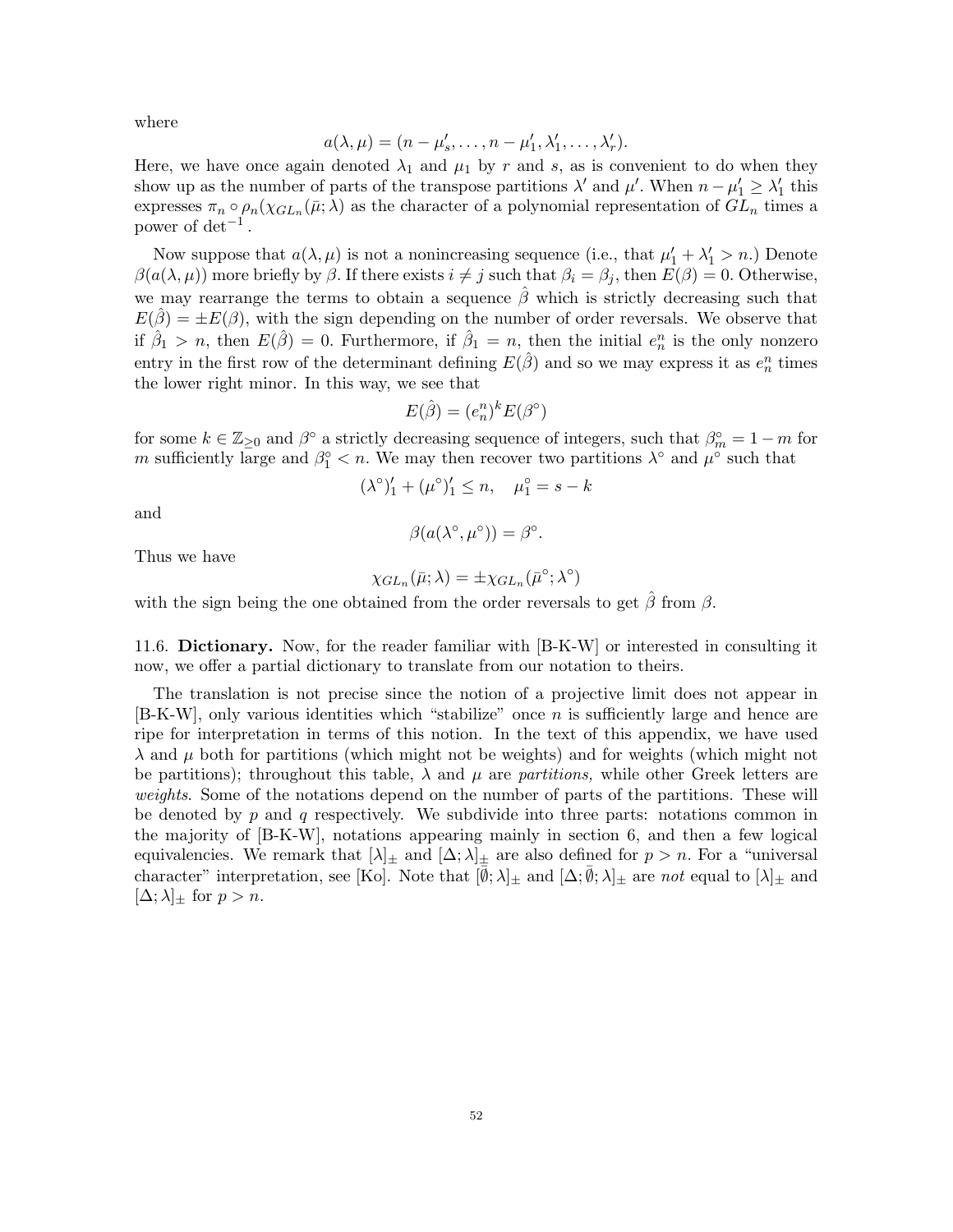| Our notation                                                                                                  | Their notation                                                             |
|---------------------------------------------------------------------------------------------------------------|----------------------------------------------------------------------------|
| $\det$                                                                                                        | ε                                                                          |
| $LR_{\lambda,\mu}^{\nu}$                                                                                      | $m_{\lambda\mu}^{\nu}$                                                     |
| $\pi_n \circ \rho_n(\chi_{GL}(\bar{\mu};\lambda))$                                                            | $\{\bar{\mu};\lambda\}$                                                    |
| $\tilde{\rho}_n(\chi_{GL}(\lambda)) = \pi_n \circ \rho_n(\chi_{GL}(\emptyset; \lambda))$                      | $\{\lambda\}$                                                              |
| $\pi_n \circ \rho_n(\chi_{GL}(\bar{\mu};\emptyset))$                                                          | $\{\bar{\mu}\}$                                                            |
| $\pi_{Sp_{2n}}(\chi_{Sp}(\lambda))$                                                                           | $\langle \lambda \rangle$                                                  |
| ı                                                                                                             | $\uparrow$ or $\cdots$ $\downarrow$ $\rightarrow$ $\cdots$ $\downarrow$    |
| $\chi_{SO_{2n}}(\lambda)$                                                                                     | $[\lambda]_+$<br>if $p \leq n$                                             |
| $\chi_{SO_{2n}}(\lambda)+\chi_{SO_{2n}}(\lambda^{\iota})$                                                     | if $p = n$                                                                 |
| $\chi_{SO_{2n}}(\lambda)=\chi_{SO_{2n}}(\lambda^{\iota})$                                                     | $[\lambda] = [\lambda]_{+} = [\lambda]_{-}$<br>if $p < n$                  |
| $\chi_{Spin_{2n}}(\lambda+(\frac{1}{2})^n)$                                                                   | $[\Delta; \lambda]_+$<br>if $p \leq n$                                     |
| $\chi_{Spin_{2n}}(\lambda+(\frac{1}{2})^n)+\chi_{SO_{2n}}((\lambda+(\frac{1}{2})^n)^{\iota})$                 | $[\Delta; \lambda]$<br>if $p \leq n$                                       |
| $\chi_{Spin_{2n}}(\lambda+1^n)$                                                                               | $[\Box; \lambda]_+$<br>if $p \leq n$                                       |
| $\chi_{Spin_{2n}}(\lambda+1^n)+\chi_{Spin_{2n}}((\lambda+1^n)^{\iota})$                                       | $[\Box; \lambda]$<br>if $p \leq n$                                         |
| $T_{\widetilde{GL}_n \to Spin_{2n}} \circ \pi_n \circ \rho_n(\chi_{GL}(\bar{\mu};\lambda))$                   | $[\bar{\mu};\lambda]_+$                                                    |
| $T_{\widetilde{GL}_n\rightarrow Spin_{2n}}(\det{}^{\frac{1}{2}}\pi_n\circ\rho_n(\chi_{GL}(\bar\mu;\lambda)))$ | $[\Delta;\bar{\mu};\lambda]_+$                                             |
| $\chi_G(\nu)$                                                                                                 | $(\nu)$ <sub>G</sub> (alternate notation of section 6.)                    |
| $\rho_G$                                                                                                      | $\delta_G$                                                                 |
| $c(H)_{\sigma,\nu+\rho_G-\rho_H}^{\tau}$                                                                      | $\frac{K^{\tau_H}_{\sigma_H,\nu_G+\delta_G-\delta_H}}{B^{\eta_H}_{\nu_G}}$ |
| $n_{\eta}^{\nu}$                                                                                              |                                                                            |
| $m_{\nu}^{G}(\sigma)$                                                                                         | $M_{\nu c}^{\sigma_T}$                                                     |
| Equation $(11.4.3)$                                                                                           | Equations $(7.1a) \& (7.1b)$                                               |
| Equation $(11.4.4)$                                                                                           | Equations $(7.5a) \& (7.5b)$                                               |
| $(\bar{\mu}; \lambda) \mapsto \pm (\bar{\mu}^{\circ}; \lambda^{\circ})$                                       | $U_n$ , $SU_n$ Modification rule of Table 3                                |
|                                                                                                               | (possibly applied more than once)                                          |
| $\chi_G(\nu) \mapsto \frac{\nu}{ nu _G} \chi_G( \nu _G)$                                                      | Modification rule for $G$ in Tables 4 $&5$                                 |
|                                                                                                               | (possibly applied more than once)                                          |